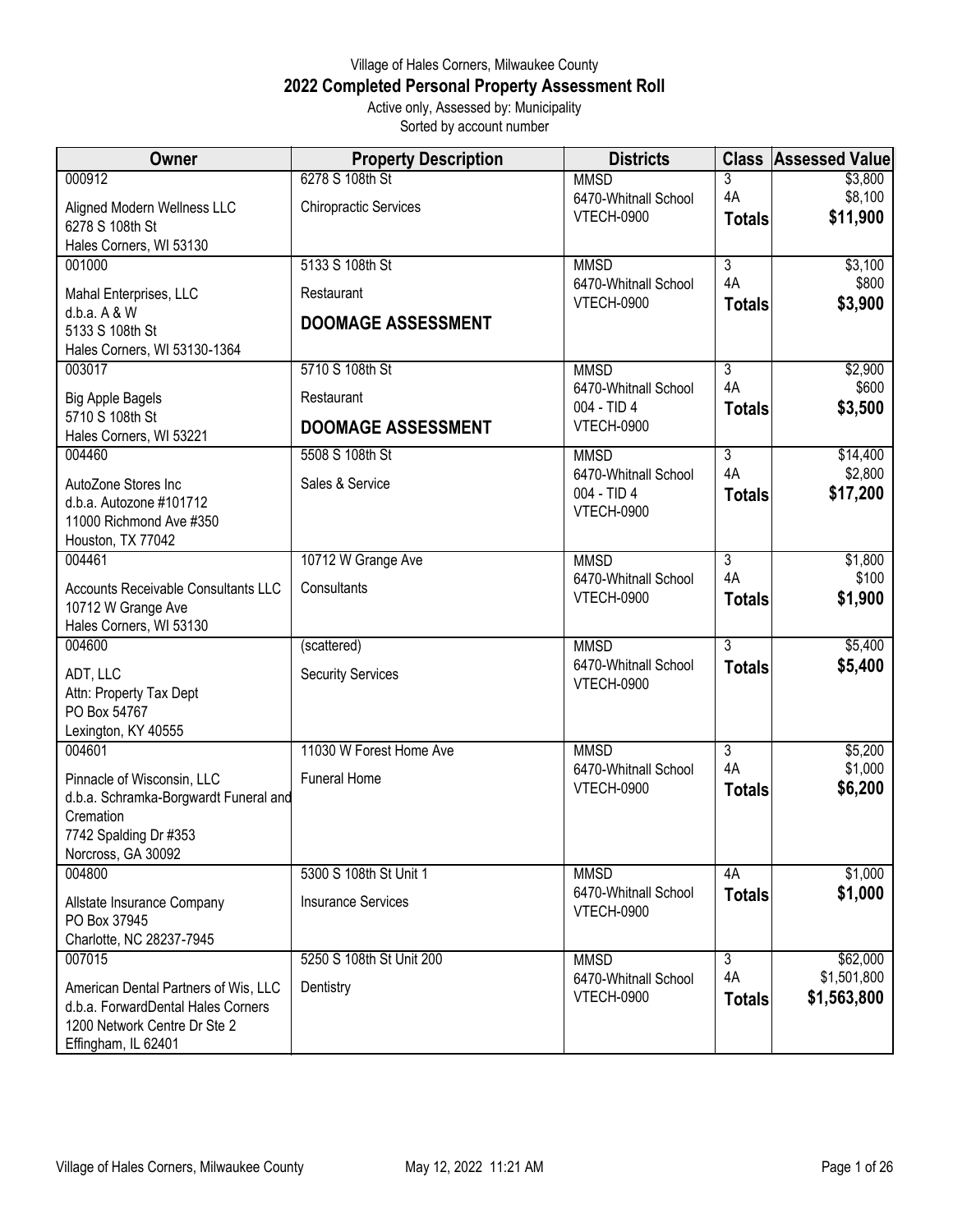| <b>Owner</b>                                                                                        | <b>Property Description</b>    | <b>Districts</b>                          |                     | <b>Class Assessed Value</b> |
|-----------------------------------------------------------------------------------------------------|--------------------------------|-------------------------------------------|---------------------|-----------------------------|
| 009110                                                                                              | 5307 S 92nd St Unit 123        | <b>MMSD</b>                               | 3                   | \$1,700                     |
| Wells Fargo Vendor Financial Services<br><b>LLC</b>                                                 | Leasing                        | 6470-Whitnall School<br>VTECH-0900        | <b>Totals</b>       | \$1,700                     |
| PO Box 36200<br>Billings, MT 59107-6200                                                             |                                |                                           |                     |                             |
| 009726                                                                                              | 11011 W Forest Home Ave        | <b>MMSD</b>                               | $\overline{3}$      | \$600                       |
| <b>American Foundation Specialists</b>                                                              | Sales & Service                | 6470-Whitnall School                      | 4A                  | \$29,500                    |
| 11011 W Forest Home Ave<br>Hales Corners, WI 53130-2517                                             | <b>DOOMAGE ASSESSMENT</b>      | <b>VTECH-0900</b>                         | <b>Totals</b>       | \$30,100                    |
| 009800                                                                                              | 5158 S 108th St Unit D         | <b>MMSD</b>                               | $\overline{3}$      | \$5,400                     |
| OneMain Financial Group, LLC<br>125 E John Carpenter Freeway<br>Ste 1400                            | <b>Financial Services</b>      | 6470-Whitnall School<br>VTECH-0900        | 4A<br><b>Totals</b> | \$8,900<br>\$14,300         |
| Irving, TX 75062                                                                                    |                                |                                           |                     |                             |
| 010001                                                                                              | (scattered)                    | <b>MMSD</b>                               | 4A                  | \$200                       |
| Amerigas Propane LP<br><b>PO Box 798</b>                                                            | Leasing                        | 6470-Whitnall School<br><b>VTECH-0900</b> | <b>Totals</b>       | \$200                       |
| Valley Forge, PA 19482-0798                                                                         |                                |                                           |                     |                             |
| 011010                                                                                              | 5250 S 108th St                | <b>MMSD</b>                               | $\overline{3}$      | \$3,800                     |
| Aurora Medical Group, Inc<br>d.b.a. C273 Hales Corners<br>PO Box 341880<br>Milwaukee, WI 53215-1880 | Medical                        | 6470-Whitnall School<br><b>VTECH-0900</b> | 4A<br><b>Totals</b> | \$3,700<br>\$7,500          |
| 011070                                                                                              | 11931 W Janesville Rd          | <b>MMSD</b>                               | $\overline{3}$      | \$43,700                    |
| Janesville Road, LLC<br>11931 W Janesville Rd                                                       | Convenience Store              | 6470-Whitnall School<br>VTECH-0900        | 4A<br><b>Totals</b> | \$11,100<br>\$54,800        |
| Hales Corners, WI 53130                                                                             | <b>DOOMAGE ASSESSMENT</b>      |                                           |                     |                             |
| 012000                                                                                              | 5969 S 108th PI                | <b>MMSD</b>                               | $\overline{3}$      | \$30,200                    |
| Ann's Italian Restaurant, Inc.<br>5969 S 108th PI<br>Hales Corners, WI 53130                        | Restaurant                     | 6470-Whitnall School<br><b>VTECH-0900</b> | 4A<br><b>Totals</b> | \$2,700<br>\$32,900         |
| 012015                                                                                              | 10708 W Janesville Rd          | <b>MMSD</b>                               | 3                   | \$685,800                   |
| Associated Bank N.A.<br>433 Main St<br>MS #8227<br>Green Bay, WI 54301                              | Banking                        | 6470-Whitnall School<br><b>VTECH-0900</b> | 4A<br><b>Totals</b> | \$10,700<br>\$696,500       |
| 012100                                                                                              | 5307 S 92nd St Unit 123        | <b>MMSD</b>                               | $\overline{3}$      | \$1,500                     |
| ATC Group Services, LLC<br>Attn: Sheree Garber<br>5750 Johnson St Ste 400<br>La Fayette, LA 70503   | <b>Enviromental Consulting</b> | 6470-Whitnall School<br><b>VTECH-0900</b> | <b>Totals</b>       | \$1,500                     |
| 027068                                                                                              | 10691 W Parnell Ave Unit 1     | <b>MMSD</b>                               | $\overline{3}$      | \$1,900                     |
| Bell, Mary Louise PhD<br>9042 WestLake Dr<br>Greendale, WI 53129-1092                               | Counseling                     | 6470-Whitnall School<br><b>VTECH-0900</b> | <b>Totals</b>       | \$1,900                     |
| 027501                                                                                              | 10314 W Forest Home Ave        | <b>MMSD</b>                               | 4A                  | \$200                       |
| <b>Bella Salon</b><br>10314 W Forest Home Ave<br>Hales Corners, WI 53130-2132                       | Salon                          | 6470-Whitnall School<br><b>VTECH-0900</b> | <b>Totals</b>       | \$200                       |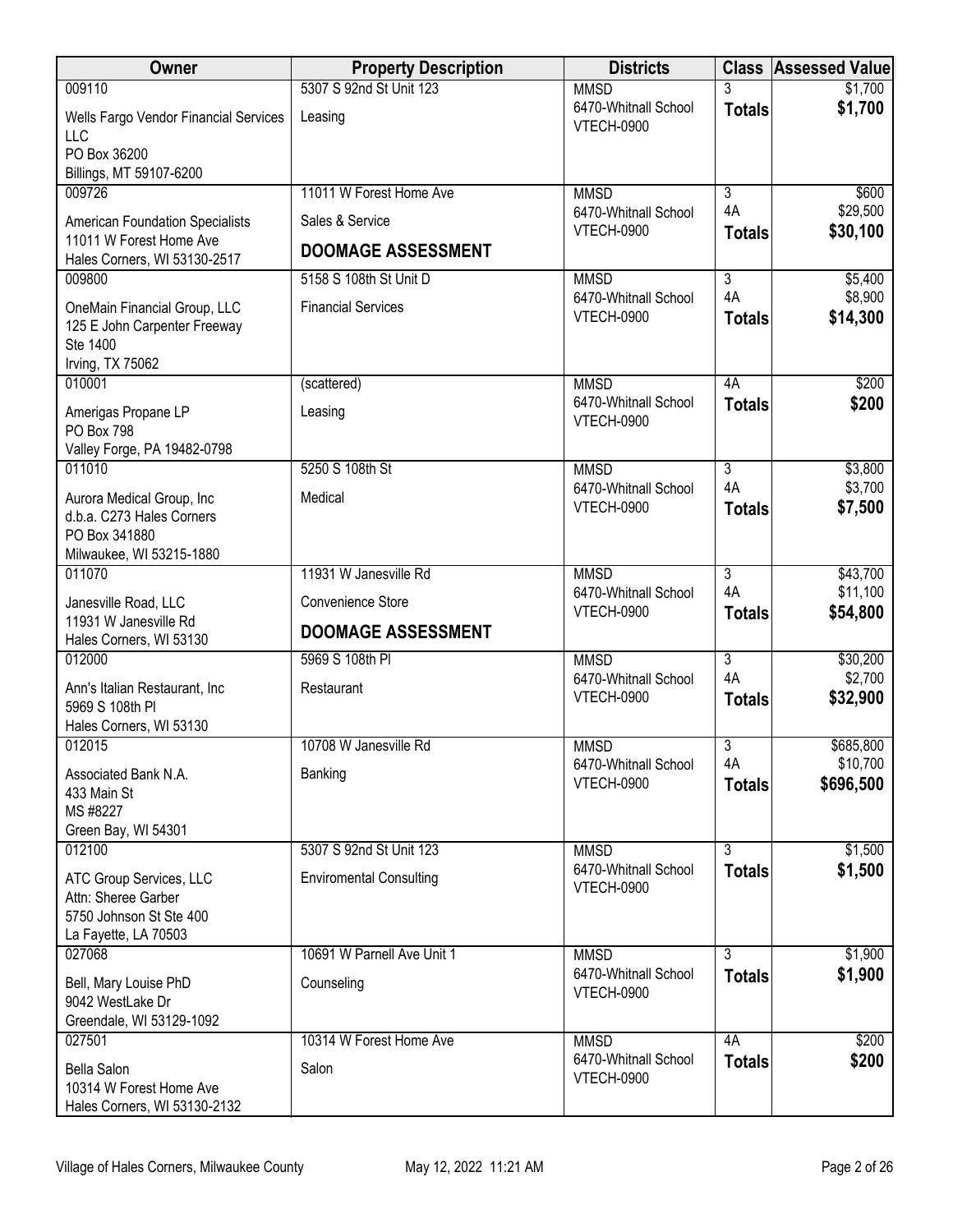| Owner                                                                                      | <b>Property Description</b> | <b>Districts</b>                          | <b>Class</b>              | <b>Assessed Value</b> |
|--------------------------------------------------------------------------------------------|-----------------------------|-------------------------------------------|---------------------------|-----------------------|
| 029001                                                                                     | 6160 S 108th St             | <b>MMSD</b>                               | 3                         | \$100                 |
| Body Work By Becky                                                                         | Massage Therapy             | 6470-Whitnall School<br><b>VTECH-0900</b> | 4A<br><b>Totals</b>       | \$1,200<br>\$1,300    |
| 6160 S 108th St<br>Hales Corners, WI 53130                                                 | <b>DOOMAGE ASSESSMENT</b>   |                                           |                           |                       |
| 031000                                                                                     | 5455 S 108th St Unit 1      | <b>MMSD</b>                               | $\overline{\overline{3}}$ | \$900                 |
| National Accounting & Business Solution<br>SC                                              | <b>Accounting Services</b>  | 6470-Whitnall School<br><b>VTECH-0900</b> | 4A<br><b>Totals</b>       | \$100<br>\$1,000      |
| Attn: John Brandt SC CPA<br>5455 S 108th St Ste 1                                          |                             |                                           |                           |                       |
| Hales Corners, WI 53130                                                                    |                             |                                           |                           |                       |
| 032011                                                                                     | 10133 Brookside Dr          | <b>MMSD</b><br>6470-Whitnall School       | 3<br>4A                   | \$2,200<br>\$1,700    |
| Castle Senior Living Inc<br>13050 W Cleveland Ave<br>New Berlin, WI 53151-4081             | Assisted Living             | <b>VTECH-0900</b>                         | <b>Totals</b>             | \$3,900               |
| 037040                                                                                     | 10432 W Forest Home Ave     | <b>MMSD</b>                               | $\overline{3}$            | \$3,800               |
| Annie's Place<br>Attn: Annie Callahan                                                      | Bar                         | 6470-Whitnall School<br><b>VTECH-0900</b> | <b>Totals</b>             | \$3,800               |
| 10432 W Forest Home Ave<br>Hales Corners, WI 53130-2072                                    |                             |                                           |                           |                       |
| 039000                                                                                     | 9825 W Ridge Rd             | <b>MMSD</b>                               | $\overline{3}$            | \$6,500               |
| Capitol Lawns Sod Nursery & Bike Shop<br>9800 W Forest Home Ave<br>Hales Corners, WI 53130 | Nursery/Bikes               | 6470-Whitnall School<br><b>VTECH-0900</b> | <b>Totals</b>             | \$6,500               |
| 042007                                                                                     | 6135 S 108th St             | <b>MMSD</b>                               | $\overline{3}$            | \$167,500             |
| Gerber Collision Wisconsin, Inc<br>d.b.a. Gerber Collision & Glass                         | <b>Auto Services</b>        | 6470-Whitnall School<br><b>VTECH-0900</b> | 4A<br><b>Totals</b>       | \$1,700<br>\$169,200  |
| 400 W Grand Ave<br>Elmhusrt, IL 60126                                                      |                             |                                           |                           |                       |
| 047062                                                                                     | 5794 S 108th St             | <b>MMSD</b>                               | $\overline{3}$            | \$83,000              |
| Chipotle Mexican Grill of Colorado, LLC                                                    | Restaurant                  | 6470-Whitnall School                      | <b>Totals</b>             | \$83,000              |
| d.b.a. Chipotle Mexican Grill #515<br>2424 Ridge Rd<br>Rockwall, TX 75087                  |                             | <b>VTECH-0900</b>                         |                           |                       |
| 049076                                                                                     | 11000 W Janesville Rd       | <b>MMSD</b>                               | $\overline{3}$            | \$700                 |
| Clavette Insurance Agency, Inc                                                             | <b>Insurance Services</b>   | 6470-Whitnall School                      | <b>Totals</b>             | \$700                 |
| 11000 W Janesville<br>Hales Corners, WI 53130                                              | <b>DOOMAGE ASSESSMENT</b>   | <b>VTECH-0900</b>                         |                           |                       |
| 050000                                                                                     | 5751 S 108th St             | <b>MMSD</b>                               | 3                         | \$600                 |
| The Clemence Dental Group                                                                  | Dentistry                   | 6470-Whitnall School<br><b>VTECH-0900</b> | 4A<br><b>Totals</b>       | \$1,600<br>\$2,200    |
| Attn: Dr Keith Clemence<br>5751 S 108th St<br>Hales Corners, WI 53130                      | <b>DOOMAGE ASSESSMENT</b>   |                                           |                           |                       |
| 051000                                                                                     | 10418 W Forest Home Ave     | <b>MMSD</b>                               | $\overline{3}$            | \$1,700               |
| <b>Clifford's Restaurant</b>                                                               | Restaurant                  | 6470-Whitnall School<br><b>VTECH-0900</b> | 4A<br><b>Totals</b>       | \$7,500<br>\$9,200    |
| 10418 W Forest Home Ave<br>Hales Corners, WI 53130                                         | <b>DOOMAGE ASSESSMENT</b>   |                                           |                           |                       |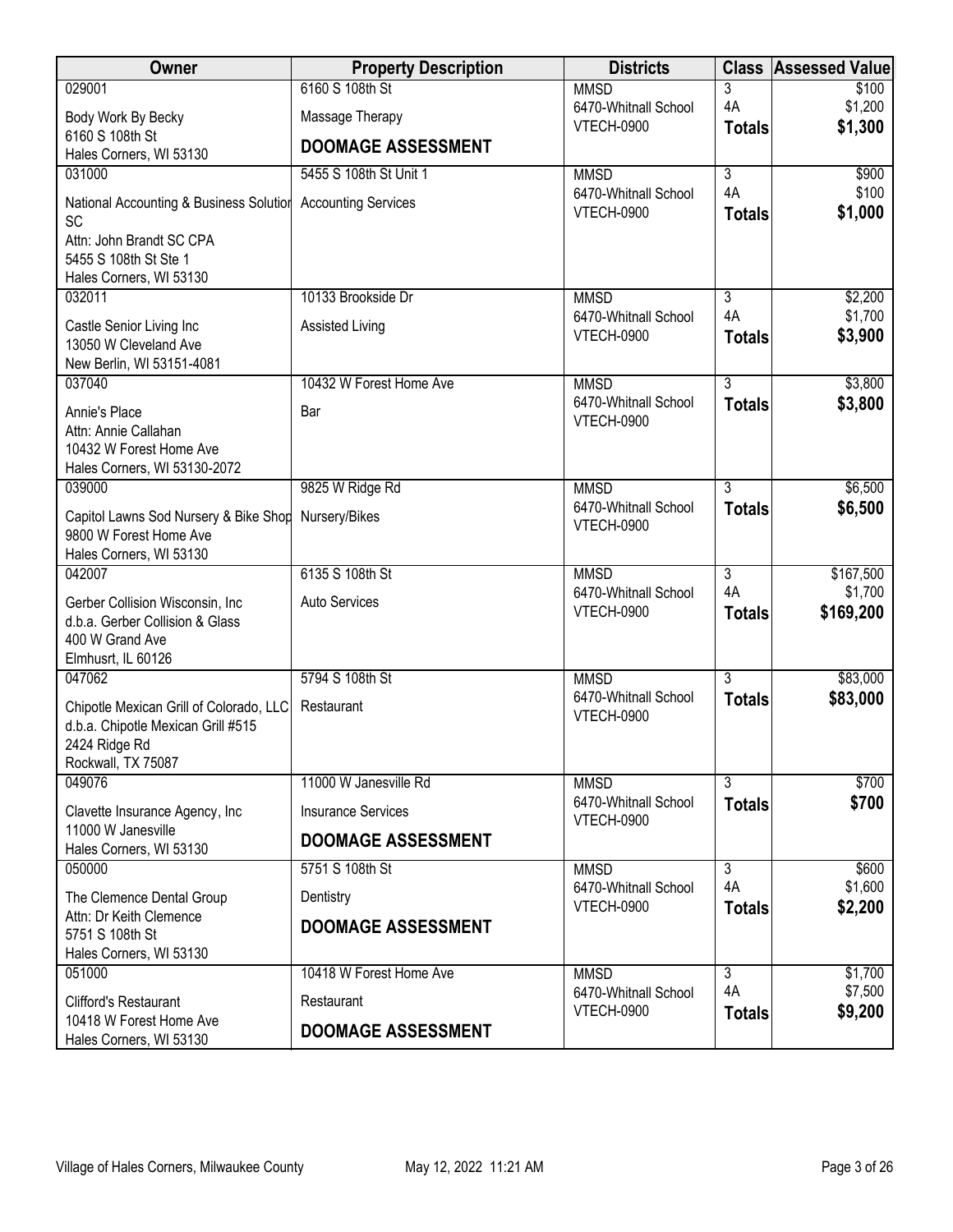| <b>Owner</b>                                            | <b>Property Description</b>      | <b>Districts</b>                    | <b>Class</b>         | <b>Assessed Value</b> |
|---------------------------------------------------------|----------------------------------|-------------------------------------|----------------------|-----------------------|
| 053056                                                  | (scattered)                      | <b>MMSD</b>                         | 3                    | \$4,300               |
| The Coca-Cola Company                                   | <b>Beverages</b>                 | 6470-Whitnall School<br>VTECH-0900  | <b>Totals</b>        | \$4,300               |
| Attn: Fountain Property Tax - NAT 8<br>PO Box 1734      |                                  |                                     |                      |                       |
| Atlanta, GA 30301                                       |                                  |                                     |                      |                       |
| 058000                                                  | 5394 S 108th St                  | <b>MMSD</b>                         | $\overline{3}$       | \$48,000              |
| Confucious House                                        | Restaurant                       | 6470-Whitnall School<br>VTECH-0900  | <b>Totals</b>        | \$48,000              |
| 5394 S 108th St                                         | <b>DOOMAGE ASSESSMENT</b>        |                                     |                      |                       |
| Hales Corners, WI 53130<br>061000                       | 5313 S 108th St                  | <b>MMSD</b>                         | 3                    | \$26,200              |
|                                                         |                                  | 6470-Whitnall School                | 4A                   | \$100                 |
| Consumer Outlet Beverage Center, Inc<br>5313 S 108th St | Retail                           | VTECH-0900                          | <b>Totals</b>        | \$26,300              |
| Hales Corners, WI 53130                                 |                                  |                                     |                      |                       |
| 061010                                                  | 12041 W Janesville Rd            | <b>MMSD</b>                         | 4A                   | \$700                 |
| <b>Contemporary Carpets</b>                             | Flooring                         | 6470-Whitnall School                | <b>Totals</b>        | \$700                 |
| 12041 W Janesville Rd                                   | <b>DOOMAGE ASSESSMENT</b>        | <b>VTECH-0900</b>                   |                      |                       |
| Hales Corners, WI 53130                                 | 5652 S 108th St                  |                                     |                      |                       |
| 068000                                                  |                                  | <b>MMSD</b><br>6470-Whitnall School | $\overline{3}$<br>4A | \$31,000<br>\$200     |
| <b>Brothers Subs Inc</b><br>d.b.a. Cousins Submarines   | Restaurant                       | 004 - TID 4                         | <b>Totals</b>        | \$31,200              |
| N124 W18552 Lovers Ln                                   |                                  | <b>VTECH-0900</b>                   |                      |                       |
| Germantown, WI 53022                                    |                                  |                                     |                      |                       |
| 069555                                                  | 6101 S 108th St Unit A           | <b>MMSD</b>                         | $\overline{3}$<br>4A | \$42,700              |
| RAH of Waukesha Inc                                     | Restaurant                       | 6470-Whitnall School<br>VTECH-0900  | <b>Totals</b>        | \$300<br>\$43,000     |
| d.b.a. Culver's<br>6101A S 108th St                     |                                  |                                     |                      |                       |
| Hales Corners, WI 53130                                 |                                  |                                     |                      |                       |
| 069556                                                  | 10521 W Forest Home Ave Unit 102 | <b>MMSD</b>                         | $\overline{3}$       | \$5,400               |
| De Angelis Appraisal, LLC                               | <b>Appraisal Services</b>        | 6470-Whitnall School                | <b>Totals</b>        | \$5,400               |
| 10521 W Forest Home Ave Ste102                          | <b>DOOMAGE ASSESSMENT</b>        | VTECH-0900                          |                      |                       |
| Hales Corners, WI 53130<br>069700                       | 6191 S 108th St                  | <b>MMSD</b>                         | 3                    | \$64,500              |
|                                                         |                                  | 6470-Whitnall School                | 4A                   | \$15,500              |
| Czaplicki Family Dentistry<br>Attn: Don Czaplicki, DDS  | Dentistry                        | <b>VTECH-0900</b>                   | <b>Totals</b>        | \$80,000              |
| 6191 S 108th St                                         | <b>DOOMAGE ASSESSMENT</b>        |                                     |                      |                       |
| Hales Corners, WI 53130                                 |                                  |                                     |                      |                       |
| 072000                                                  | 5736 S 108th St                  | <b>MMSD</b>                         | $\overline{3}$<br>4A | \$100<br>\$800        |
| Express Tobacco                                         | Retail                           | 6470-Whitnall School<br>004 - TID 4 | <b>Totals</b>        | \$900                 |
| 5736 S 108th St<br>Hales Corners, WI 53130              | <b>DOOMAGE ASSESSMENT</b>        | <b>VTECH-0900</b>                   |                      |                       |
| 073200                                                  | 10360 W Forest Home Ave          | <b>MMSD</b>                         | $\overline{3}$       | \$124,600             |
| Dental Care With Amore, S.C.                            | Dentistry                        | 6470-Whitnall School                | <b>Totals</b>        | \$124,600             |
| Attn: Scott J Catarozoli DDS                            |                                  | VTECH-0900                          |                      |                       |
| 10360 W Forest Home Ave                                 |                                  |                                     |                      |                       |
| Hales Corners, WI 53130                                 |                                  |                                     | $\overline{3}$       |                       |
| 074029                                                  | (scattered)                      | <b>MMSD</b><br>6470-Whitnall School | <b>Totals</b>        | \$6,900<br>\$6,900    |
| DirecTV, LLC<br>Attn: Kroll, LLC                        | Satellite TV                     | VTECH-0900                          |                      |                       |
| PO Box 2789                                             |                                  |                                     |                      |                       |
| Addison, TX 75001                                       |                                  |                                     |                      |                       |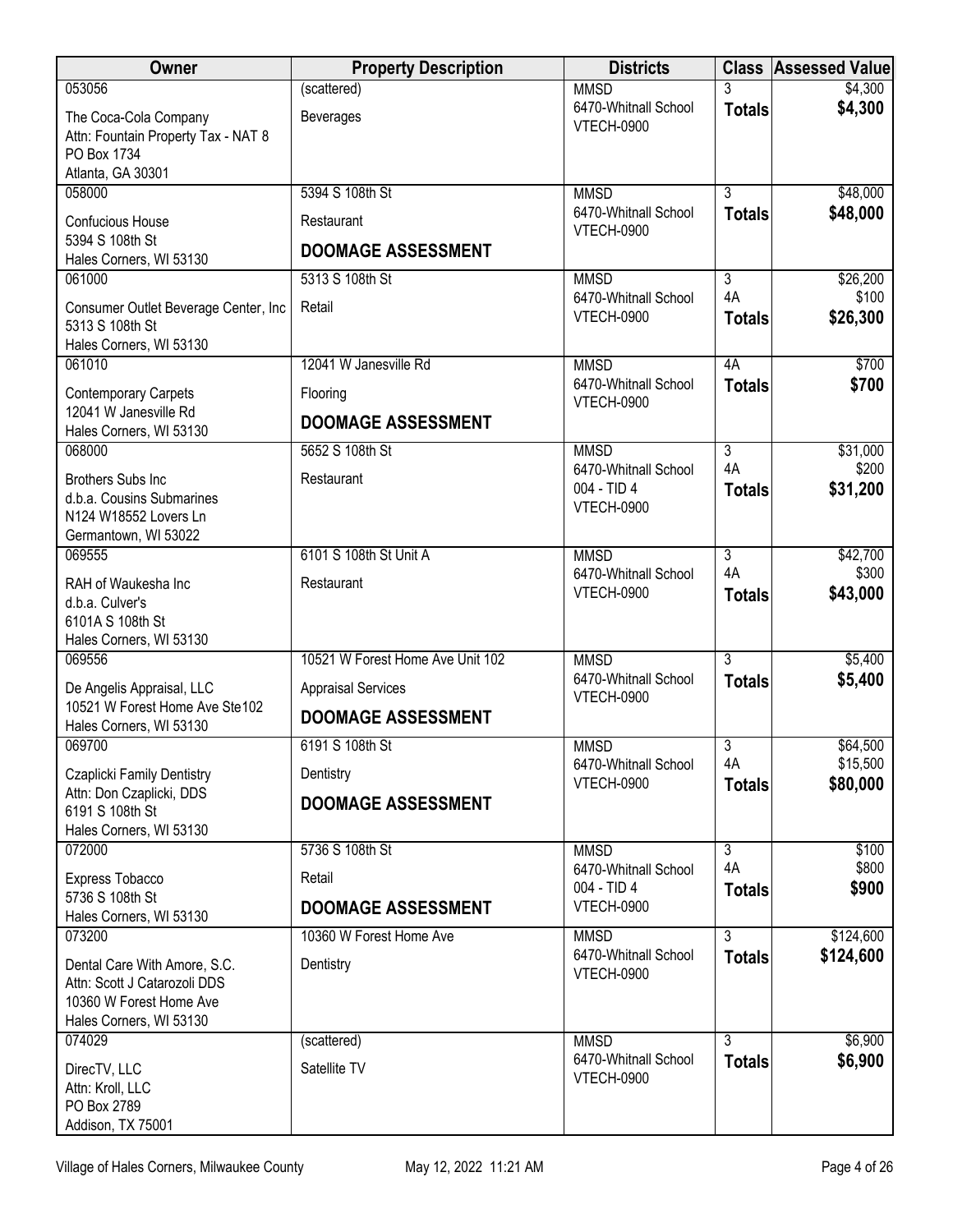| 5602 S 108th St<br>078005<br>3<br>\$13,900<br><b>MMSD</b><br>4A<br>\$400<br>6470-Whitnall School<br>Dollar Tree Stores, Inc<br>Retail<br>\$14,300<br>004 - TID 4<br><b>Totals</b><br>Attn: Dept 120<br><b>VTECH-0900</b><br>PO Box 460389<br>Houston, TX 77056<br>$\overline{3}$<br>\$30,100<br>080010<br>5480 S 108th St<br><b>MMSD</b><br>4A<br>\$134,900<br>6470-Whitnall School<br>Restaurant<br>Milwaukee Coffee Hospitality Hales<br>\$165,000<br><b>VTECH-0900</b><br><b>Totals</b><br>d.b.a. Dunkin Donuts |
|--------------------------------------------------------------------------------------------------------------------------------------------------------------------------------------------------------------------------------------------------------------------------------------------------------------------------------------------------------------------------------------------------------------------------------------------------------------------------------------------------------------------|
|                                                                                                                                                                                                                                                                                                                                                                                                                                                                                                                    |
|                                                                                                                                                                                                                                                                                                                                                                                                                                                                                                                    |
|                                                                                                                                                                                                                                                                                                                                                                                                                                                                                                                    |
|                                                                                                                                                                                                                                                                                                                                                                                                                                                                                                                    |
|                                                                                                                                                                                                                                                                                                                                                                                                                                                                                                                    |
|                                                                                                                                                                                                                                                                                                                                                                                                                                                                                                                    |
|                                                                                                                                                                                                                                                                                                                                                                                                                                                                                                                    |
| <b>DOOMAGE ASSESSMENT</b><br>5480 S 108th St                                                                                                                                                                                                                                                                                                                                                                                                                                                                       |
| Hales Corners, WI 53130                                                                                                                                                                                                                                                                                                                                                                                                                                                                                            |
| 5726 S 108th St<br>$\overline{\overline{3}}$<br>081500<br><b>MMSD</b><br>\$3,500                                                                                                                                                                                                                                                                                                                                                                                                                                   |
| 4A<br>\$100<br>6470-Whitnall School<br><b>Martial Arts</b><br>East-West Enterprises, Inc                                                                                                                                                                                                                                                                                                                                                                                                                           |
| 004 - TID 4<br>\$3,600<br><b>Totals</b><br>5726 S 108th St                                                                                                                                                                                                                                                                                                                                                                                                                                                         |
| <b>VTECH-0900</b><br>Hales Corners, WI 53130                                                                                                                                                                                                                                                                                                                                                                                                                                                                       |
| 081617<br>4A<br>\$600<br>(scattered)<br><b>MMSD</b>                                                                                                                                                                                                                                                                                                                                                                                                                                                                |
| \$600<br>6470-Whitnall School<br><b>Totals</b><br>Satellite TV<br>DISH Network, LLC                                                                                                                                                                                                                                                                                                                                                                                                                                |
| <b>VTECH-0900</b><br>PO Box 6623                                                                                                                                                                                                                                                                                                                                                                                                                                                                                   |
| Englewood, CO 80155                                                                                                                                                                                                                                                                                                                                                                                                                                                                                                |
| 081640<br>11951 W Janesville Rd Unit D<br>$\overline{3}$<br>\$1,400<br><b>MMSD</b><br>\$6,500<br>4A                                                                                                                                                                                                                                                                                                                                                                                                                |
| 6470-Whitnall School<br>Stockbroker/Dealer<br>Edward D. Jones & Co., L.P.<br>\$7,900<br>VTECH-0900<br><b>Totals</b>                                                                                                                                                                                                                                                                                                                                                                                                |
| d.b.a. #97746                                                                                                                                                                                                                                                                                                                                                                                                                                                                                                      |
| PO Box 66528<br>St Louis, MO 63166-6528                                                                                                                                                                                                                                                                                                                                                                                                                                                                            |
| 5300 S 108th St Unit 5<br>$\overline{3}$<br>\$5,600<br>081650<br><b>MMSD</b>                                                                                                                                                                                                                                                                                                                                                                                                                                       |
| 4A<br>\$3,400<br>6470-Whitnall School                                                                                                                                                                                                                                                                                                                                                                                                                                                                              |
| Stockbroker/Dealer<br>Edward D. Jones & Co., L.P.<br>\$9,000<br><b>VTECH-0900</b><br><b>Totals</b><br>d.b.a. #05283                                                                                                                                                                                                                                                                                                                                                                                                |
| PO Box 66528                                                                                                                                                                                                                                                                                                                                                                                                                                                                                                       |
| St Louis, MO 63166-6528                                                                                                                                                                                                                                                                                                                                                                                                                                                                                            |
| $\overline{3}$<br>083051<br>10950 W Forest Home Ave<br><b>MMSD</b><br>\$500                                                                                                                                                                                                                                                                                                                                                                                                                                        |
| 4A<br>\$100<br>6470-Whitnall School<br>Electrolysis By Pat<br>Electrolysis                                                                                                                                                                                                                                                                                                                                                                                                                                         |
| <b>VTECH-0900</b><br>\$600<br><b>Totals</b><br>10950 W Forest Home Ave                                                                                                                                                                                                                                                                                                                                                                                                                                             |
| Hales Corners, WI 53130                                                                                                                                                                                                                                                                                                                                                                                                                                                                                            |
| 3<br>083065<br>9911 W Forest Home Ave<br>\$6,700<br><b>MMSD</b><br>\$6,700<br>6470-Whitnall School                                                                                                                                                                                                                                                                                                                                                                                                                 |
| <b>Totals</b><br>Salon<br><b>Elements Salon</b><br><b>VTECH-0900</b>                                                                                                                                                                                                                                                                                                                                                                                                                                               |
| Attn: Lisa Grenda                                                                                                                                                                                                                                                                                                                                                                                                                                                                                                  |
| 9911 W Forest Home Ave<br>Hales Corners, WI 53130                                                                                                                                                                                                                                                                                                                                                                                                                                                                  |
| $\overline{3}$<br>083070<br>10826 W Janesville Rd<br><b>MMSD</b><br>\$4,800                                                                                                                                                                                                                                                                                                                                                                                                                                        |
| 4A<br>\$1,100<br>6470-Whitnall School<br>Kujawa, Katherine<br>Spa                                                                                                                                                                                                                                                                                                                                                                                                                                                  |
| \$5,900<br><b>VTECH-0900</b><br><b>Totals</b><br>1721 Steele Dr                                                                                                                                                                                                                                                                                                                                                                                                                                                    |
| <b>DOOMAGE ASSESSMENT</b><br>East Troy, WI 53120                                                                                                                                                                                                                                                                                                                                                                                                                                                                   |
| 084010<br>6160 S 108th St<br>\$31,900<br><b>MMSD</b><br>$\overline{3}$                                                                                                                                                                                                                                                                                                                                                                                                                                             |
| \$4,100<br>4A<br>6470-Whitnall School<br><b>Endodontic Associates LTD</b><br>Endodontics                                                                                                                                                                                                                                                                                                                                                                                                                           |
| \$36,000<br><b>VTECH-0900</b><br><b>Totals</b><br>12660 W North Ave Bldg D                                                                                                                                                                                                                                                                                                                                                                                                                                         |
| <b>DOOMAGE ASSESSMENT</b><br>Brookfield, WI 53005                                                                                                                                                                                                                                                                                                                                                                                                                                                                  |
| \$34,500<br>084015<br><b>MMSD</b><br>$\overline{3}$<br>11800 W Grange Ave                                                                                                                                                                                                                                                                                                                                                                                                                                          |
| 4A<br>\$14,500<br>6470-Whitnall School<br>Entercom Milwaukee LLC<br>Remodeling<br>\$49,000<br><b>VTECH-0900</b>                                                                                                                                                                                                                                                                                                                                                                                                    |
| <b>Totals</b><br>Attn: WEMP Radio<br><b>DOOMAGE ASSESSMENT</b>                                                                                                                                                                                                                                                                                                                                                                                                                                                     |
| 2400 Market St 4th Flr<br>Philadelphia, PA 19103                                                                                                                                                                                                                                                                                                                                                                                                                                                                   |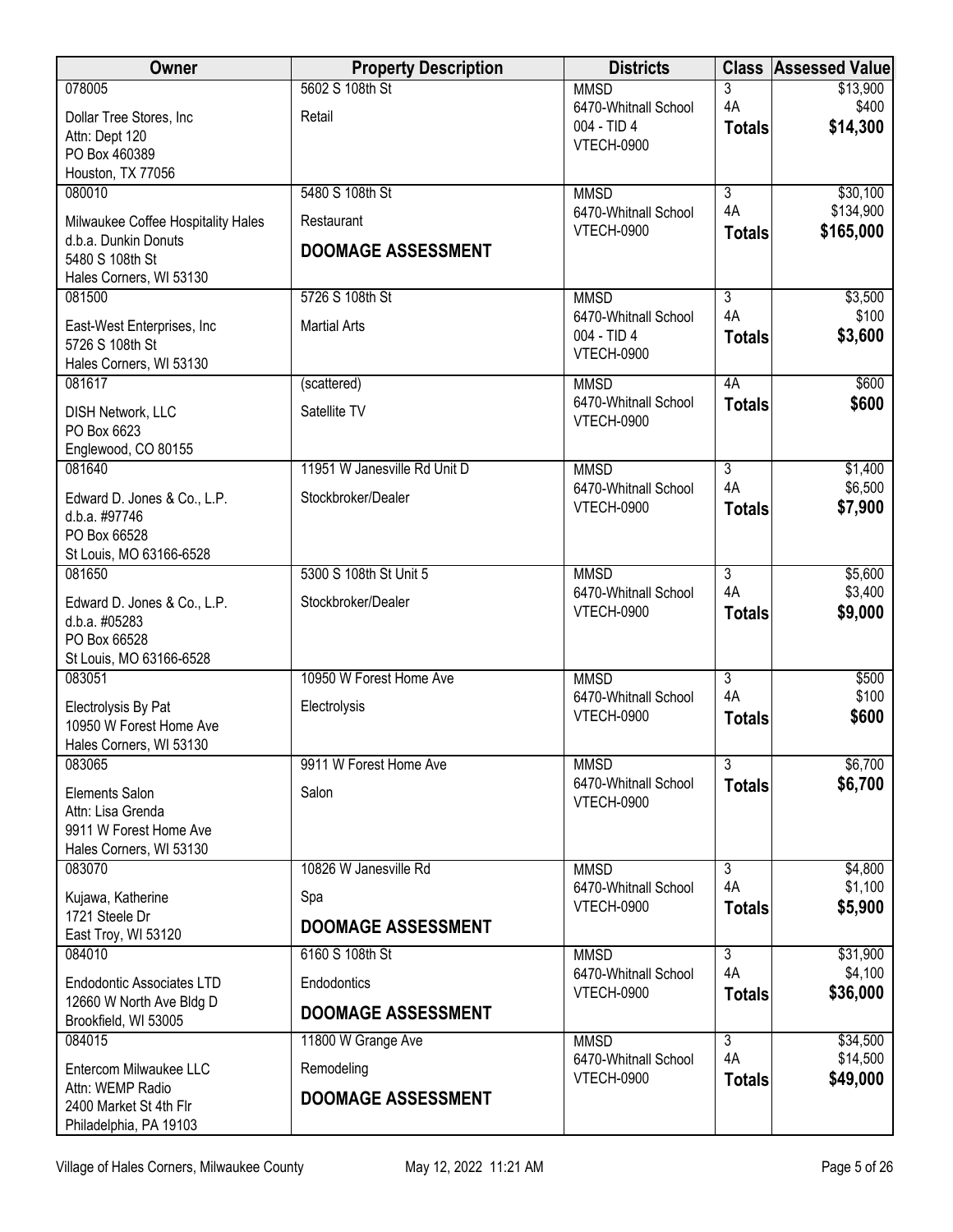| Owner                                                   | <b>Property Description</b>     | <b>Districts</b>                          | <b>Class</b>                    | <b>Assessed Value</b> |
|---------------------------------------------------------|---------------------------------|-------------------------------------------|---------------------------------|-----------------------|
| 085000                                                  | 5225 S 108th St                 | <b>MMSD</b>                               | 3                               | \$101,800             |
| Equitable Bank SSB                                      | Banking                         | 6470-Whitnall School<br><b>VTECH-0900</b> | 4A<br><b>Totals</b>             | \$100<br>\$101,900    |
| PO Box 13915<br>Wauwatosa, WI 53213                     |                                 |                                           |                                 |                       |
| 086000                                                  | 6269 S 108th St                 | <b>MMSD</b>                               | $\overline{3}$                  | \$4,400               |
| Ewald Chrysler Jeep Dodge LLC                           | Car Dealership                  | 6470-Whitnall School                      | 4A                              | \$200                 |
| 2700 Golf Rd                                            |                                 | <b>VTECH-0900</b>                         | <b>Totals</b>                   | \$4,600               |
| Delafield, WI 53018                                     |                                 |                                           |                                 |                       |
| 086200                                                  | 10708 W Grange Ave              | <b>MMSD</b>                               | $\overline{3}$                  | \$2,200               |
| <b>Exclusiva Salons</b>                                 | Hair Studio                     | 6470-Whitnall School<br><b>VTECH-0900</b> | <b>Totals</b>                   | \$2,200               |
| 10708 W Grange Ave<br>Hales Corners, WI 53130           | <b>DOOMAGE ASSESSMENT</b>       |                                           |                                 |                       |
| 088001                                                  | 5300 S 108th St Unit 24         | <b>MMSD</b>                               | $\overline{3}$                  | \$900                 |
| Family Eye Center                                       | Eye Care                        | 6470-Whitnall School                      | 4A                              | \$4,100               |
| 12000 W Carmen Ave                                      |                                 | <b>VTECH-0900</b>                         | <b>Totals</b>                   | \$5,000               |
| Milwaukee, WI 53225-2116                                |                                 |                                           |                                 |                       |
| 090570                                                  | 5250 S 108th St                 | <b>MMSD</b>                               | $\overline{3}$                  | \$500                 |
| <b>CIT Finance LLC</b>                                  | Leasing                         | 6470-Whitnall School<br><b>VTECH-0900</b> | <b>Totals</b>                   | \$500                 |
| Attn: Ryan, LLC Property Tax<br>Compliance              |                                 |                                           |                                 |                       |
| PO Box 460709                                           |                                 |                                           |                                 |                       |
| Houston, TX 77056                                       |                                 |                                           |                                 |                       |
| 090810                                                  | 11951 W Janesville Rd Unit C    | <b>MMSD</b><br>6470-Whitnall School       | $\overline{3}$                  | \$500                 |
| American Family Mutual Insurance Co                     | Services                        | <b>VTECH-0900</b>                         | <b>Totals</b>                   | \$500                 |
| S.I.<br>PO Box 4747                                     |                                 |                                           |                                 |                       |
| Oak Brook, IL 60522-4747                                |                                 |                                           |                                 |                       |
| 091030                                                  | (scattered)                     | <b>MMSD</b>                               | $\overline{3}$                  | \$1,000               |
| Farmer Bros Co                                          | Leasing                         | 6470-Whitnall School<br><b>VTECH-0900</b> | <b>Totals</b>                   | \$1,000               |
| Attn: Tax Dept                                          |                                 |                                           |                                 |                       |
| 1912 Farmer Brothers Dr<br>Northlake, TX 76262          |                                 |                                           |                                 |                       |
| 091031                                                  | 10555 W Parnell Ave Unit 4      | <b>MMSD</b>                               | $\overline{3}$                  | \$500                 |
| Fish Window Cleaning                                    | <b>Window Cleaning Services</b> | 6470-Whitnall School                      | <b>Totals</b>                   | \$500                 |
| 10555 W Parnell Ave Ste 4                               |                                 | <b>VTECH-0900</b>                         |                                 |                       |
| Hales Corners, WI 53130                                 |                                 |                                           |                                 |                       |
| 091230                                                  | 9449 W Forest Home Ave          | <b>MMSD</b><br>6470-Whitnall School       | $\overline{3}$<br><b>Totals</b> | \$10,900<br>\$10,900  |
| GreatAmerica Financial Services Corp<br>625 First St SE | Leasing                         | <b>VTECH-0900</b>                         |                                 |                       |
| Ste #800                                                |                                 |                                           |                                 |                       |
| Cedar Rapids, IA 52401                                  |                                 |                                           |                                 |                       |
| 091235                                                  | 5101 S Meadowlark Ln            | <b>MMSD</b>                               | 3                               | \$3,600               |
| GreatAmerica Financial Services Corp                    | Leasing                         | 6470-Whitnall School<br><b>VTECH-0900</b> | <b>Totals</b>                   | \$3,600               |
| 625 First St SE<br>Ste #800                             |                                 |                                           |                                 |                       |
| Cedar Rapids, IA 52401                                  |                                 |                                           |                                 |                       |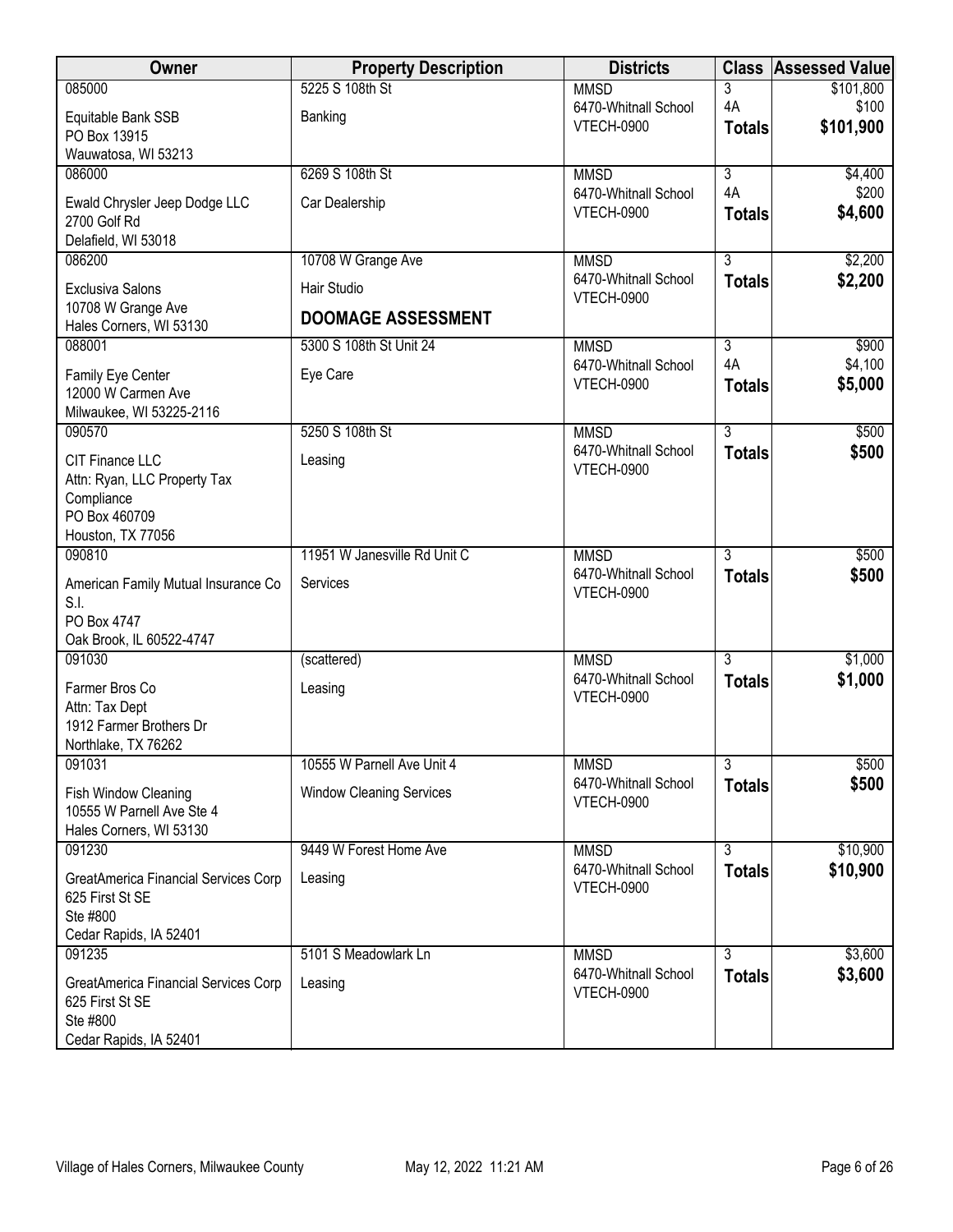| Owner                                                  | <b>Property Description</b> | <b>Districts</b>                    |                      | <b>Class Assessed Value</b> |
|--------------------------------------------------------|-----------------------------|-------------------------------------|----------------------|-----------------------------|
| 091240                                                 | 5552 S 108th St             | <b>MMSD</b>                         | 3                    | \$2,800                     |
| GreatAmerica Financial Services Corp                   | Leasing                     | 6470-Whitnall School<br>004 - TID 4 | <b>Totals</b>        | \$2,800                     |
| 625 First St SE<br>Ste #800                            |                             | <b>VTECH-0900</b>                   |                      |                             |
| Cedar Rapids, IA 52401                                 |                             |                                     |                      |                             |
| 093200                                                 | 10314 W Forest Home Ave     | <b>MMSD</b>                         | $\overline{3}$       | \$6,800                     |
| Forest Home Enterprises, LLP                           | Salon                       | 6470-Whitnall School                | 4A                   | \$200                       |
| 10314 W Forest Home Ave                                |                             | <b>VTECH-0900</b>                   | <b>Totals</b>        | \$7,000                     |
| Hales Corners, WI 53130-2132                           |                             |                                     |                      |                             |
| 093500                                                 | 9835 W Forest Home Ave      | <b>MMSD</b><br>6470-Whitnall School | 3<br>4A              | \$600<br>\$3,100            |
| Forest Home Ave BP, LLC                                | Convenience Store           | VTECH-0900                          | <b>Totals</b>        | \$3,700                     |
| 9835 W Forest Home Ave<br>Hales Corners, WI 53130      |                             |                                     |                      |                             |
| 094500                                                 | 11077 W Forest Home Ave     | <b>MMSD</b>                         | $\overline{3}$       | \$73,200                    |
| Forest Ridge, LLC                                      | Rental                      | 6470-Whitnall School                | 4A                   | \$1,800                     |
| Attn: Wimmer Brothers Realty, Inc                      |                             | VTECH-0900                          | <b>Totals</b>        | \$75,000                    |
| 5300 S 108th St Ste 1                                  |                             |                                     |                      |                             |
| Hales Corners, WI 53130<br>098001                      | 5961 S 108th St             | <b>MMSD</b>                         | 4A                   | \$44,000                    |
|                                                        |                             | 6470-Whitnall School                | <b>Totals</b>        | \$44,000                    |
| <b>GM-DI Leasing LLC</b><br>Attn: Ryan PTS Dept 851    | Leased Sign                 | VTECH-0900                          |                      |                             |
| PO Box 460169                                          |                             |                                     |                      |                             |
| Houston, TX 77056                                      |                             |                                     |                      |                             |
| 099060                                                 | 5110 S 108th St             | <b>MMSD</b>                         | $\overline{3}$       | \$9,400                     |
| Anderson Restaurants, Inc.                             | Restaurant                  | 6470-Whitnall School<br>VTECH-0900  | 4A<br><b>Totals</b>  | \$2,200<br>\$11,600         |
| d.b.a. George Webb #8<br>W229 N1687 Westwood Dr Unit A |                             |                                     |                      |                             |
| Waukesha, WI 53186                                     |                             |                                     |                      |                             |
| 099110                                                 | 10605 W Forest Home Ave     | <b>MMSD</b>                         | $\overline{3}$       | \$8,700                     |
| AMK Ventures, LLC                                      | Restaurant                  | 6470-Whitnall School                | 4A                   | \$700                       |
| d.b.a. Golden Chicken                                  |                             | VTECH-0900                          | <b>Totals</b>        | \$9,400                     |
| 10605 W Forest Home Ave                                |                             |                                     |                      |                             |
| Hales Corners, WI 53130<br>099900                      | 5321 S 108th St             | <b>MMSD</b>                         | 3                    | \$78,100                    |
|                                                        | <b>Fitness</b>              | 6470-Whitnall School                | 4A                   | \$149,700                   |
| Xperience Fitness<br>7500 Flying Cloud Dr              |                             | VTECH-0900                          | <b>Totals</b>        | \$227,800                   |
| Ste 110                                                |                             |                                     |                      |                             |
| Eden Prairie, MN 55344                                 |                             |                                     |                      |                             |
| 106100                                                 | 5301 S 108th St Unit C      | <b>MMSD</b><br>6470-Whitnall School | $\overline{3}$<br>4A | \$3,300<br>\$1,000          |
| Saylaco, Inc                                           | Salon                       | <b>VTECH-0900</b>                   | <b>Totals</b>        | \$4,300                     |
| d.b.a. Great Clips<br>Attn: Sam Worske                 | <b>DOOMAGE ASSESSMENT</b>   |                                     |                      |                             |
| 35001 Oak Knoll Rd                                     |                             |                                     |                      |                             |
| Burlington, WI 53105                                   |                             |                                     |                      |                             |
| 106105                                                 | 5620 S 108th St             | <b>MMSD</b><br>6470-Whitnall School | $\overline{3}$       | \$4,300<br>\$4,300          |
| <b>GreatAmerica Financial Services Corp</b>            | Leasing                     | 004 - TID 4                         | <b>Totals</b>        |                             |
| 625 First St SE<br>Ste #800                            |                             | VTECH-0900                          |                      |                             |
| Cedar Rapids, IA 52401                                 |                             |                                     |                      |                             |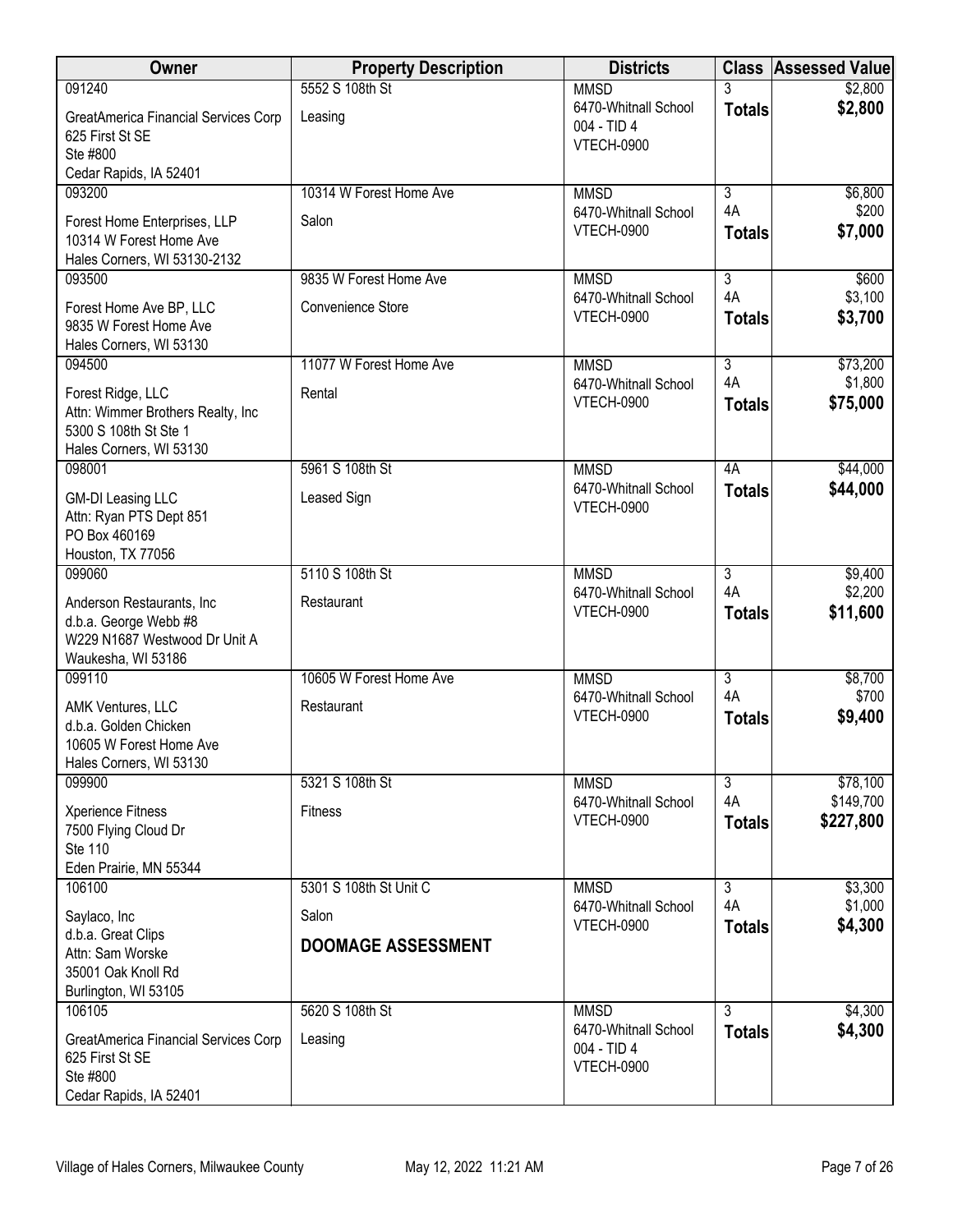| Owner                                                  | <b>Property Description</b> | <b>Districts</b>                          |                           | <b>Class Assessed Value</b> |
|--------------------------------------------------------|-----------------------------|-------------------------------------------|---------------------------|-----------------------------|
| 106200                                                 | 5645 S 108th St             | <b>MMSD</b>                               | 3                         | \$33,000                    |
| Barb's Green House<br>5645 108th St                    | <b>Florist</b>              | 6470-Whitnall School<br><b>VTECH-0900</b> | <b>Totals</b>             | \$33,000                    |
| Hales Corners, WI 53130                                | <b>DOOMAGE ASSESSMENT</b>   |                                           |                           |                             |
| 107500                                                 | 5511 S 108th St             | <b>MMSD</b>                               | $\overline{3}$            | \$5,200                     |
| Haiffa Oil LLC                                         | C - Store                   | 6470-Whitnall School<br><b>VTECH-0900</b> | 4A<br><b>Totals</b>       | \$8,200<br>\$13,400         |
| 5511 S 108th St<br>Hales Corners, WI 53130             | <b>DOOMAGE ASSESSMENT</b>   |                                           |                           |                             |
| 108000                                                 | 5118 S 108th St             | <b>MMSD</b>                               | $\overline{\overline{3}}$ | \$6,800                     |
| H&R Block Eastern Enterprises Inc<br>One H&R Block Way | Tax Prep                    | 6470-Whitnall School<br><b>VTECH-0900</b> | 4A<br><b>Totals</b>       | \$5,200<br>\$12,000         |
| Kansas City, MO 64105                                  |                             |                                           |                           |                             |
| 109122                                                 | 9400 Boerner Dr             | <b>MMSD</b>                               | $\overline{3}$            | \$42,500                    |
| Grandview Management, Inc<br>Attn: Ellen Zilli         | Catering                    | 6470-Whitnall School<br><b>VTECH-0900</b> | 4A<br><b>Totals</b>       | \$3,600<br>\$46,100         |
| 613 N Grandview Blvd                                   |                             |                                           |                           |                             |
| Waukesha, WI 53188                                     |                             |                                           |                           |                             |
| 112007                                                 | 10691 W Parnell Ave Unit 4  | <b>MMSD</b>                               | $\overline{3}$<br>4A      | \$1,800<br>\$0              |
| <b>Hair Secrets</b>                                    | Hair Studio                 | 6470-Whitnall School<br><b>VTECH-0900</b> | <b>Totals</b>             | \$1,800                     |
| 10691 Parnell Ave W #4                                 |                             |                                           |                           |                             |
| Hales Corners, WI 53130                                | 10561 W Forest Home Ave     |                                           | $\overline{3}$            |                             |
| 118000                                                 |                             | <b>MMSD</b><br>6470-Whitnall School       | <b>Totals</b>             | \$6,800<br>\$6,800          |
| Hales Corners Beer Depot                               | Retail                      | <b>VTECH-0900</b>                         |                           |                             |
| 10561 W Forest Home Ave                                |                             |                                           |                           |                             |
| Hales Corners, WI 53130<br>120000                      | 5410 S 108th St             | <b>MMSD</b>                               | 4A                        | \$300                       |
|                                                        |                             | 6470-Whitnall School                      | <b>Totals</b>             | \$300                       |
| Full Service Car Wash<br>PO Box 565                    | Car Wash                    | <b>VTECH-0900</b>                         |                           |                             |
| Hales Corners, WI 53130-0565                           |                             |                                           |                           |                             |
| 120001                                                 | 9449 W Forest Home Ave      | <b>MMSD</b>                               | $\overline{3}$            | \$23,700                    |
| Regency Terrace South, Inc                             | <b>Nursing Facility</b>     | 6470-Whitnall School                      | 4A                        | \$6,100                     |
| d.b.a. Hales Corners Care Center                       |                             | <b>VTECH-0900</b>                         | <b>Totals</b>             | \$29,800                    |
| 9449 W Forest Home Ave                                 | <b>DOOMAGE ASSESSMENT</b>   |                                           |                           |                             |
| Hales Corners, WI 53130                                |                             |                                           |                           |                             |
| 120003                                                 | 6130 S 108th St Unit 120    | <b>MMSD</b>                               | $\overline{3}$            | \$10,100                    |
| <b>WI Foot Center</b>                                  | Medical                     | 6470-Whitnall School<br><b>VTECH-0900</b> | 4A                        | \$800                       |
| Attn: Dr Andy T Marso                                  |                             |                                           | <b>Totals</b>             | \$10,900                    |
| 6130 S 108th St Ste #120                               |                             |                                           |                           |                             |
| Hales Corners, WI 53130<br>120050                      | 9449 W Forest Home Ave      | <b>MMSD</b>                               | $\overline{3}$            | \$80,200                    |
|                                                        |                             | 6470-Whitnall School                      | 4A                        | \$18,500                    |
| Hales Corners Care Center, A WI LP                     | <b>Nursing Facility</b>     | <b>VTECH-0900</b>                         | <b>Totals</b>             | \$98,700                    |
| 9449 W Forest Home Ave<br>Hales Corners, WI 53130      | <b>DOOMAGE ASSESSMENT</b>   |                                           |                           |                             |
| 120070                                                 | 10700 W Parnell Ave         | <b>MMSD</b>                               | $\overline{3}$            | \$9,000                     |
|                                                        |                             | 6470-Whitnall School                      | 4A                        | \$200                       |
| Hales Corners Heating & AC, LLC<br>10700 W Parnell Ave | Sales & Service             | 004 - TID 4                               | <b>Totals</b>             | \$9,200                     |
| Hales Corners, WI 53130                                |                             | <b>VTECH-0900</b>                         |                           |                             |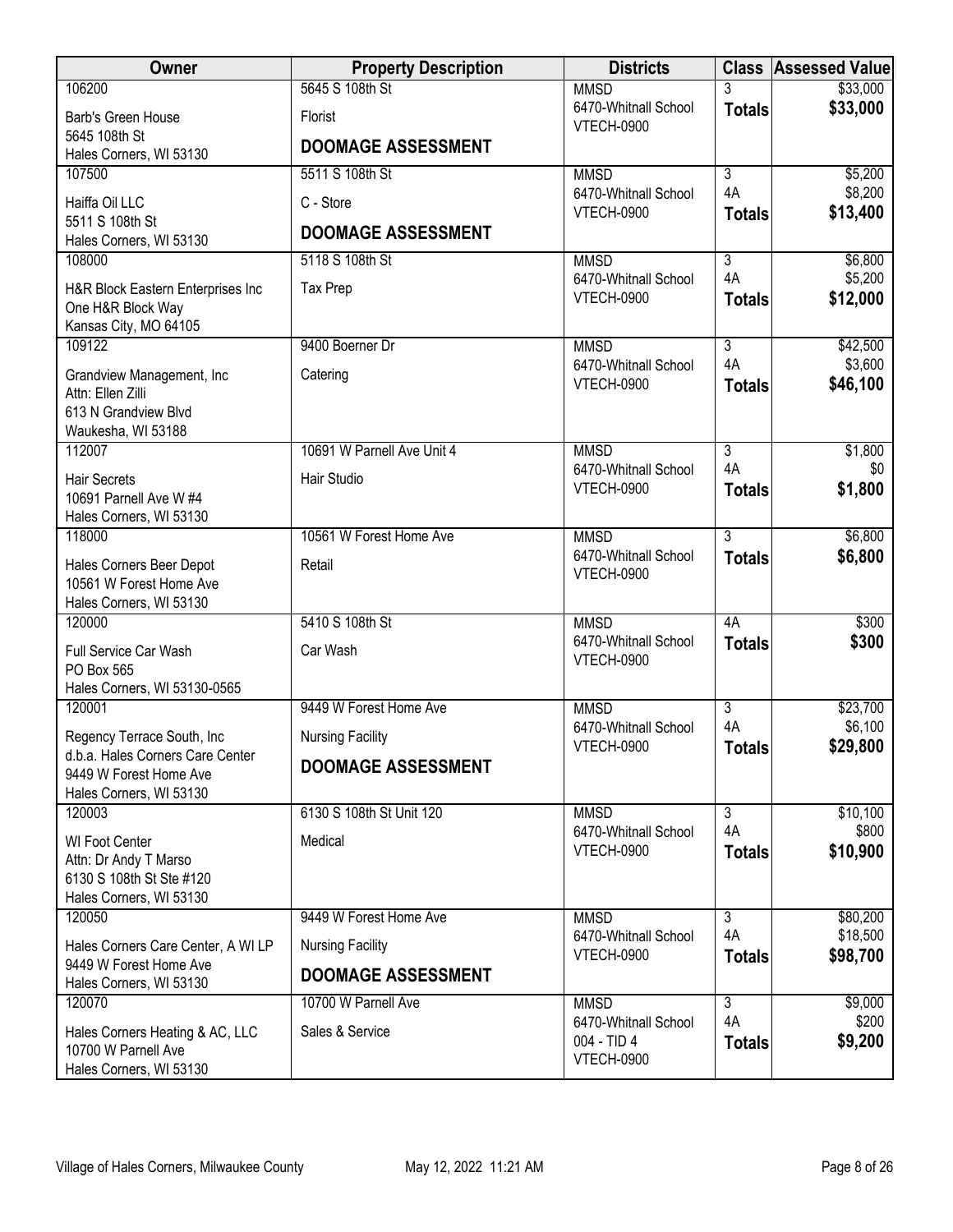| Owner                                                             | <b>Property Description</b> | <b>Districts</b>                          |                                 | <b>Class Assessed Value</b> |
|-------------------------------------------------------------------|-----------------------------|-------------------------------------------|---------------------------------|-----------------------------|
| 124000                                                            | 5403 S 108th St             | <b>MMSD</b><br>6470-Whitnall School       | 3<br>4A                         | \$100<br>\$200              |
| <b>Hales Corners Service</b>                                      | <b>Auto Services</b>        | <b>VTECH-0900</b>                         | <b>Totals</b>                   | \$300                       |
| Attn: Steve Heiman<br>5403 S 108th St                             |                             |                                           |                                 |                             |
| Hales Corners, WI 53130                                           |                             |                                           |                                 |                             |
| 124500                                                            | 5151 S 108th St             | <b>MMSD</b>                               | $\overline{3}$                  | \$68,600                    |
| Mission Veterinary Partners LLC                                   | Veterinary Service          | 6470-Whitnall School<br><b>VTECH-0900</b> | 4A                              | \$115,200<br>\$183,800      |
| d.b.a. Hales Corners Veterinary Clinic                            |                             |                                           | <b>Totals</b>                   |                             |
| 20450 Civic Center Dr<br>Southfield, MI 48076                     |                             |                                           |                                 |                             |
| 124550                                                            | 10983 W Forest Home Ave     | <b>MMSD</b>                               | $\overline{3}$                  | \$11,000                    |
| Hale Park Automotive                                              | <b>Auto Services</b>        | 6470-Whitnall School<br><b>VTECH-0900</b> | <b>Totals</b>                   | \$11,000                    |
| 10983 W Forest Home Ave<br>Hales Corners, WI 53130                | <b>DOOMAGE ASSESSMENT</b>   |                                           |                                 |                             |
| 126300                                                            | 11111 W Janesville Rd       | <b>MMSD</b>                               | $\overline{3}$                  | \$26,600                    |
| Pinnacle of Wisconsin LLC                                         | <b>Funeral Home</b>         | 6470-Whitnall School                      | 4A                              | \$1,300                     |
| d.b.a. Hartson Funeral Home                                       |                             | <b>VTECH-0900</b>                         | <b>Totals</b>                   | \$27,900                    |
| 7742 Spalding Dr #353<br>Norcross, GA 30092                       |                             |                                           |                                 |                             |
| 126600                                                            | 10731 W Forest Home Ave     | <b>MMSD</b>                               | $\overline{3}$                  | \$1,100                     |
| Healthwise Chiropratic Clinic S.C.                                | Medical                     | 6470-Whitnall School                      | <b>Totals</b>                   | \$1,100                     |
| 10731 W Forest Home Ave                                           |                             | <b>VTECH-0900</b>                         |                                 |                             |
| Hales Corners, WI 53130<br>126712                                 | 5610 S 108th St             | <b>MMSD</b>                               | $\overline{3}$                  | \$8,700                     |
|                                                                   |                             | 6470-Whitnall School                      | 4A                              | \$3,800                     |
| Health Hut Inc<br>PO Box 511104                                   | Retail                      | 004 - TID 4                               | <b>Totals</b>                   | \$12,500                    |
| New Berlin, WI 53151-1104                                         |                             | <b>VTECH-0900</b>                         |                                 |                             |
| 135500                                                            | (scattered)                 | <b>MMSD</b>                               | $\overline{3}$                  | \$2,400                     |
| DS Services of America Inc                                        | Leasing                     | 6470-Whitnall School<br><b>VTECH-0900</b> | <b>Totals</b>                   | \$2,400                     |
| d.b.a. Primo Water North America<br>4221 W Boy Scout Blvd Ste 400 |                             |                                           |                                 |                             |
| Tampa, FL 33607                                                   |                             |                                           |                                 |                             |
| 136000                                                            | 5961 S 108th St             | <b>MMSD</b>                               | 3                               | \$108,400                   |
| Holz Motors, Inc.                                                 | Car Dealership              | 6470-Whitnall School<br><b>VTECH-0900</b> | 4A<br><b>Totals</b>             | \$100<br>\$108,500          |
| 5961 S 108th St<br>Hales Corners, WI 53130                        |                             |                                           |                                 |                             |
| 136005                                                            | 6275 S 106th St             | <b>MMSD</b>                               | $\overline{3}$                  | \$7,100                     |
| Homes For Independent Living - 084                                | Assisted Living             | 6470-Whitnall School                      | 4A                              | \$4,500                     |
| <b>PO Box 278</b>                                                 |                             | <b>VTECH-0900</b>                         | <b>Totals</b>                   | \$11,600                    |
| Dousman, WI 53118-0278                                            |                             |                                           |                                 |                             |
| 137087                                                            | 5300 S 108th St Unit 18     | <b>MMSD</b><br>6470-Whitnall School       | $\overline{3}$<br><b>Totals</b> | \$4,700<br>\$4,700          |
| Horizon Financial Group, Inc.<br>5300 S 108th St #18              | <b>Financial Services</b>   | <b>VTECH-0900</b>                         |                                 |                             |
| Hales Corners, WI 53130                                           |                             |                                           |                                 |                             |
| 140010                                                            | (scattered)                 | <b>MMSD</b>                               | $\overline{3}$                  | \$1,400                     |
| NuCO2 Supply LLC                                                  | Leasing                     | 6470-Whitnall School<br><b>VTECH-0900</b> | <b>Totals</b>                   | \$1,400                     |
| Attn: Tax Department<br>10 Riverview Dr                           |                             |                                           |                                 |                             |
| Danbury, CT 06810                                                 |                             |                                           |                                 |                             |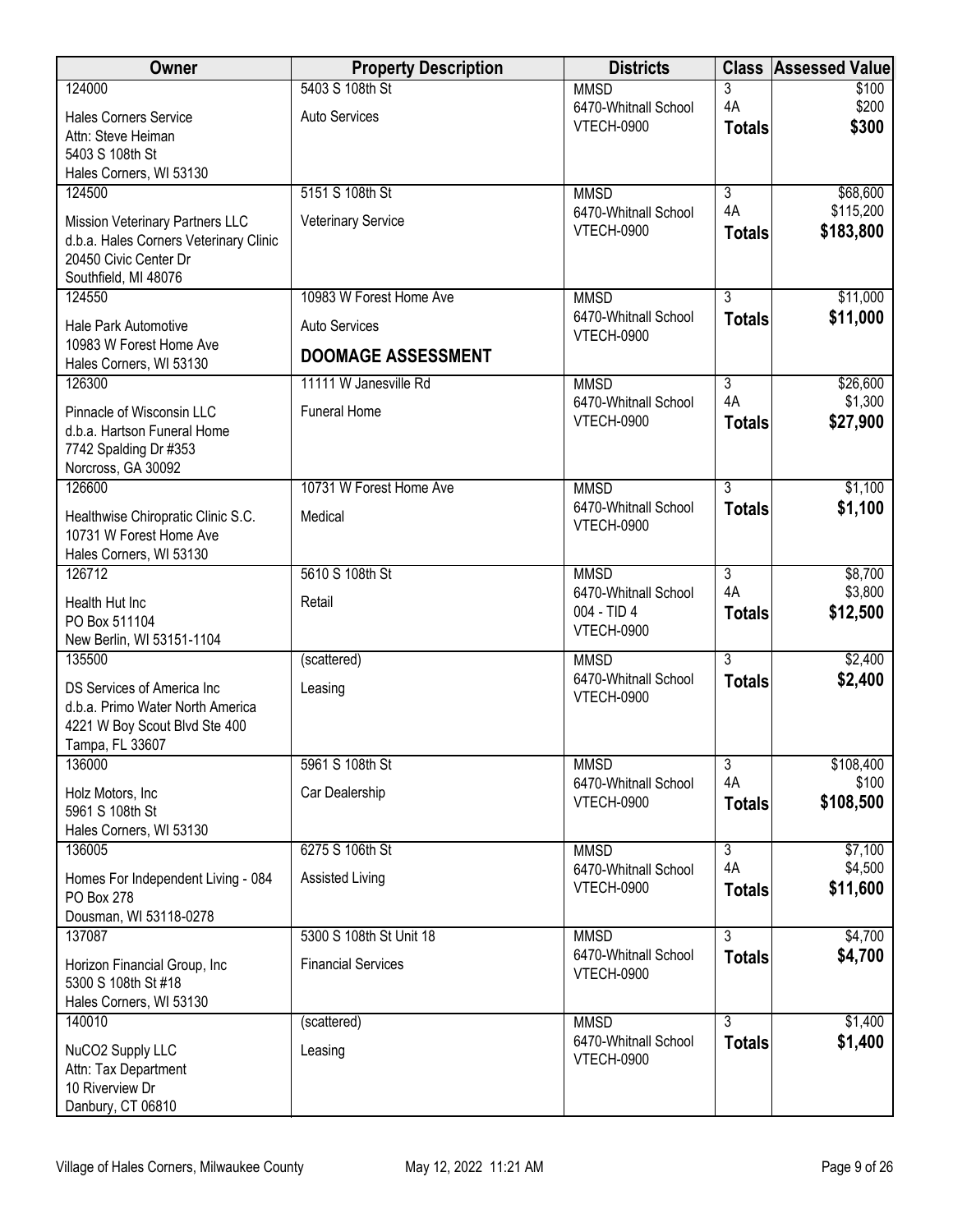| Owner                                                          | <b>Property Description</b>     | <b>Districts</b>                          | <b>Class</b>        | <b>Assessed Value</b> |
|----------------------------------------------------------------|---------------------------------|-------------------------------------------|---------------------|-----------------------|
| 150060                                                         | 10741 W Parnell Ave             | <b>MMSD</b>                               | 3                   | \$800                 |
| Jay's Barber Shop                                              | <b>Barber Shop</b>              | 6470-Whitnall School<br>004 - TID 4       | 4A                  | \$400<br>\$1,200      |
| Attn: Jay A Balistreri                                         | <b>DOOMAGE ASSESSMENT</b>       | VTECH-0900                                | <b>Totals</b>       |                       |
| 10741 W Parnell Ave<br>Hales Corners, WI 53130                 |                                 |                                           |                     |                       |
| 150400                                                         | 5555 S 108th St                 | <b>MMSD</b>                               | $\overline{3}$      | \$4,300               |
|                                                                |                                 | 6470-Whitnall School                      | <b>Totals</b>       | \$4,300               |
| Jet Permit Services LTD<br>PO Box 349                          | Services                        | <b>VTECH-0900</b>                         |                     |                       |
| Hales Corners, WI 53130-0349                                   |                                 |                                           |                     |                       |
| 152026                                                         | 6220 S 108th St Unit A          | <b>MMSD</b>                               | $\overline{3}$      | \$8,700               |
| Jankins Jablonski, LLC                                         | <b>Accounting Services</b>      | 6470-Whitnall School                      | 4A                  | \$1,000               |
| Attn: Joseph Jablonski, CPA                                    |                                 | <b>VTECH-0900</b>                         | <b>Totals</b>       | \$9,700               |
| 6220 S 108th St Unit A                                         |                                 |                                           |                     |                       |
| Hales Corners, WI 53130<br>163500                              | 9415 W Forest Home Ave Unit 104 | <b>MMSD</b>                               | $\overline{3}$      | \$1,900               |
|                                                                |                                 | 6470-Whitnall School                      | <b>Totals</b>       | \$1,900               |
| Kotkin, Michael S., PhD<br>Attn: Michael S Kotkin, PhD         | Counseling                      | <b>VTECH-0900</b>                         |                     |                       |
| 9415 W Forest Home Ave #104                                    | <b>DOOMAGE ASSESSMENT</b>       |                                           |                     |                       |
| Hales Corners, WI 53130                                        |                                 |                                           |                     |                       |
| 166000                                                         | 9900 W Forest Home Ave          | <b>MMSD</b>                               | $\overline{3}$      | \$2,200               |
| Krueger's Bar                                                  | Bar                             | 6470-Whitnall School<br><b>VTECH-0900</b> | 4A<br><b>Totals</b> | \$4,200<br>\$6,400    |
| 9900 W Forest Home Ave                                         | <b>DOOMAGE ASSESSMENT</b>       |                                           |                     |                       |
| Hales Corners, WI 53130<br>166700                              | 5810 S 108th St Unit D          | <b>MMSD</b>                               | $\overline{3}$      | \$33,100              |
|                                                                |                                 | 6470-Whitnall School                      | 4A                  | \$2,100               |
| <b>Paramount Pediatric Dentistry</b><br>Attn: Dr Christy Frady | Dentistry                       | <b>VTECH-0900</b>                         | <b>Totals</b>       | \$35,200              |
| 5810 S 108th St Unit D                                         |                                 |                                           |                     |                       |
| Hales Corners, WI 53130                                        |                                 |                                           |                     |                       |
| 170000                                                         | 5303 S 108th St                 | <b>MMSD</b>                               | $\overline{3}$      | \$5,500               |
| Lampone Jewelers Inc                                           | Retail                          | 6470-Whitnall School<br><b>VTECH-0900</b> | <b>Totals</b>       | \$5,500               |
| Attn: John Lampone                                             |                                 |                                           |                     |                       |
| 5303 S 108th St<br>Hales Corners, WI 53130-1382                |                                 |                                           |                     |                       |
| 171200                                                         | 5717 S 108th St                 | <b>MMSD</b>                               | $\overline{3}$      | \$13,700              |
| Laska Dental LLC                                               | Dentistry                       | 6470-Whitnall School                      | <b>Totals</b>       | \$13,700              |
| 5717 S 108th St                                                |                                 | <b>VTECH-0900</b>                         |                     |                       |
| Hales Corners, WI 53130                                        |                                 |                                           |                     |                       |
| 172037                                                         | 5191 S 108th St                 | <b>MMSD</b>                               | 3                   | \$9,600               |
| Le Bistro Shawghai, Inc                                        | Restaurant                      | 6470-Whitnall School<br><b>VTECH-0900</b> | 4A<br><b>Totals</b> | \$4,000<br>\$13,600   |
| 5191 S 108th St                                                |                                 |                                           |                     |                       |
| Hales Corners, WI 53130<br>172050                              | 5300 S 108th St Unit 26         | <b>MMSD</b>                               | $\overline{3}$      | \$4,100               |
|                                                                |                                 | 6470-Whitnall School                      | 4A                  | \$100                 |
| Klaus Law Offices<br>Attn: Warren J Klaus                      | <b>Legal Services</b>           | <b>VTECH-0900</b>                         | <b>Totals</b>       | \$4,200               |
| 5300 S 108th St Ste #26                                        |                                 |                                           |                     |                       |
| Hales Corners, WI 53130                                        |                                 |                                           |                     |                       |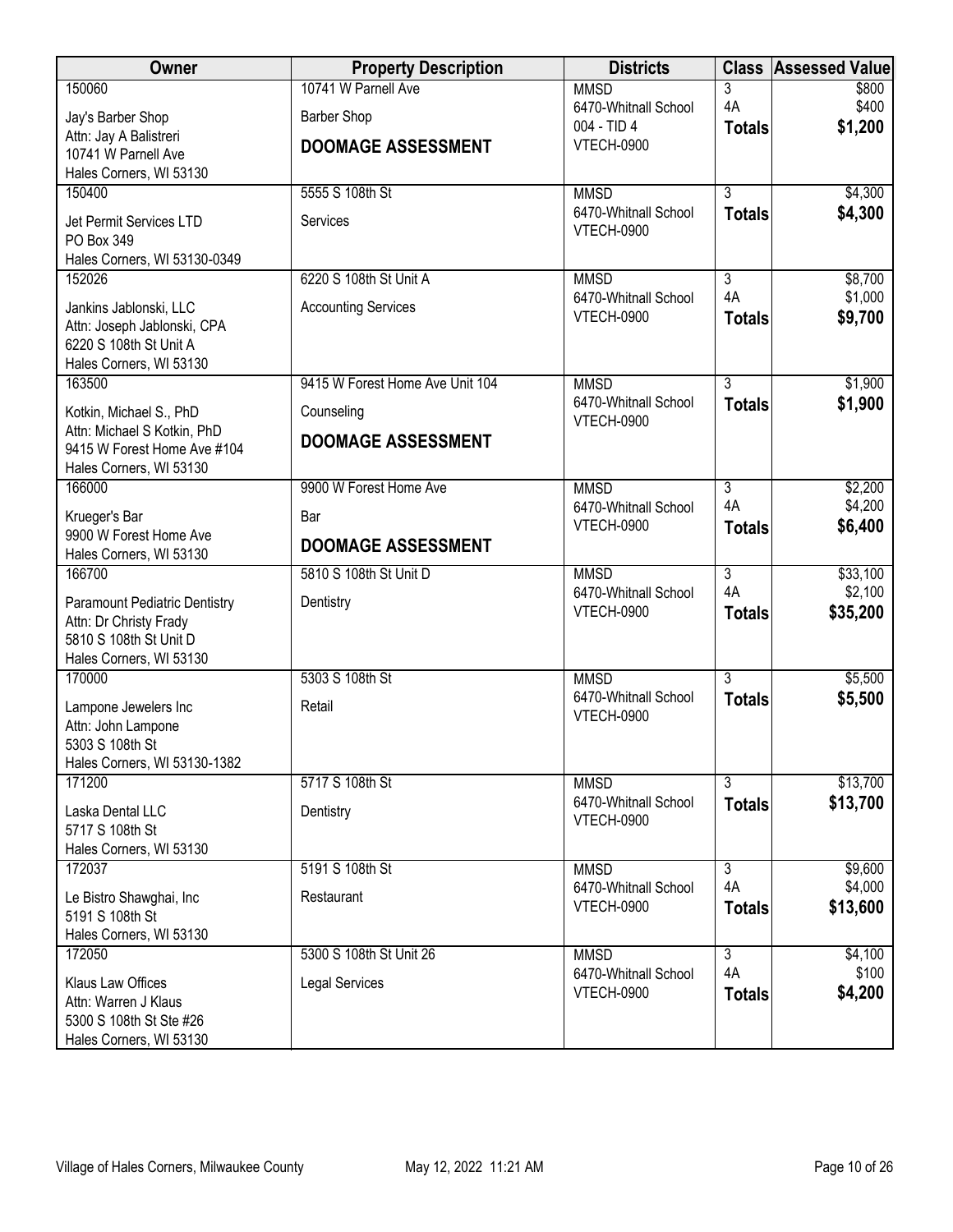| Owner                                                                                                          | <b>Property Description</b>     | <b>Districts</b>                          |                      | <b>Class Assessed Value</b> |
|----------------------------------------------------------------------------------------------------------------|---------------------------------|-------------------------------------------|----------------------|-----------------------------|
| 172111<br>The Leather Factory #135                                                                             | 5606 S 108th St<br>Retail       | <b>MMSD</b><br>6470-Whitnall School       | 3<br>4A              | \$800<br>\$400              |
| Attn: R E McElroy LLC<br>2363 Hwy 287 N #110                                                                   |                                 | 004 - TID 4<br><b>VTECH-0900</b>          | <b>Totals</b>        | \$1,200                     |
| Mansfield, TX 76063                                                                                            |                                 |                                           |                      |                             |
| 172402<br>Legacy Salon & Day Spa                                                                               | 5300 S 108th St Unit 7<br>Salon | <b>MMSD</b><br>6470-Whitnall School       | $\overline{3}$<br>4A | \$1,700<br>\$1,400          |
| 5300 S 108th St Ste 7<br>Hales Corners, WI 53130                                                               | <b>DOOMAGE ASSESSMENT</b>       | <b>VTECH-0900</b>                         | <b>Totals</b>        | \$3,100                     |
| 173000                                                                                                         | 10111 W Forest Home Ave         | <b>MMSD</b>                               | 4A                   | \$100                       |
| Les's Glass Service Inc<br>10111 Forest Home Ave W<br>Hales Corners, WI 53130-2127                             | Sales & Service                 | 6470-Whitnall School<br><b>VTECH-0900</b> | <b>Totals</b>        | \$100                       |
| 174000                                                                                                         | 5307 S 108th St                 | <b>MMSD</b>                               | $\overline{3}$       | \$6,800                     |
| Liberty Tax Service<br>5307 S 108th St                                                                         | Tax Prep                        | 6470-Whitnall School<br><b>VTECH-0900</b> | <b>Totals</b>        | \$6,800                     |
| Hales Corners, WI 53130                                                                                        | <b>DOOMAGE ASSESSMENT</b>       |                                           |                      |                             |
| 184000                                                                                                         | 11901 W Janesville Rd           | <b>MMSD</b><br>6470-Whitnall School       | $\overline{3}$<br>4A | \$34,000<br>\$9,000         |
| M W Marine Inc                                                                                                 | Sales & Service                 | <b>VTECH-0900</b>                         | <b>Totals</b>        | \$43,000                    |
| Attn: Michael Pekrul<br>11901 W Janesville Rd<br>Hales Corners, WI 53130-2802                                  | <b>DOOMAGE ASSESSMENT</b>       |                                           |                      |                             |
| 184050                                                                                                         | 10521 W Forest Home Ave         | <b>MMSD</b>                               | $\overline{3}$       | \$2,900                     |
| Mi Angel/Jose Sandoval<br>Attn: Jose Sandoval                                                                  | Consultants                     | 6470-Whitnall School<br><b>VTECH-0900</b> | <b>Totals</b>        | \$2,900                     |
| 10521 W Forest Home Ave<br>Hales Corners, WI 53130                                                             | <b>DOOMAGE ASSESSMENT</b>       |                                           |                      |                             |
| 184500                                                                                                         | 5101 S 108th St                 | <b>MMSD</b>                               | $\overline{3}$       | \$4,000                     |
| Huntington Technology Finance<br>PO Box 2017<br>2285 Franklin Rd<br>Bloomfield Hills, MI 48302                 | Leasing                         | 6470-Whitnall School<br><b>VTECH-0900</b> | <b>Totals</b>        | \$4,000                     |
| 191100                                                                                                         | 5800 S 108th St                 | <b>MMSD</b>                               | 3                    | \$342,000                   |
| Roundy's Wisconsin<br>d.b.a. Megamart<br>Attn: Property Tax, 7th Floor<br>1014 Vine St<br>Cincinatti, OH 45202 | Retail                          | 6470-Whitnall School<br><b>VTECH-0900</b> | 4A<br><b>Totals</b>  | \$47,500<br>\$389,500       |
| 197000                                                                                                         | 6000 S 108th St                 | <b>MMSD</b>                               | 3                    | \$4,800                     |
| McDonald's Restaurant of Wi, Inc.<br>110 N Carpenter St<br>Chicago, IL 60607                                   | Restaurant                      | 6470-Whitnall School<br><b>VTECH-0900</b> | 4A<br><b>Totals</b>  | \$96,500<br>\$101,300       |
| 197100                                                                                                         | 5381 S 108th St                 | <b>MMSD</b>                               | $\overline{3}$       | \$400                       |
| Reis Automotive, LLC<br>662 S 94th PI                                                                          | <b>Auto Services</b>            | 6470-Whitnall School<br><b>VTECH-0900</b> | 4A<br><b>Totals</b>  | \$600<br>\$1,000            |
| West Allis, WI 53214                                                                                           | <b>DOOMAGE ASSESSMENT</b>       |                                           |                      |                             |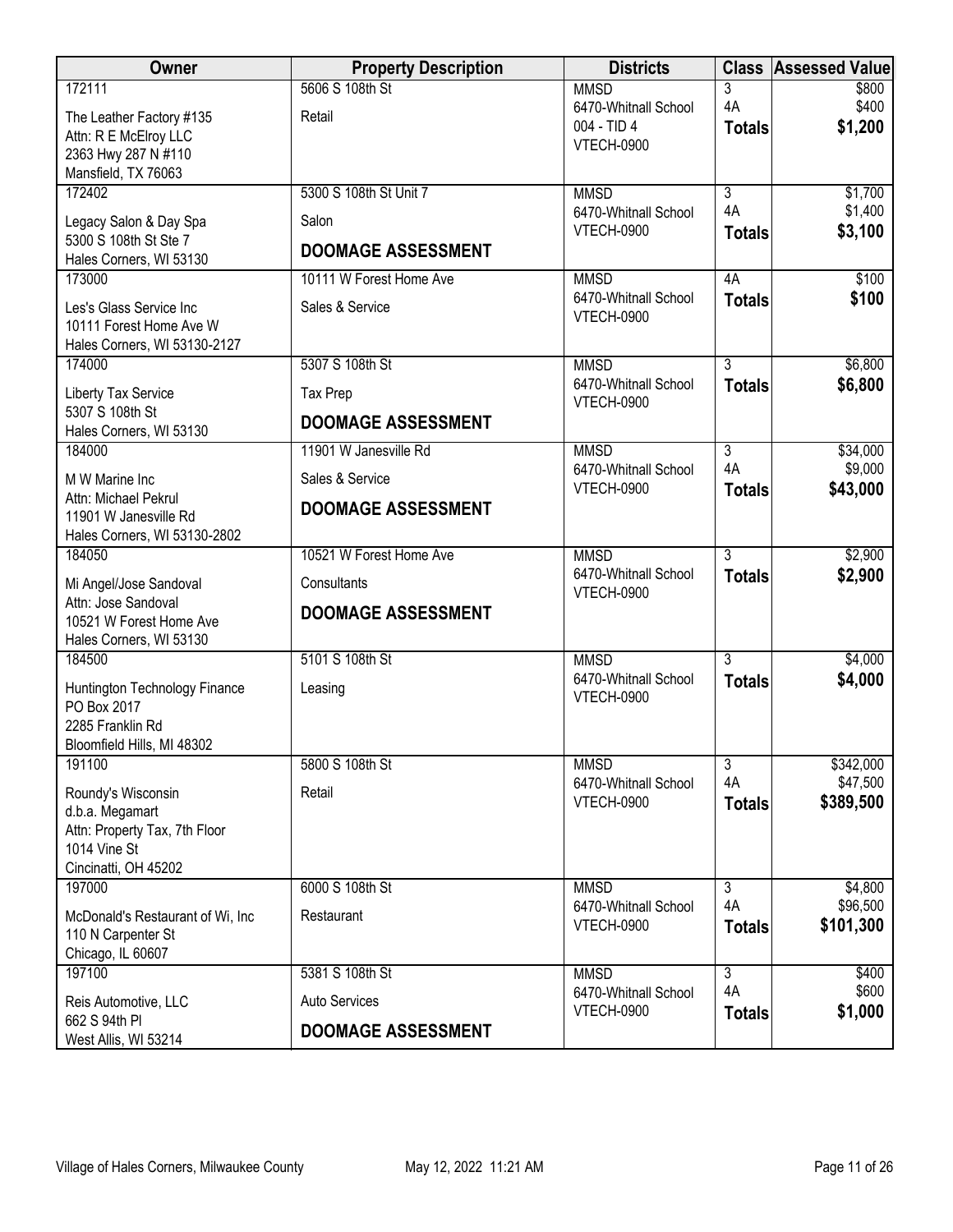| Owner                                                        | <b>Property Description</b>      | <b>Districts</b>                          |                     | <b>Class Assessed Value</b> |
|--------------------------------------------------------------|----------------------------------|-------------------------------------------|---------------------|-----------------------------|
| 201000                                                       | 5665 S 108th St Unit 2           | <b>MMSD</b>                               | 3                   | \$600                       |
| D&B Printing LLC                                             | Printing                         | 6470-Whitnall School<br><b>VTECH-0900</b> | 4A<br><b>Totals</b> | \$700<br>\$1,300            |
| d.b.a. Minuteman Press<br>5665 S 108th St Ste 2              | <b>DOOMAGE ASSESSMENT</b>        |                                           |                     |                             |
| Hales Corners, WI 53130-1910                                 |                                  |                                           |                     |                             |
| 201076                                                       | 5158 S 108th St                  | <b>MMSD</b>                               | $\overline{3}$      | \$1,100                     |
| Miss Becky LLC                                               | Dance Studio                     | 6470-Whitnall School                      | 4A                  | \$100                       |
| 5158 S 108th St                                              |                                  | <b>VTECH-0900</b>                         | <b>Totals</b>       | \$1,200                     |
| Hales Corners, WI 53130                                      |                                  |                                           |                     |                             |
| 201601                                                       | 10539 W Forest Home Ave          | <b>MMSD</b><br>6470-Whitnall School       | 3<br>4A             | \$29,800<br>\$8,200         |
| The Hale House<br>10539 W Forest Home Ave                    | Restaurant                       | <b>VTECH-0900</b>                         | <b>Totals</b>       | \$38,000                    |
| Hales Corners, WI 53130                                      | <b>DOOMAGE ASSESSMENT</b>        |                                           |                     |                             |
| 201606                                                       | 5307 S 92nd St Unit 100          | <b>MMSD</b>                               | $\overline{3}$      | \$44,900                    |
| New World Now, LLC                                           | Software Development             | 6470-Whitnall School                      | 4A                  | \$200                       |
| Attn: Dale Voss                                              |                                  | VTECH-0900                                | <b>Totals</b>       | \$45,100                    |
| 5307 S 92nd St Ste 100                                       |                                  |                                           |                     |                             |
| Hales Corners, WI 53130<br>201625                            | 6160 S 108th St                  | <b>MMSD</b>                               | $\overline{3}$      | \$100                       |
|                                                              |                                  | 6470-Whitnall School                      | 4A                  | \$200                       |
| <b>Essential Wellness LLC</b><br>Attn: Cynthia Vincent       | Salon                            | <b>VTECH-0900</b>                         | <b>Totals</b>       | \$300                       |
| 6160 S 108th St                                              |                                  |                                           |                     |                             |
| Hales Corners, WI 53130                                      |                                  |                                           |                     |                             |
| 201627                                                       | 5151 S 108th St                  | <b>MMSD</b><br>6470-Whitnall School       | $\overline{3}$      | \$1,000                     |
| Heska Corporation                                            | Leasing                          | <b>VTECH-0900</b>                         | <b>Totals</b>       | \$1,000                     |
| 3760 Rocky Mountain Ave<br>Loveland, CO 80538                |                                  |                                           |                     |                             |
| 201631                                                       | 9415 W Forest Home Ave Unit 212  | <b>MMSD</b>                               | $\overline{3}$      | \$100                       |
| Metropolitan Survey Services Inc                             | <b>Surveying Services</b>        | 6470-Whitnall School                      | <b>Totals</b>       | \$100                       |
| Attn: Dennis Sauer                                           |                                  | <b>VTECH-0900</b>                         |                     |                             |
| 9415 W Forest Home Ave Ste 212                               |                                  |                                           |                     |                             |
| Hales Corners, WI 53130<br>201704                            | 10521 W Forest Home Ave Unit 201 |                                           | $\overline{3}$      |                             |
|                                                              |                                  | <b>MMSD</b><br>6470-Whitnall School       | 4A                  | \$500<br>\$600              |
| Utopic Wellness Spa LLC<br>10521 W Forest Home Ave #201      | Massage Therapy                  | <b>VTECH-0900</b>                         | <b>Totals</b>       | \$1,100                     |
| Hales Corners, WI 53130                                      | <b>DOOMAGE ASSESSMENT</b>        |                                           |                     |                             |
| 201705                                                       | 5740 S 108th St                  | <b>MMSD</b>                               | $\overline{3}$      | \$30,500                    |
| Pho Ever Cuisine                                             | Restaurant                       | 6470-Whitnall School<br>004 - TID 4       | <b>Totals</b>       | \$30,500                    |
| 5740 S 108th St                                              | <b>DOOMAGE ASSESSMENT</b>        | <b>VTECH-0900</b>                         |                     |                             |
| Hales Corners, WI 53130<br>201706                            | 10950 W Forest Home Ave Unit 17  | <b>MMSD</b>                               | $\overline{3}$      | \$1,300                     |
|                                                              |                                  | 6470-Whitnall School                      | <b>Totals</b>       | \$1,300                     |
| Holistic Mechanics By Pape, LLC<br>d.b.a. Holistic Mechanics | Physical Therapy                 | <b>VTECH-0900</b>                         |                     |                             |
| 7818 W Tuckaway Shores Dr                                    |                                  |                                           |                     |                             |
| Franklin, WI 53132                                           |                                  |                                           |                     |                             |
| 201708                                                       | 5319 S 108th St                  | <b>MMSD</b><br>6470-Whitnall School       | $\overline{3}$      | \$33,500                    |
| David or Gina Vecera                                         | Salon                            | <b>VTECH-0900</b>                         | <b>Totals</b>       | \$33,500                    |
| d.b.a. Sola Salons<br>5319 S 108th St                        | <b>DOOMAGE ASSESSMENT</b>        |                                           |                     |                             |
| Hales Corners, WI 53130-1332                                 |                                  |                                           |                     |                             |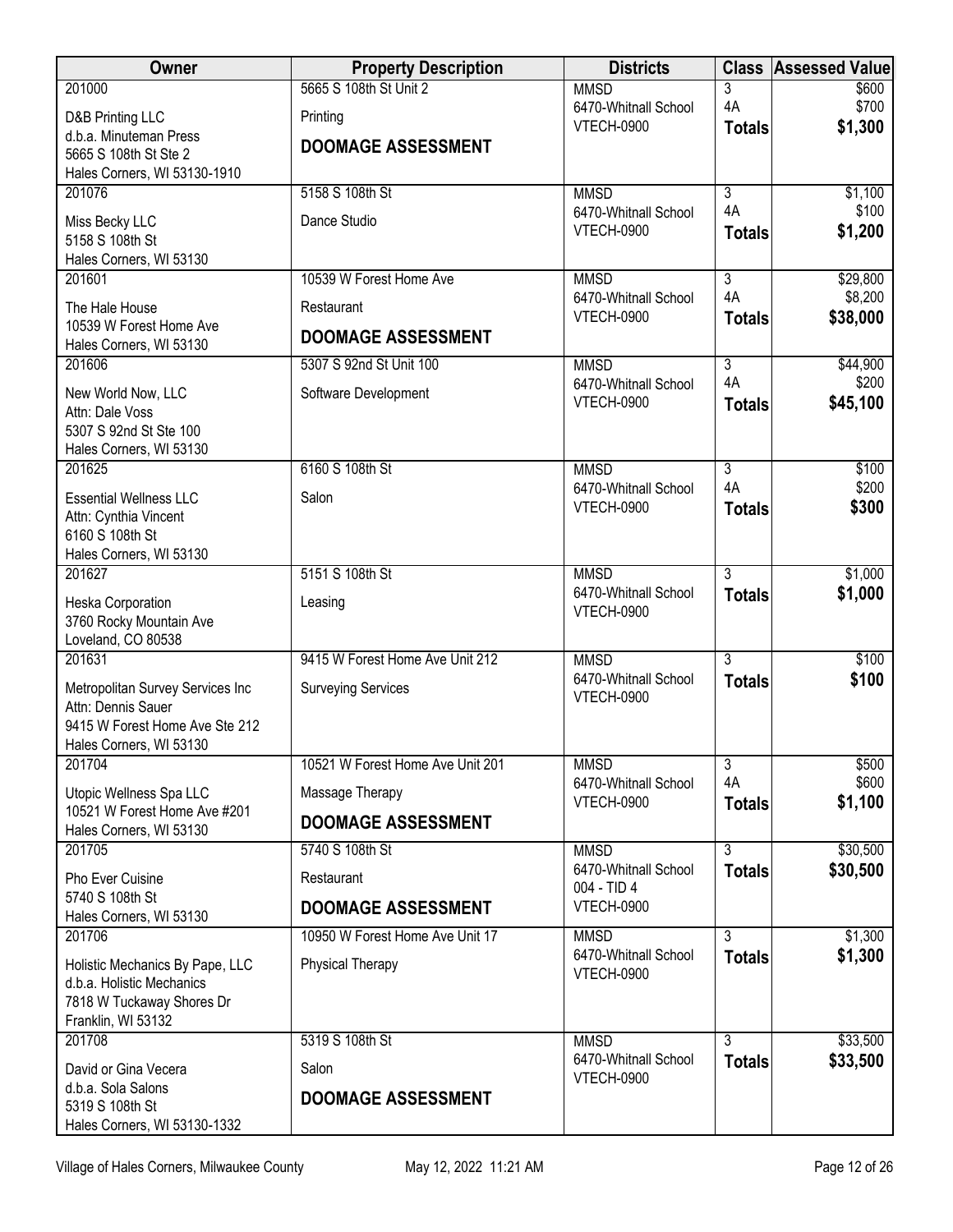| <b>Owner</b>                                              | <b>Property Description</b>     | <b>Districts</b>                          |                      | <b>Class Assessed Value</b> |
|-----------------------------------------------------------|---------------------------------|-------------------------------------------|----------------------|-----------------------------|
| 201709                                                    | 5301 S 108th St Unit A          | <b>MMSD</b>                               | 3                    | \$5,600                     |
| Chan Sara Venture LLC                                     | <b>Fitness</b>                  | 6470-Whitnall School<br><b>VTECH-0900</b> | 4A<br><b>Totals</b>  | \$11,200<br>\$16,800        |
| d.b.a. JK Lee Black Belt Academy<br>5301 108th St Unit A  | <b>DOOMAGE ASSESSMENT</b>       |                                           |                      |                             |
| Hales Corners, WI 53130                                   |                                 |                                           |                      |                             |
| 201710                                                    | 5776 S 108th St                 | <b>MMSD</b>                               | $\overline{3}$       | \$8,200                     |
| Orchid Nails and Spa                                      | Salon                           | 6470-Whitnall School                      | 4A                   | \$7,700                     |
| Attn: Ngoc Yen T. Le                                      | <b>DOOMAGE ASSESSMENT</b>       | VTECH-0900                                | <b>Totals</b>        | \$15,900                    |
| 3311 W Kimberly Ave<br>Greenfield, WI 53221               |                                 |                                           |                      |                             |
| 201713                                                    | 9415 W Forest Home Ave Unit 105 | <b>MMSD</b>                               | $\overline{3}$       | \$2,300                     |
| <b>R&amp;K Support Services</b>                           | Home Healthcare                 | 6470-Whitnall School                      | 4A                   | \$1,100                     |
| 9415 W Forest Home Ave #105                               |                                 | VTECH-0900                                | <b>Totals</b>        | \$3,400                     |
| Hales Corners, WI 53130                                   | <b>DOOMAGE ASSESSMENT</b>       |                                           |                      |                             |
| 201718                                                    | 10708 W Grange Ave Unit 1       | <b>MMSD</b><br>6470-Whitnall School       | $\overline{3}$<br>4A | \$800<br>\$600              |
| Pete Lescrenier Agency                                    | <b>Insurance Services</b>       | <b>VTECH-0900</b>                         | <b>Totals</b>        | \$1,400                     |
| 10708 W Grange Ave Unit 1<br>Hales Corners, WI 53130-2071 | <b>DOOMAGE ASSESSMENT</b>       |                                           |                      |                             |
| 201719                                                    | 5126 S 108th St                 | <b>MMSD</b>                               | $\overline{3}$       | \$2,200                     |
| J K Home Care Services                                    | Home Healthcare                 | 6470-Whitnall School                      | 4A                   | \$100                       |
| 5126 S 108th St                                           |                                 | <b>VTECH-0900</b>                         | <b>Totals</b>        | \$2,300                     |
| Hales Corners, WI 53130-1329                              |                                 |                                           |                      |                             |
| 201720                                                    | 6239 S 106th St                 | <b>MMSD</b><br>6470-Whitnall School       | 4A<br><b>Totals</b>  | \$100<br>\$100              |
| Dietscher Roofing Inc.                                    | Contractor                      | VTECH-0900                                |                      |                             |
| 6239 S 106th St<br>Hales Corners, WI 53130-2640           |                                 |                                           |                      |                             |
| 201725                                                    | 10549 W Forest Home Ave         | <b>MMSD</b>                               | $\overline{3}$       | \$4,400                     |
| Four Lite Window & Door Inc                               | Home Improvements               | 6470-Whitnall School                      | 4A                   | \$3,800                     |
| 10549 W Forest Home Ave                                   |                                 | <b>VTECH-0900</b>                         | <b>Totals</b>        | \$8,200                     |
| Hales Corners, WI 53130                                   |                                 |                                           |                      |                             |
| 201727                                                    | 10700 W Parnell Ave             | <b>MMSD</b><br>6470-Whitnall School       | 3                    | \$3,300<br>\$3,300          |
| <b>Stanley Convergent Security Solutions</b>              | Retail                          | 004 - TID 4                               | <b>Totals</b>        |                             |
| PO Box 1029<br>Dublin, PA 18917-1029                      |                                 | VTECH-0900                                |                      |                             |
| 201734                                                    | (scattered)                     | <b>MMSD</b>                               | $\overline{3}$       | \$3,800                     |
| Great Lakes Coca-Cola Distribution, LLO                   | Beverages                       | 6470-Whitnall School                      | <b>Totals</b>        | \$3,800                     |
| Attn: Property Tax Dept                                   |                                 | VTECH-0900                                |                      |                             |
| 6250 N River Rd Ste 9000<br>Rosemont, IL 60018            |                                 |                                           |                      |                             |
| 201801                                                    | 5101 S 108th St                 | <b>MMSD</b>                               | $\overline{3}$       | \$46,300                    |
| Sendik's Hales Corners LLC                                | Grocery                         | 6470-Whitnall School                      | 4A                   | \$5,200                     |
| Attn: CFO                                                 |                                 | <b>VTECH-0900</b>                         | <b>Totals</b>        | \$51,500                    |
| 7225 W Marcia Rd                                          |                                 |                                           |                      |                             |
| Milwaukee, WI 53223<br>201803                             | 5620 S 108th St                 | <b>MMSD</b>                               | $\overline{3}$       | \$242,400                   |
|                                                           |                                 | 6470-Whitnall School                      | 4A                   | \$100                       |
| Mama Bev's Bakery, LLC<br>Attn: Gary Plassmeyer           | Bakery                          | 004 - TID 4                               | <b>Totals</b>        | \$242,500                   |
| 5620 S 108th St                                           |                                 | VTECH-0900                                |                      |                             |
| Hales Corners, WI 53130-1910                              |                                 |                                           |                      |                             |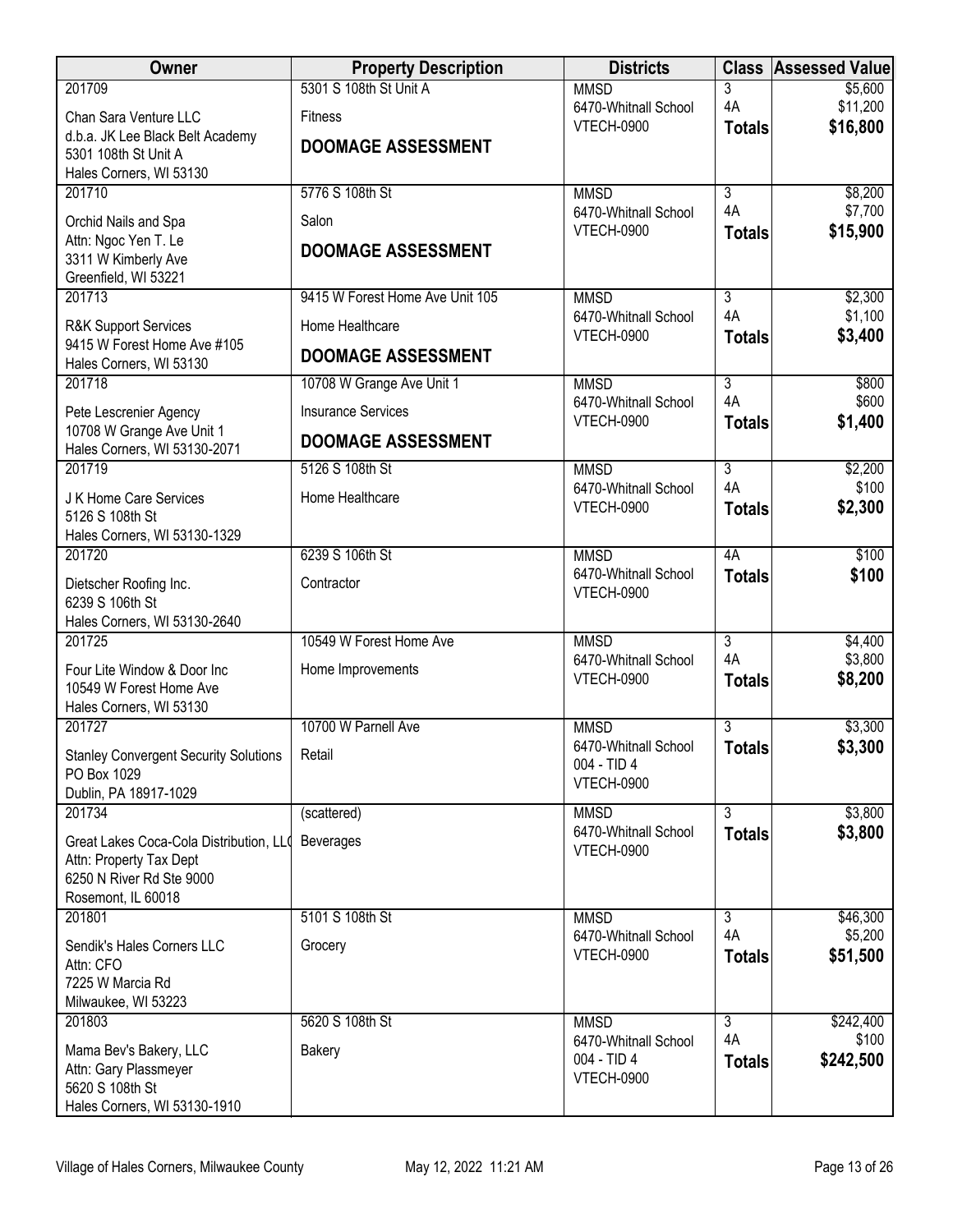| Owner                                                         | <b>Property Description</b>     | <b>Districts</b>                          | <b>Class</b>         | <b>Assessed Value</b> |
|---------------------------------------------------------------|---------------------------------|-------------------------------------------|----------------------|-----------------------|
| 201805                                                        | 11951 W Janesville Rd Unit C    | <b>MMSD</b>                               | 3                    | \$2,200               |
| The Bellante Agency Inc                                       | <b>Insurance Services</b>       | 6470-Whitnall School<br><b>VTECH-0900</b> | 4A                   | \$1,300<br>\$3,500    |
| 11951 W Janesville Rd Unit C                                  | <b>DOOMAGE ASSESSMENT</b>       |                                           | <b>Totals</b>        |                       |
| Hales Corners, WI 53130                                       |                                 |                                           |                      |                       |
| 201806                                                        | 6160 S 108th St                 | <b>MMSD</b><br>6470-Whitnall School       | $\overline{3}$<br>4A | \$100<br>\$100        |
| Schwab Property Investments LLC                               |                                 | <b>VTECH-0900</b>                         | <b>Totals</b>        | \$200                 |
| 6160 S 108th St                                               | <b>DOOMAGE ASSESSMENT</b>       |                                           |                      |                       |
| Hales Corners, WI 53130<br>201808                             |                                 |                                           |                      |                       |
|                                                               | 5319 S 108th St Unit A          | <b>MMSD</b><br>6470-Whitnall School       | 3<br>4A              | \$10,300<br>\$100     |
| PMI HC, LLC                                                   | Restaurant                      | <b>VTECH-0900</b>                         | <b>Totals</b>        | \$10,400              |
| Attn: Shan Mason                                              |                                 |                                           |                      |                       |
| W190 S7066 Wentland Dr<br>Muskego, WI 53150-9241              |                                 |                                           |                      |                       |
| 201810                                                        | 5802 S 108th St                 | <b>MMSD</b>                               | $\overline{3}$       | \$400                 |
|                                                               |                                 | 6470-Whitnall School                      | <b>Totals</b>        | \$400                 |
| National Entertainment Network LLC                            | Amusements/Vending              | <b>VTECH-0900</b>                         |                      |                       |
| 246 S Taylor Ave #200<br>Louisville, CO 80027                 |                                 |                                           |                      |                       |
| 201814                                                        | 5307 S 92nd St                  | <b>MMSD</b>                               | $\overline{3}$       | \$8,200               |
|                                                               |                                 | 6470-Whitnall School                      | <b>Totals</b>        | \$8,200               |
| Xerox Financial Services LLC<br>Attn: Property Tax Department | Leasing                         | <b>VTECH-0900</b>                         |                      |                       |
| PO Box 909                                                    |                                 |                                           |                      |                       |
| Webster, NY 14580                                             |                                 |                                           |                      |                       |
| 201817                                                        | 5301 S 108th St Unit 250        | <b>MMSD</b>                               | $\overline{3}$       | \$17,400              |
| Wireless Vision, LLC (T-Mobile)                               | Retail                          | 6470-Whitnall School                      | 4A                   | \$27,100              |
| 40700 Woodward Ave Ste 250                                    |                                 | <b>VTECH-0900</b>                         | <b>Totals</b>        | \$44,500              |
| Bloomfield Hills, MI 48304                                    |                                 |                                           |                      |                       |
| 201904                                                        | 9415 W Forest Home Ave Unit 101 | <b>MMSD</b>                               | $\overline{3}$       | \$7,700               |
| <b>Instrumentation Resources</b>                              | Sales & Service                 | 6470-Whitnall School                      | 4A                   | \$400                 |
| 11200 86th Ave N                                              |                                 | <b>VTECH-0900</b>                         | <b>Totals</b>        | \$8,100               |
| Maple Grove, MN 55369                                         |                                 |                                           |                      |                       |
| 201906                                                        | 5307 S 92nd St Unit 235         | <b>MMSD</b>                               | 3                    | \$2,000               |
| Atlas Healthcare                                              | Home Healthcare                 | 6470-Whitnall School<br>VTECH-0900        | <b>Totals</b>        | \$2,000               |
| 5307 S 92nd St Ste 235                                        | <b>DOOMAGE ASSESSMENT</b>       |                                           |                      |                       |
| Hales Corners, WI 53130<br>201907                             | 5307 S 92nd St Unit 101         | <b>MMSD</b>                               | $\overline{3}$       | \$1,100               |
|                                                               |                                 | 6470-Whitnall School                      | <b>Totals</b>        | \$1,100               |
| Kristine Joy Reiki Massage<br>5307 S 92nd St Ste 101          | Massage Therapy                 | <b>VTECH-0900</b>                         |                      |                       |
| Hales Corners, WI 53130                                       | <b>DOOMAGE ASSESSMENT</b>       |                                           |                      |                       |
| 201909                                                        | 10950 W Forest Home Ave Unit 13 | <b>MMSD</b>                               | $\overline{3}$       | \$800                 |
| Bakshi Agency, LLC                                            | <b>Insurance Services</b>       | 6470-Whitnall School                      | 4A                   | \$200                 |
| Attn: Abhishek Bakshi                                         |                                 | <b>VTECH-0900</b>                         | <b>Totals</b>        | \$1,000               |
| 10950 W Forest Home Ave #13                                   |                                 |                                           |                      |                       |
| Hales Corners, WI 53130                                       |                                 |                                           |                      |                       |
| 201910                                                        | 10575 W Forest Home Ave         | <b>MMSD</b>                               | $\overline{3}$       | \$6,600               |
| <b>Ripp Realty LLC</b>                                        | <b>Real Estate</b>              | 6470-Whitnall School                      | 4A                   | \$600                 |
| PO Box 301                                                    |                                 | <b>VTECH-0900</b>                         | <b>Totals</b>        | \$7,200               |
| Hales Corners, WI 53130-0301                                  |                                 |                                           |                      |                       |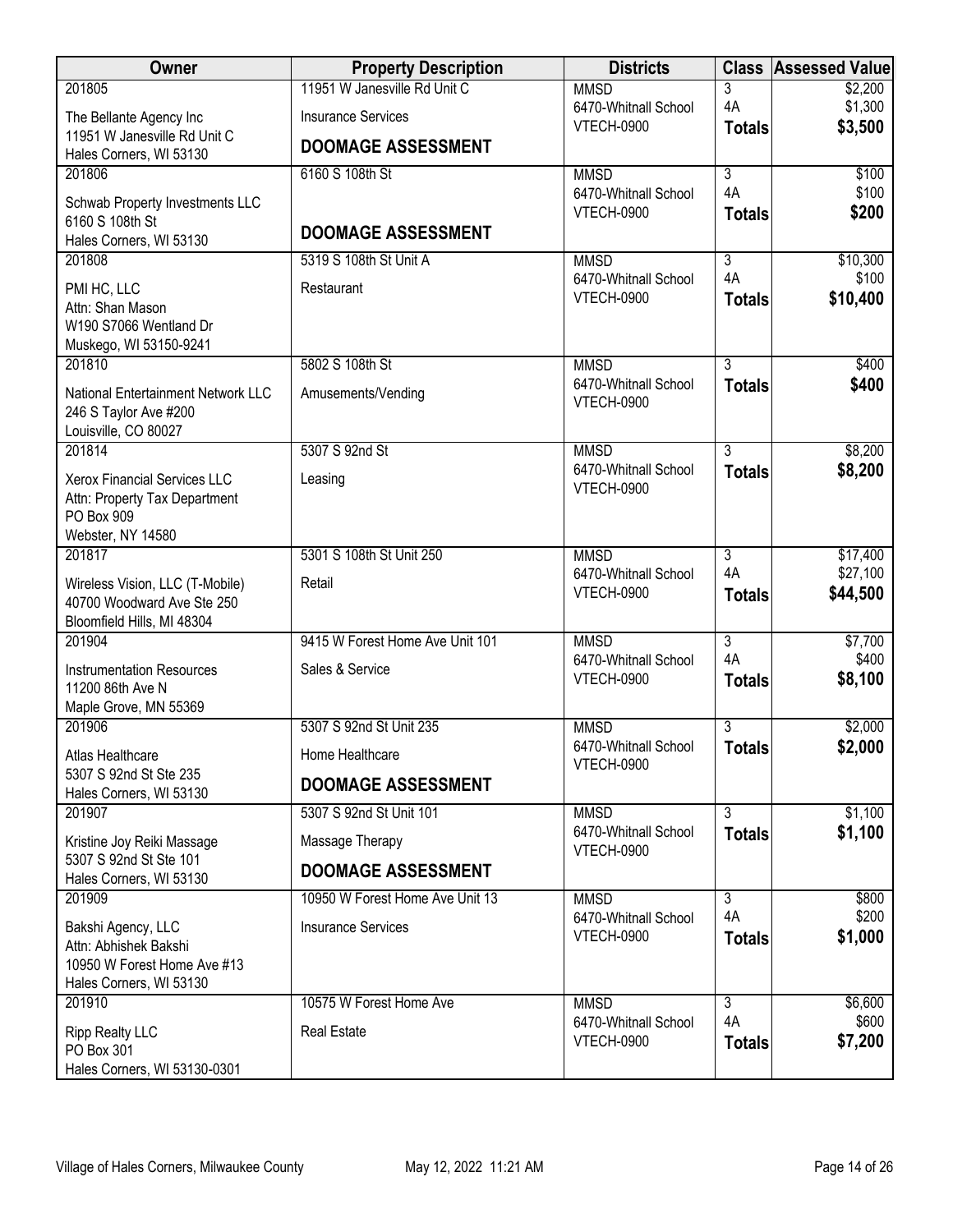| Owner                                                                                    | <b>Property Description</b>    | <b>Districts</b>                          | <b>Class</b>                    | <b>Assessed Value</b> |
|------------------------------------------------------------------------------------------|--------------------------------|-------------------------------------------|---------------------------------|-----------------------|
| 201911                                                                                   | 11801 W Janesville Rd          | <b>MMSD</b>                               | 3                               | \$300                 |
| Sweeney's Barber Shoppe                                                                  | <b>Barber Shop</b>             | 6470-Whitnall School<br><b>VTECH-0900</b> | 4A<br><b>Totals</b>             | \$200<br>\$500        |
| 11801 W Janesville Rd                                                                    | <b>DOOMAGE ASSESSMENT</b>      |                                           |                                 |                       |
| Hales Corners, WI 53130<br>201916                                                        | 5512 S 108th St                | <b>MMSD</b>                               | $\overline{3}$                  | \$170,700             |
|                                                                                          |                                | 6470-Whitnall School                      | <b>Totals</b>                   | \$170,700             |
| Cave Enterprises<br>1624 W 18th St                                                       | Restaurant                     | 004 - TID 4                               |                                 |                       |
| Chicago, IL 60608                                                                        |                                | VTECH-0900                                |                                 |                       |
| 201917                                                                                   | 5305 S 108th St                | <b>MMSD</b>                               | $\overline{3}$                  | \$1,100               |
| Wells Fargo Vendor Financial Services<br>LLC                                             | Leasing                        | 6470-Whitnall School<br><b>VTECH-0900</b> | <b>Totals</b>                   | \$1,100               |
| PO Box 36200                                                                             |                                |                                           |                                 |                       |
| Billings, MT 59107-6200                                                                  |                                |                                           |                                 |                       |
| 201918                                                                                   | 10920 W Forest Home Ave        | <b>MMSD</b><br>6470-Whitnall School       | $\overline{3}$<br>4A            | \$4,300<br>\$1,300    |
| <b>Glander Family Chiropractic</b><br>10920 W Forest Home Ave<br>Hales Corners, WI 53130 | <b>Chiropractic Services</b>   | <b>VTECH-0900</b>                         | <b>Totals</b>                   | \$5,600               |
| 201919                                                                                   | 9400 Boerner Dr                | <b>MMSD</b>                               | $\overline{3}$                  | \$2,800               |
| De Lage Landen Financial Services Inc<br>1111 Old Eagle School Rd<br>Wayne, PA 19087     | Leasing                        | 6470-Whitnall School<br>VTECH-0900        | <b>Totals</b>                   | \$2,800               |
| 201920                                                                                   | 6101 S 108th St                | <b>MMSD</b>                               | $\overline{3}$                  | \$1,100               |
| Canon Financial Services Inc<br>PO Box 5008<br>Mount Laurel, NJ 08054                    | Leasing                        | 6470-Whitnall School<br><b>VTECH-0900</b> | <b>Totals</b>                   | \$1,100               |
| 201922                                                                                   | 6080 S 108th St                | <b>MMSD</b>                               | $\overline{3}$                  | \$10,000              |
| Wheaton Franciscan Medical Group Inc                                                     | <b>Health/Medical Services</b> | 6470-Whitnall School<br><b>VTECH-0900</b> | 4A                              | \$5,000<br>\$15,000   |
| d.b.a. Ascension Wisconsin<br>4040 Vincennes Cir<br>Indianapolis, IN 46268               | <b>DOOMAGE ASSESSMENT</b>      |                                           | <b>Totals</b>                   |                       |
| 201924                                                                                   | 5764 S 108th St                | <b>MMSD</b>                               | 3                               | \$121,200             |
| Team Rehabilitation W102 LLC<br>5764 S 108th St<br>Hales Corners, WI 53130               | <b>Physical Therapy</b>        | 6470-Whitnall School<br><b>VTECH-0900</b> | 4A<br><b>Totals</b>             | \$40,200<br>\$161,400 |
| 201926                                                                                   | 5800 S 108th St                | <b>MMSD</b>                               | $\overline{3}$                  | \$1,100               |
| Nestle USA, Inc<br>Attn: Property Tax<br>PO Box 330219<br>Nashville, TN 37203            | Leasing                        | 6470-Whitnall School<br><b>VTECH-0900</b> | <b>Totals</b>                   | \$1,100               |
| 202001                                                                                   | 5400 S 108th St                | <b>MMSD</b>                               | $\overline{3}$                  | \$11,700              |
| Take 5 LLC #30570<br>PO Box 54257                                                        | Auto Services                  | 6470-Whitnall School<br><b>VTECH-0900</b> | 4A<br><b>Totals</b>             | \$400<br>\$12,100     |
| Lexington, KY 40555                                                                      |                                |                                           |                                 |                       |
| 202002                                                                                   | 10521 W Forest Home Ave        | <b>MMSD</b><br>6470-Whitnall School       | $\overline{3}$<br><b>Totals</b> | \$5,200<br>\$5,200    |
| Dynamic Electro Magnetics, LLC                                                           | <b>Engineering Services</b>    | <b>VTECH-0900</b>                         |                                 |                       |
| Attn: David Olsen<br>8834 Greenmeadow<br>Greenvale, WI 53129                             | <b>DOOMAGE ASSESSMENT</b>      |                                           |                                 |                       |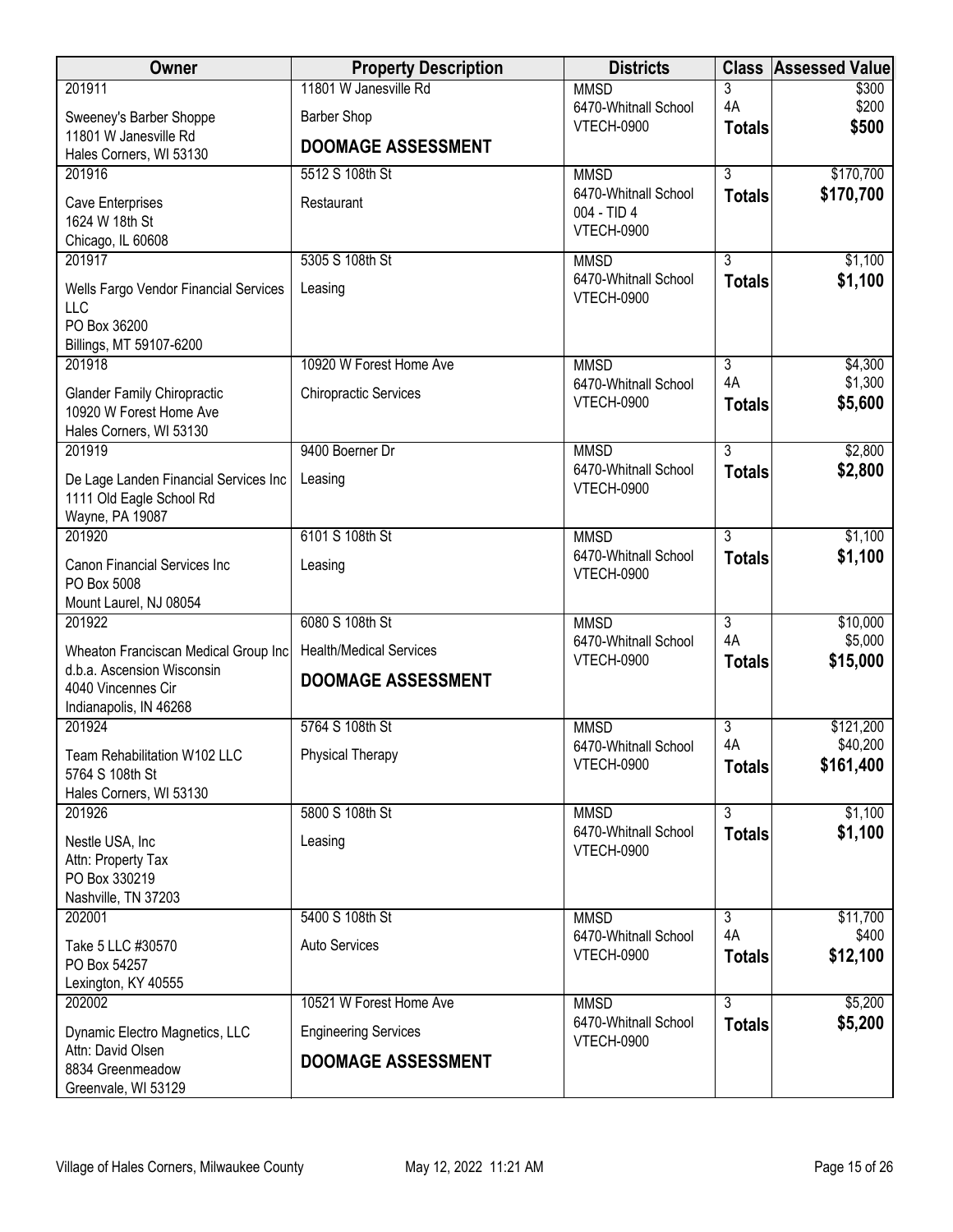| <b>Owner</b>                                                               | <b>Property Description</b>     | <b>Districts</b>                          |                     | <b>Class Assessed Value</b> |
|----------------------------------------------------------------------------|---------------------------------|-------------------------------------------|---------------------|-----------------------------|
| 202003                                                                     | 5430 S 108th St                 | <b>MMSD</b>                               | 3                   | \$1,200                     |
| Prom Pets                                                                  | Pet Salon                       | 6470-Whitnall School<br>VTECH-0900        | 4A<br><b>Totals</b> | \$100<br>\$1,300            |
| Attn: Billy Prom<br>5430 S 108th St                                        | <b>DOOMAGE ASSESSMENT</b>       |                                           |                     |                             |
| Hales Corners, WI 53130                                                    |                                 |                                           |                     |                             |
| 202004                                                                     | 5600 S 108th St                 | <b>MMSD</b>                               | $\overline{3}$      | \$675,300                   |
| <b>Festival Foods</b>                                                      | Grocery                         | 6470-Whitnall School<br>004 - TID 4       | 4A                  | \$11,600                    |
| 3800 Emerald Dr E                                                          |                                 | VTECH-0900                                | <b>Totals</b>       | \$686,900                   |
| Onalaska, WI 53130<br>202005                                               | 12065 W Janesville Rd Unit 200  | <b>MMSD</b>                               | $\overline{3}$      | \$800                       |
|                                                                            | Insurance/Financial Services    | 6470-Whitnall School                      | 4A                  | \$1,800                     |
| Smith, Benjamin<br>12065 W Janesville Rd Unit 200                          |                                 | VTECH-0900                                | <b>Totals</b>       | \$2,600                     |
| Hales Corners, WI 53130-2368                                               | <b>DOOMAGE ASSESSMENT</b>       |                                           |                     |                             |
| 202006                                                                     | 5156 S 108th St Unit I          | <b>MMSD</b>                               | $\overline{3}$      | \$200                       |
| Xpress Hair Salon, LLC                                                     | Hair Salon                      | 6470-Whitnall School<br><b>VTECH-0900</b> | 4A<br><b>Totals</b> | \$600<br>\$800              |
| Attn: Ilir Shalaj<br>5156 108th Ste I                                      | <b>DOOMAGE ASSESSMENT</b>       |                                           |                     |                             |
| Hales Corners, WI 53130                                                    |                                 |                                           |                     |                             |
| 202007                                                                     | 10708 W Grange Ave Unit 1       | <b>MMSD</b>                               | $\overline{3}$      | \$300                       |
| American Family Mutual Insurance Co                                        | Services                        | 6470-Whitnall School<br><b>VTECH-0900</b> | <b>Totals</b>       | \$300                       |
| S.I.                                                                       |                                 |                                           |                     |                             |
| PO Box 4747<br>Oak Brook, IL 60522-4747                                    |                                 |                                           |                     |                             |
| 202008                                                                     | 9415 W Forest Home Ave Unit 202 | <b>MMSD</b>                               | $\overline{3}$      | \$2,600                     |
| De Lage Landen Financial Services Inc                                      | Leasing                         | 6470-Whitnall School                      | <b>Totals</b>       | \$2,600                     |
| Attn: Tax Department                                                       |                                 | VTECH-0900                                |                     |                             |
| 1111 Old Eagle School Rd<br>Wayne, PA 19087                                |                                 |                                           |                     |                             |
| 202009                                                                     | 5321 S 108th St                 | <b>MMSD</b>                               | $\overline{3}$      | \$2,300                     |
| GreatAmerica Financial Services Corp                                       | Leasing                         | 6470-Whitnall School                      | <b>Totals</b>       | \$2,300                     |
| 625 First St SE                                                            |                                 | <b>VTECH-0900</b>                         |                     |                             |
| Ste #800                                                                   |                                 |                                           |                     |                             |
| Cedar Rapids, IA 52401<br>202010                                           | 5600 S 108th St                 | <b>MMSD</b>                               | $\overline{3}$      | \$8,600                     |
| GreatAmerica Financial Services Corp                                       | Leasing                         | 6470-Whitnall School                      | <b>Totals</b>       | \$8,600                     |
| 625 First St SE                                                            |                                 | 004 - TID 4<br>VTECH-0900                 |                     |                             |
| Ste #800                                                                   |                                 |                                           |                     |                             |
| Cedar Rapids, IA 52401<br>202011                                           | 10330 W Forest Home Ave         | <b>MMSD</b>                               | $\overline{3}$      | \$2,900                     |
|                                                                            |                                 | 6470-Whitnall School                      | <b>Totals</b>       | \$2,900                     |
| Quadient Leasing USA Inc<br>Attn: Tax Dept                                 | Leasing                         | VTECH-0900                                |                     |                             |
| 478 Wheelers Farms Rd                                                      |                                 |                                           |                     |                             |
| Milford, CT 06461                                                          |                                 |                                           | $\overline{3}$      |                             |
| 202012                                                                     | 10983 W Forest Home Ave         | <b>MMSD</b><br>6470-Whitnall School       | <b>Totals</b>       | \$6,300<br>\$6,300          |
| First-Citizens Bank & Trust Company<br>Attn: Ryan Tax Compliance Services, | Leasing                         | <b>VTECH-0900</b>                         |                     |                             |
| LLC                                                                        |                                 |                                           |                     |                             |
| PO Box 460709                                                              |                                 |                                           |                     |                             |
| Houston, TX 77056                                                          |                                 |                                           |                     |                             |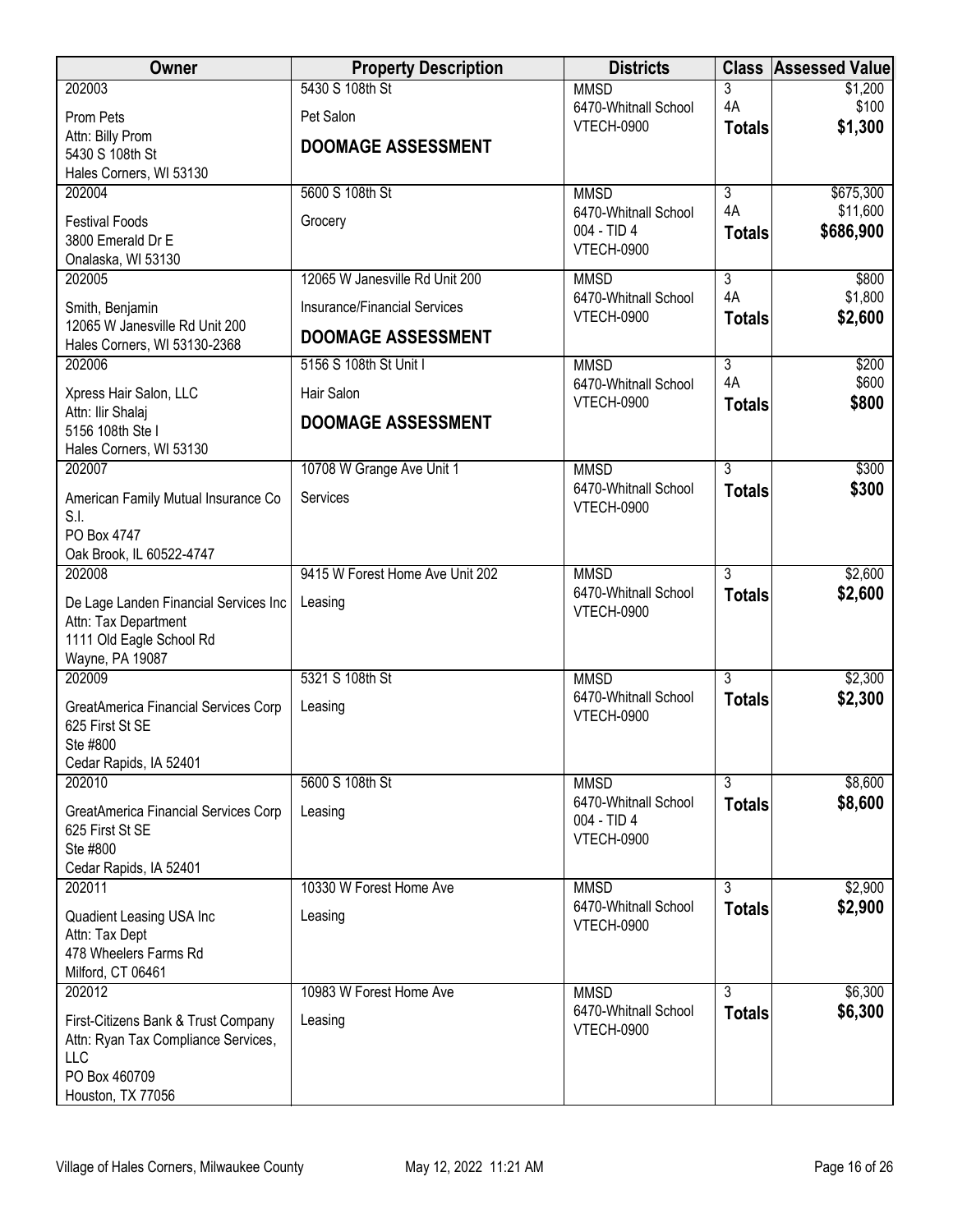| Owner                                                                                                            | <b>Property Description</b>   | <b>Districts</b>                                         | <b>Class</b>        | <b>Assessed Value</b> |
|------------------------------------------------------------------------------------------------------------------|-------------------------------|----------------------------------------------------------|---------------------|-----------------------|
| 202013                                                                                                           | (scattered)                   | <b>MMSD</b>                                              | 3                   | \$4,900               |
| Cort Business Services Corporation<br>6920 Pointe Inverness Way #301<br>Fort Wayne, IN 46804                     | Leasing                       | 6470-Whitnall School<br><b>VTECH-0900</b>                | <b>Totals</b>       | \$4,900               |
| 202014                                                                                                           | 6101 S 108th St               | <b>MMSD</b>                                              | 3                   | \$21,800              |
| <b>GPM Southeast LLC</b><br>Attn: Advantax<br>2500 Westfield Dr Ste 202<br>Elgin, IL 60134                       | Convenience Store             | 6470-Whitnall School<br><b>VTECH-0900</b>                | 4A<br><b>Totals</b> | \$600<br>\$22,400     |
| 202015                                                                                                           | 5632 S 108th St               | <b>MMSD</b>                                              | 3                   | \$43,900              |
| Cellular Sales of Wisconsin, LLC<br>9040 Executive Park Dr<br>Knoxville, TN 37923                                | Retail                        | 6470-Whitnall School<br>004 - TID 4<br>VTECH-0900        | 4A<br><b>Totals</b> | \$500<br>\$44,400     |
| 202016                                                                                                           | 5110 S 108th St               | <b>MMSD</b>                                              | $\overline{3}$      | \$1,700               |
| Huntington Technology Finance<br>PO Box 2017<br>Bloomfield Hills, MI 48302                                       | Leasing                       | 6470-Whitnall School<br><b>VTECH-0900</b>                | <b>Totals</b>       | \$1,700               |
| 202017                                                                                                           | 6080 S 108th St               | <b>MMSD</b>                                              | $\overline{3}$      | \$1,200               |
| Ricoh USA Inc<br>PO Box 3850                                                                                     | Leasing                       | 6470-Whitnall School<br><b>VTECH-0900</b>                | <b>Totals</b>       | \$1,200               |
| Manchester, NH 03105-3850<br>202018                                                                              | 9814 W Forest Home Ave Unit A | <b>MMSD</b>                                              | $\overline{3}$      | \$1,100               |
| State Farm Mutual Automobile Insurance<br>Co                                                                     | <b>Insurance Services</b>     | 6470-Whitnall School<br><b>VTECH-0900</b>                | <b>Totals</b>       | \$1,100               |
| Attn: Tax & Compliance-Property Tax<br>PO Box 2155<br>Bloomington, IL 61702                                      |                               |                                                          |                     |                       |
| 202019                                                                                                           | 5442 S 108th St               | <b>MMSD</b>                                              | $\overline{3}$      | \$31,900              |
| TIAA, FSB<br>630 N Central Expy Ste A<br>Plano, TX 75074                                                         | Leasing                       | 6470-Whitnall School<br><b>VTECH-0900</b>                | <b>Totals</b>       | \$31,900              |
| 202021                                                                                                           | 5600 S 108th St               | <b>MMSD</b>                                              | 3                   | \$8,800               |
| Krueger Wholesale Florist Inc<br>10706 Tesch Ln<br>Rothschild, WI 54474                                          | Florist                       | 6470-Whitnall School<br>004 - TID 4<br><b>VTECH-0900</b> | <b>Totals</b>       | \$8,800               |
| 202101                                                                                                           | 5100 S 108th St               | <b>MMSD</b>                                              | $\overline{3}$      | \$3,100               |
| Cash Cloud Inc<br>d.b.a. Coin Cloud<br>10190 Covington Cross Dr<br>La Vegas, NV 89144                            | Leasing                       | 6470-Whitnall School<br><b>VTECH-0900</b>                | <b>Totals</b>       | \$3,100               |
| 202106                                                                                                           | 5307 S 92nd St Unit 110       | <b>MMSD</b>                                              | 3                   | \$4,300               |
| Prime Electric, LLC<br>5412 Moorehead Ln                                                                         | <b>Electrical Services</b>    | 6470-Whitnall School<br><b>VTECH-0900</b>                | 4A<br><b>Totals</b> | \$200<br>\$4,500      |
| Greendale, WI 53129                                                                                              | <b>DOOMAGE ASSESSMENT</b>     |                                                          |                     |                       |
| 202107                                                                                                           | 5665 S 108th St               | <b>MMSD</b><br>6470-Whitnall School                      | $\overline{3}$      | \$6,800               |
| De Lage Landen Financial Services Inc<br>Attn: Corporate Tax Dept<br>1111 Old Eagle School Rd<br>Wayne, PA 19087 | Leasing                       | <b>VTECH-0900</b>                                        | <b>Totals</b>       | \$6,800               |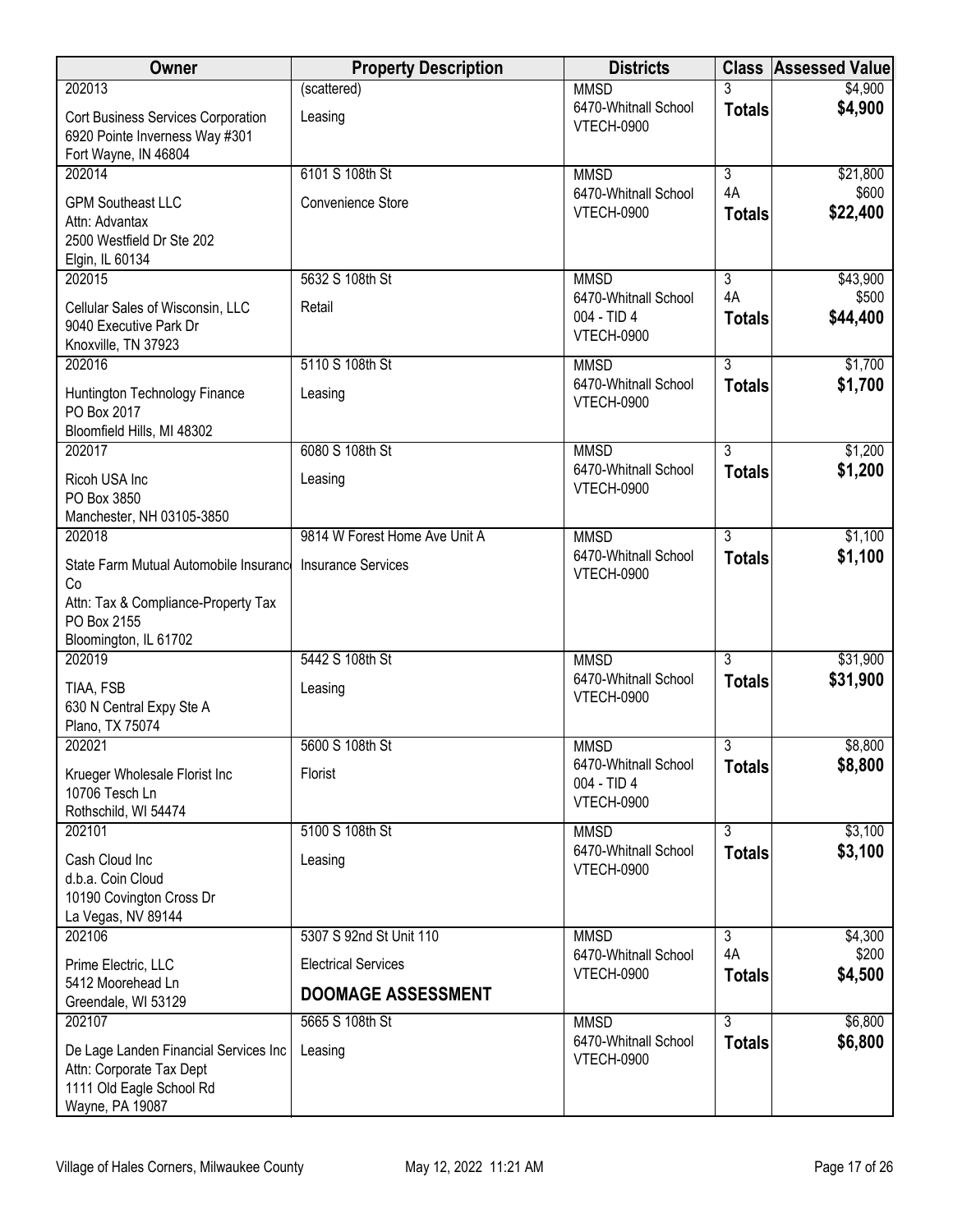| Owner                                                                                                     | <b>Property Description</b>         | <b>Districts</b>                                         |                      | <b>Class Assessed Value</b> |
|-----------------------------------------------------------------------------------------------------------|-------------------------------------|----------------------------------------------------------|----------------------|-----------------------------|
| 202108                                                                                                    | 5774 S 108th St                     | <b>MMSD</b>                                              |                      | \$700                       |
| Gordon Flesch Co Inc<br>2675 Research Park Dr                                                             | Leasing                             | 6470-Whitnall School<br>VTECH-0900                       | <b>Totals</b>        | \$700                       |
| Madison, WI 53711                                                                                         |                                     |                                                          |                      |                             |
| 202109                                                                                                    | 9400 Boerner Dr                     | <b>MMSD</b>                                              | $\overline{3}$       | \$4,900                     |
| Gordon Flesch Co Inc<br>2675 Research Park Dr                                                             | Leasing                             | 6470-Whitnall School<br><b>VTECH-0900</b>                | <b>Totals</b>        | \$4,900                     |
| Madison, WI 53711<br>202110                                                                               | 5794 S 108th St                     |                                                          | $\overline{3}$       |                             |
|                                                                                                           |                                     | <b>MMSD</b><br>6470-Whitnall School                      |                      | \$2,500<br>\$2,500          |
| Huntington Technology Finance<br>PO Box 2017<br>Bloomfield Hills, MI 48302                                | Leasing                             | VTECH-0900                                               | <b>Totals</b>        |                             |
| 202111                                                                                                    | 5307 S 92nd St Unit 125             | <b>MMSD</b>                                              | $\overline{3}$       | \$4,200                     |
|                                                                                                           |                                     | 6470-Whitnall School                                     | 4A                   | \$600                       |
| <b>Xceed Medical</b><br>5307 S 92nd St Unit 125<br>Hales Corners, WI 53130                                | Services                            | VTECH-0900                                               | <b>Totals</b>        | \$4,800                     |
| 202201                                                                                                    | 5158 S 108th St Unit A              | <b>MMSD</b>                                              | $\overline{3}$       | \$36,600                    |
| Demetri 7, LLC                                                                                            | Restaurant                          | 6470-Whitnall School                                     | 4A                   | \$96,500                    |
| d.b.a. Brothers Gyros & Pizza<br>5158 S 108th St<br>Ste A                                                 |                                     | <b>VTECH-0900</b>                                        | <b>Totals</b>        | \$133,100                   |
| Hales Corners, WI 53130-1336                                                                              |                                     |                                                          |                      |                             |
| 202202                                                                                                    | 5722 S 108th St                     | <b>MMSD</b>                                              | $\overline{3}$       | \$135,100                   |
| Shoptikal, LLC<br>d.b.a. Shopko Optical #4244<br>Attn: Tax Dept<br>PO Box 19060                           |                                     | 6470-Whitnall School<br>004 - TID 4<br>VTECH-0900        | 4A<br><b>Totals</b>  | \$171,500<br>\$306,600      |
| Green Bay, WI 54307-9060                                                                                  |                                     |                                                          |                      |                             |
| 202203                                                                                                    | (scattered)                         | <b>MMSD</b>                                              | $\overline{3}$       | \$3,700                     |
| ADT Commercial, LLC<br>PO Box 54767                                                                       | <b>Commercial Security Services</b> | 6470-Whitnall School<br>VTECH-0900                       | <b>Totals</b>        | \$3,700                     |
| Lexington, KY 40555                                                                                       |                                     |                                                          |                      |                             |
| 202204                                                                                                    | 5700 S 108th St                     | <b>MMSD</b><br>6470-Whitnall School                      | $\overline{3}$<br>4A | \$1,900<br>\$200            |
| Doctors of Physical Therapy, LLC<br>24014 W Renwick Rd Ste 206<br>Plainfield, IL 60544                    | <b>Physical Therapy</b>             | 004 - TID 4<br>VTECH-0900                                | <b>Totals</b>        | \$2,100                     |
| 202205                                                                                                    | 5614 S 108th St                     | <b>MMSD</b>                                              | $\overline{3}$       | \$5,200                     |
| Happy Tails Pet Supplies, LLC<br>5200 Douglas Ave<br>Racine, WI 53402-2099                                | Retail                              | 6470-Whitnall School<br>004 - TID 4<br><b>VTECH-0900</b> | 4A<br><b>Totals</b>  | \$700<br>\$5,900            |
| 202206                                                                                                    | 5700 S 124th St                     | <b>MMSD</b>                                              | $\overline{3}$       | \$3,100                     |
| Lytx, Inc<br>PO Box 80615<br>Indianapolis, IN 46280                                                       | Driver Risk Management              | 6470-Whitnall School<br>VTECH-0900                       | <b>Totals</b>        | \$3,100                     |
| 202207                                                                                                    | (scattered)                         | <b>MMSD</b>                                              | 4A                   | \$6,600                     |
| Waste Management of Wisconsin, Inc.<br>Attn: Marvin F Poer & Company<br>PO Box 802206<br>Dallas, TX 75380 | Waste Disposal                      | 6470-Whitnall School<br>VTECH-0900                       | <b>Totals</b>        | \$6,600                     |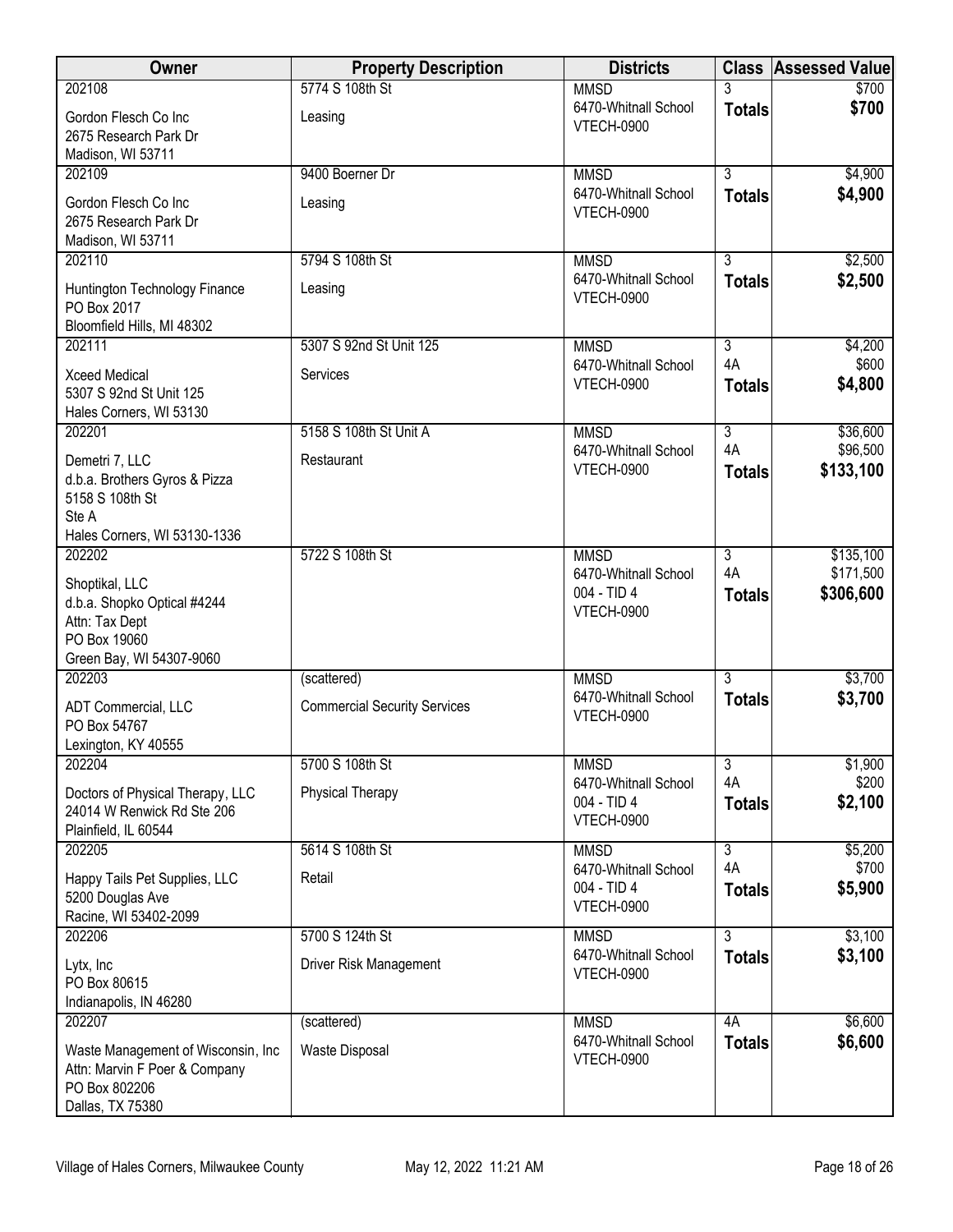| Owner                                                                                                                         | <b>Property Description</b>     | <b>Districts</b>                          | <b>Class</b>         | <b>Assessed Value</b> |
|-------------------------------------------------------------------------------------------------------------------------------|---------------------------------|-------------------------------------------|----------------------|-----------------------|
| 202208                                                                                                                        | (scattered)                     | <b>MMSD</b>                               | 4A                   | \$700                 |
| Advanced Disposal Services Solid Wast<br>Management<br>Attn: Marvin F Poer & Company<br>PO Box 802206                         | <b>Waste Disposal</b>           | 6470-Whitnall School<br><b>VTECH-0900</b> | <b>Totals</b>        | \$700                 |
| Dallas, TX 75380-2206                                                                                                         |                                 |                                           |                      |                       |
| 202209                                                                                                                        | 10555 W Parnell Ave Unit 2      | <b>MMSD</b>                               | 3                    | \$8,100               |
| Baggio Chiropractic, Inc<br>10555 W Parnell Ave Unit 2<br>Hales Corners, WI 53130                                             | <b>Chiropractic Services</b>    | 6470-Whitnall School<br><b>VTECH-0900</b> | 4A<br><b>Totals</b>  | \$300<br>\$8,400      |
| 202210                                                                                                                        | 11800 W Grange Ave              | <b>MMSD</b>                               | 4A                   | \$100                 |
| Aramark Refreshment Services, LLC<br>PO Box 5316<br>Oak Brook, IL 60522                                                       | Services                        | 6470-Whitnall School<br><b>VTECH-0900</b> | <b>Totals</b>        | \$100                 |
| 202211                                                                                                                        | 5307 S 92nd St Unit 125         | <b>MMSD</b>                               | $\overline{3}$       | \$6,800               |
| GreatAmerica Financial Services Corp<br>625 First St SE<br>Ste #800<br>Cedar Rapids, IA 52401                                 | Leasing                         | 6470-Whitnall School<br>VTECH-0900        | <b>Totals</b>        | \$6,800               |
| 202212                                                                                                                        | (scattered)                     | <b>MMSD</b>                               | 4A                   | \$6,100               |
| Waste Management of Wisconsin, Inc.<br>Attn: Marvin F Poer & Company<br>PO Box 802206<br>Dallas, TX 75380                     | Waste Disposal                  | 6470-Whitnall School<br><b>VTECH-0900</b> | <b>Totals</b>        | \$6,100               |
| 202213                                                                                                                        | 6282 S 108th St                 | <b>MMSD</b>                               | 4A                   | \$4,400               |
| <b>Timepayment Corp</b><br>PO Box 7<br>South Bend, IN 46624-0007                                                              | Leasing                         | 6470-Whitnall School<br><b>VTECH-0900</b> | <b>Totals</b>        | \$4,400               |
| 202214                                                                                                                        | 6282 S 108th St                 | <b>MMSD</b>                               | $\overline{3}$       | \$35,000              |
| <b>Motifaith Fitness</b>                                                                                                      | <b>Fitness</b>                  | 6470-Whitnall School                      | <b>Totals</b>        | \$35,000              |
| 6282 108th St                                                                                                                 | <b>DOOMAGE ASSESSMENT</b>       | VTECH-0900                                |                      |                       |
| Hales Corners, WI 53130<br>202215                                                                                             | (scattered)                     | <b>MMSD</b>                               | $\overline{3}$       | \$12,500              |
| Eagle Disposal<br>21107 Omega Cir<br>Franksville, WI 53126                                                                    | <b>Waste Disposal</b>           | 6470-Whitnall School<br><b>VTECH-0900</b> | <b>Totals</b>        | \$12,500              |
| 202216                                                                                                                        | 12065 W Janesville Rd Unit 100  | <b>MMSD</b>                               | 3                    | \$800                 |
| Baudry Consulting, LLC<br>d.b.a. Kitchen Refresh-Milwaukee South<br>12065 W Janesville Rd Unit 100<br>Hales Corners, WI 53130 | Contractor                      | 6470-Whitnall School<br><b>VTECH-0900</b> | 4A<br><b>Totals</b>  | \$6,600<br>\$7,400    |
| 202217                                                                                                                        | 9415 W Forest Home Ave Unit 105 | <b>MMSD</b>                               | 3                    | \$3,300               |
| Leaf Capital Funding, LLC<br>2005 Market St FI 14<br>Philadelphia, PA 19103-7009                                              | Leasing                         | 6470-Whitnall School<br><b>VTECH-0900</b> | <b>Totals</b>        | \$3,300               |
| 202218                                                                                                                        | 6191 S 108th St Unit B          | <b>MMSD</b>                               | $\overline{3}$<br>4A | \$21,100              |
| Autism Treatment For Children, LLC<br>2665 S Moorland Rd Ste 100<br>New Berlin, WI 53153                                      | Therapy                         | 6470-Whitnall School<br><b>VTECH-0900</b> | <b>Totals</b>        | \$6,600<br>\$27,700   |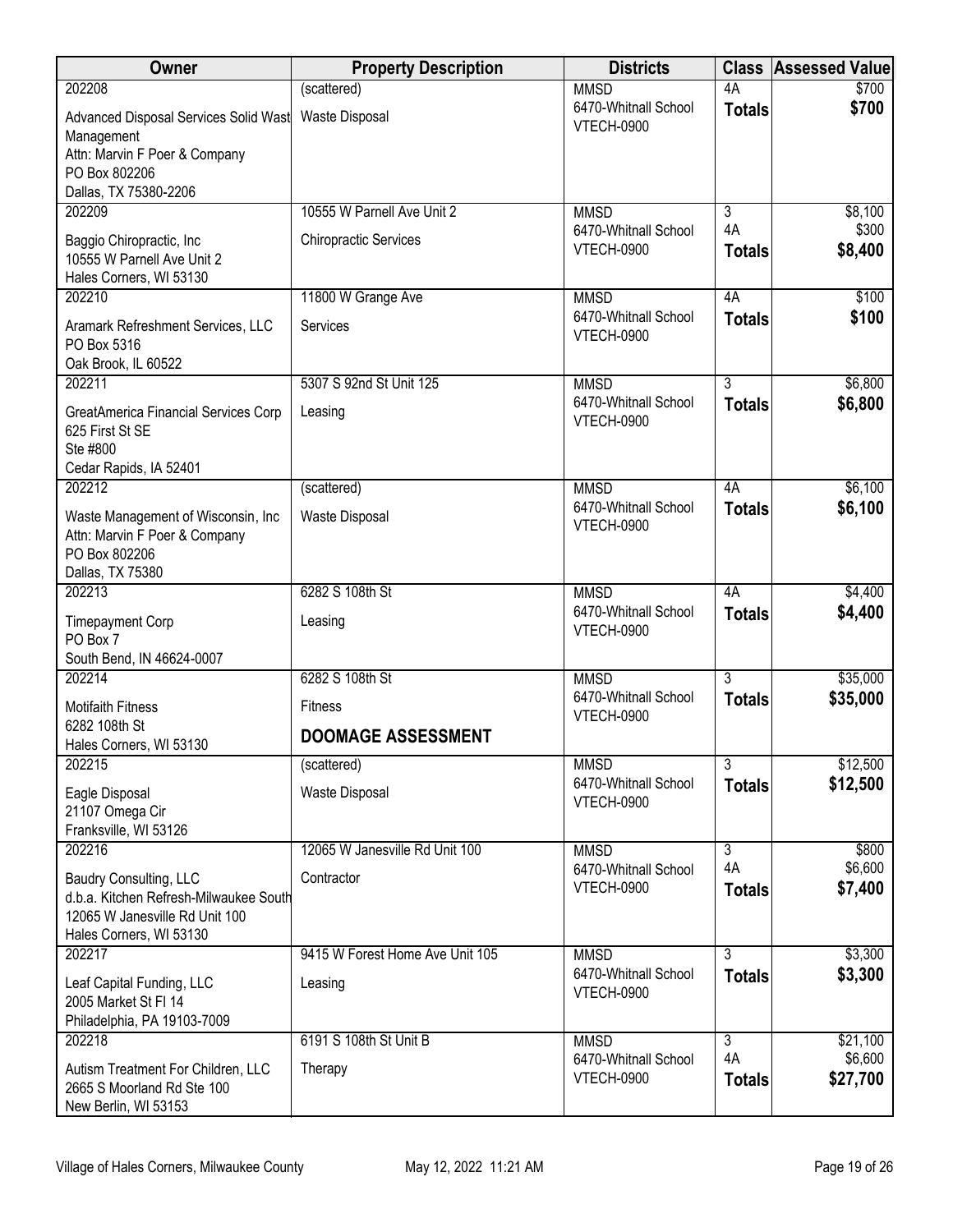| Owner                                                                                                                                                  | <b>Property Description</b>      | <b>Districts</b>                                         |                     | <b>Class Assessed Value</b> |
|--------------------------------------------------------------------------------------------------------------------------------------------------------|----------------------------------|----------------------------------------------------------|---------------------|-----------------------------|
| 202219                                                                                                                                                 | 5420 S 108th St                  | <b>MMSD</b>                                              | 3                   | \$3,600                     |
| Fifth Third Bank, National Association<br>d.b.a. Currency Processing Solutions<br>38 Fountain Square Plaza<br><b>MD 1090MH</b><br>Cincinnati, OH 45263 | Leasing                          | 6470-Whitnall School<br><b>VTECH-0900</b>                | <b>Totals</b>       | \$3,600                     |
| 202220                                                                                                                                                 | 10708 W Janesville Rd            | <b>MMSD</b>                                              | 4A                  | \$2,100                     |
| Quench USA, Inc<br>PO Box 5166<br>Oak Brook, IL 60522-5166                                                                                             | Services                         | 6470-Whitnall School<br>VTECH-0900                       | <b>Totals</b>       | \$2,100                     |
| 208006                                                                                                                                                 | (scattered)                      | <b>MMSD</b>                                              | $\overline{3}$      | \$300                       |
| Muzak, LLC<br>Attn: Ryan Tax Complaince - Dept 616<br>PO Box 460049<br>Houston, TX 77056                                                               | Leasing                          | 6470-Whitnall School<br>VTECH-0900                       | <b>Totals</b>       | \$300                       |
| 209101                                                                                                                                                 | 5800 S 108th St                  | <b>MMSD</b>                                              | $\overline{3}$      | \$700                       |
| National Entertainment Network LLC<br>246 S Taylor Ave #200<br>Louisville, CO 80027                                                                    | Amusements/Vending               | 6470-Whitnall School<br>VTECH-0900                       | <b>Totals</b>       | \$700                       |
| 209105                                                                                                                                                 | 5630 S 108th St                  | <b>MMSD</b>                                              | $\overline{3}$      | \$3,700                     |
| Nguyen, Phuong H<br>d.b.a. First Lady Nails<br>5630 S 108th St<br>Hales Corners, WI 53130                                                              | Nail Tech                        | 6470-Whitnall School<br>004 - TID 4<br><b>VTECH-0900</b> | 4A<br><b>Totals</b> | \$400<br>\$4,100            |
| 209227                                                                                                                                                 | 5152 S 108th St                  | <b>MMSD</b>                                              | $\overline{3}$      | \$2,800                     |
| Mirjana's Tailoring<br>5152 S 108th St                                                                                                                 | Tailoring                        | 6470-Whitnall School<br>VTECH-0900                       | <b>Totals</b>       | \$2,800                     |
| Hales Corners, WI 53130-1329                                                                                                                           | <b>DOOMAGE ASSESSMENT</b>        |                                                          |                     |                             |
| 209284                                                                                                                                                 | 10940 W Forest Home Ave          | <b>MMSD</b>                                              | 3                   | \$2,400                     |
| Millenium Safety LLC<br>d.b.a. Safetymart<br>10940 W Forest Home Ave<br>Hales Corners, WI 53130                                                        | Safety Gear Rental               | 6470-Whitnall School<br>VTECH-0900                       | 4A<br><b>Totals</b> | \$100<br>\$2,500            |
| 210035                                                                                                                                                 | 6160 S 108th St                  | <b>MMSD</b>                                              | $\overline{3}$      | \$1,400                     |
| Natural Touch Massage Therapy<br>Attn: Sherry Radish                                                                                                   | Massage Therapy                  | 6470-Whitnall School<br>VTECH-0900                       | <b>Totals</b>       | \$1,400                     |
| 6160 S 108th St<br>Hales Corners, WI 53130-2555                                                                                                        | <b>DOOMAGE ASSESSMENT</b>        |                                                          |                     |                             |
| 213000                                                                                                                                                 | 10950 W Forest Home Ave Unit 201 | <b>MMSD</b>                                              | $\overline{3}$      | \$18,000                    |
| Newman Dale, D.D.S., S.C.                                                                                                                              | Dentistry                        | 6470-Whitnall School<br><b>VTECH-0900</b>                | 4A<br><b>Totals</b> | \$23,300<br>\$41,300        |
| Attn: Dale A Newman, DDS<br>10950 W Forest Home Ave # 201<br>Hales Corners, WI 53130                                                                   | <b>DOOMAGE ASSESSMENT</b>        |                                                          |                     |                             |
| 213001                                                                                                                                                 | 5300 S 108th St Unit 15          | <b>MMSD</b>                                              | $\overline{3}$      | \$10,000                    |
| Judy Hasler Inc<br>d.b.a. UPS Store<br>8532 W Tripoli Ave<br>Milwaukee, WI 53228                                                                       | <b>Parcel Service</b>            | 6470-Whitnall School<br>VTECH-0900                       | 4A<br><b>Totals</b> | \$2,100<br>\$12,100         |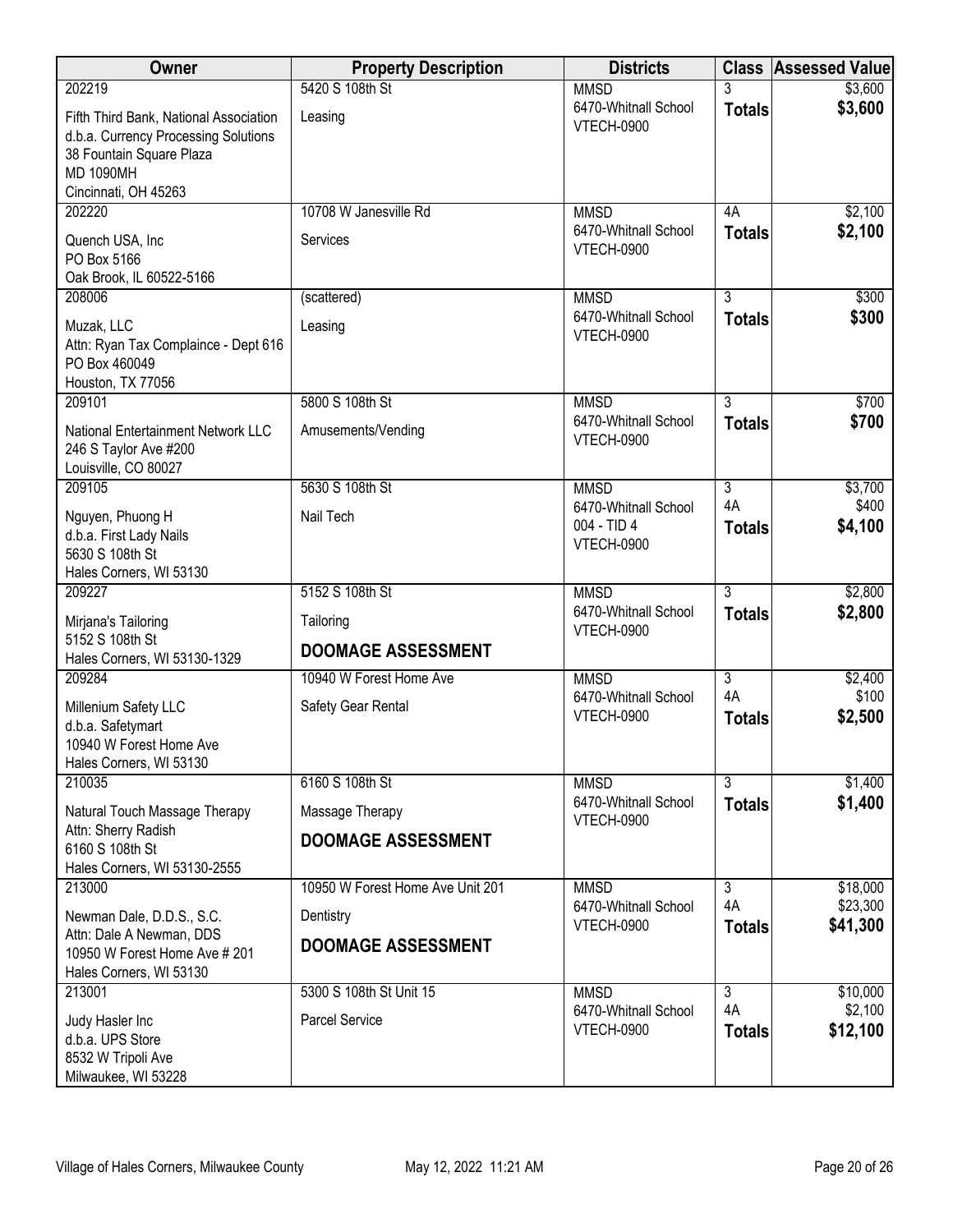| Owner                                                                    | <b>Property Description</b> | <b>Districts</b>                    | <b>Class</b>         | <b>Assessed Value</b> |
|--------------------------------------------------------------------------|-----------------------------|-------------------------------------|----------------------|-----------------------|
| 213020                                                                   | 5798 S 108th St             | <b>MMSD</b>                         | 3                    | \$42,000              |
| Noodles & Co-The Noodles Shop #216                                       | Restaurant                  | 6470-Whitnall School<br>VTECH-0900  | 4A                   | \$6,700<br>\$48,700   |
| Attn: KE Andrews                                                         |                             |                                     | <b>Totals</b>        |                       |
| 2424 Ridge Rd<br>Rockwall, TX 75087                                      |                             |                                     |                      |                       |
| 213036                                                                   | 5961 S 108th St             | <b>MMSD</b>                         | $\overline{3}$       | \$500                 |
| Quadient Inc                                                             |                             | 6470-Whitnall School                | <b>Totals</b>        | \$500                 |
| Attn: Tax Department                                                     | Leasing                     | <b>VTECH-0900</b>                   |                      |                       |
| 478 Wheelers Farms Rd                                                    |                             |                                     |                      |                       |
| Milford, CT 06461                                                        |                             |                                     |                      |                       |
| 213528                                                                   | 5300 S 108th St Unit 3      | <b>MMSD</b><br>6470-Whitnall School | 4A                   | \$900                 |
| New Heights Supplements LLC                                              | Retail                      | VTECH-0900                          | <b>Totals</b>        | \$900                 |
| Attn: Daryl Edlebeck<br>5300 S 108th St Ste 3<br>Hales Corners, WI 53130 | <b>DOOMAGE ASSESSMENT</b>   |                                     |                      |                       |
| 214050                                                                   | 10921 W Forest Home Ave     | <b>MMSD</b>                         | $\overline{3}$       | \$9,000               |
| O'Connor Petroleum Co                                                    | Convenience Store           | 6470-Whitnall School                | <b>Totals</b>        | \$9,000               |
| 13425 Watertown Plank Rd #396                                            |                             | VTECH-0900                          |                      |                       |
| Elm Grove, WI 53112-0396                                                 | 5720 S 108th St             |                                     |                      |                       |
| 214400                                                                   |                             | <b>MMSD</b><br>6470-Whitnall School | $\overline{3}$<br>4A | \$5,800<br>\$2,100    |
| O'Reilly Automotive Stores Inc                                           | Retail                      | 004 - TID 4                         | <b>Totals</b>        | \$7,900               |
| d.b.a. O'Reilly Auto Parts #2372<br>PO Box 9167                          |                             | <b>VTECH-0900</b>                   |                      |                       |
| Springfield, MO 65801                                                    |                             |                                     |                      |                       |
| 214477                                                                   | 11823 W Janesville Rd       | <b>MMSD</b>                         | $\overline{3}$       | \$17,200              |
| Options For Community Growth Inc                                         | Group Home                  | 6470-Whitnall School<br>VTECH-0900  | 4A                   | \$0<br>\$17,200       |
| Attn: Daniel E. Drury                                                    |                             |                                     | <b>Totals</b>        |                       |
| 11823 W Janesville Rd<br>Hales Corners, WI 53130-2351                    |                             |                                     |                      |                       |
| 215000                                                                   | 5307 S 92nd St Unit 124     | <b>MMSD</b>                         | $\overline{3}$       | \$3,000               |
| Pappas Delaney, LLC                                                      | Consultants                 | 6470-Whitnall School                | 4A                   | \$100                 |
| Attn: Timothy C. Pappas                                                  |                             | VTECH-0900                          | <b>Totals</b>        | \$3,100               |
| 5307 S 92nd St Ste 124                                                   |                             |                                     |                      |                       |
| Hales Corners, WI 53130<br>215612                                        | 5910 S 118th St             | <b>MMSD</b>                         | $\overline{3}$       | \$34,900              |
|                                                                          |                             | 6470-Whitnall School                | <b>Totals</b>        | \$34,900              |
| Golden Millenium Enterprises<br>d.b.a. Park Hills West                   | Group Home                  | VTECH-0900                          |                      |                       |
| 3701 W Sherbrooke Dr                                                     |                             |                                     |                      |                       |
| Mequon, WI 53092                                                         |                             |                                     |                      |                       |
| 217400                                                                   | 5081 S 108th St             | <b>MMSD</b>                         | $\overline{3}$       | \$17,100              |
| Omega Acquisition Corp                                                   | Restaurant                  | 6470-Whitnall School<br>VTECH-0900  | 4A<br><b>Totals</b>  | \$1,500<br>\$18,600   |
| d.b.a. Open Flame Restaurant                                             | <b>DOOMAGE ASSESSMENT</b>   |                                     |                      |                       |
| 5081 S 108th St<br>Hales Corner, WI 53228                                |                             |                                     |                      |                       |
| 217500                                                                   | 6122 S 108th St             | <b>MMSD</b>                         | $\overline{3}$       | \$7,500               |
| Originails Nail Salon & Spa                                              | Salon                       | 6470-Whitnall School                | <b>Totals</b>        | \$7,500               |
| 6122 S 108th St                                                          |                             | <b>VTECH-0900</b>                   |                      |                       |
| Hales Corners, WI 531302556                                              | <b>DOOMAGE ASSESSMENT</b>   |                                     |                      |                       |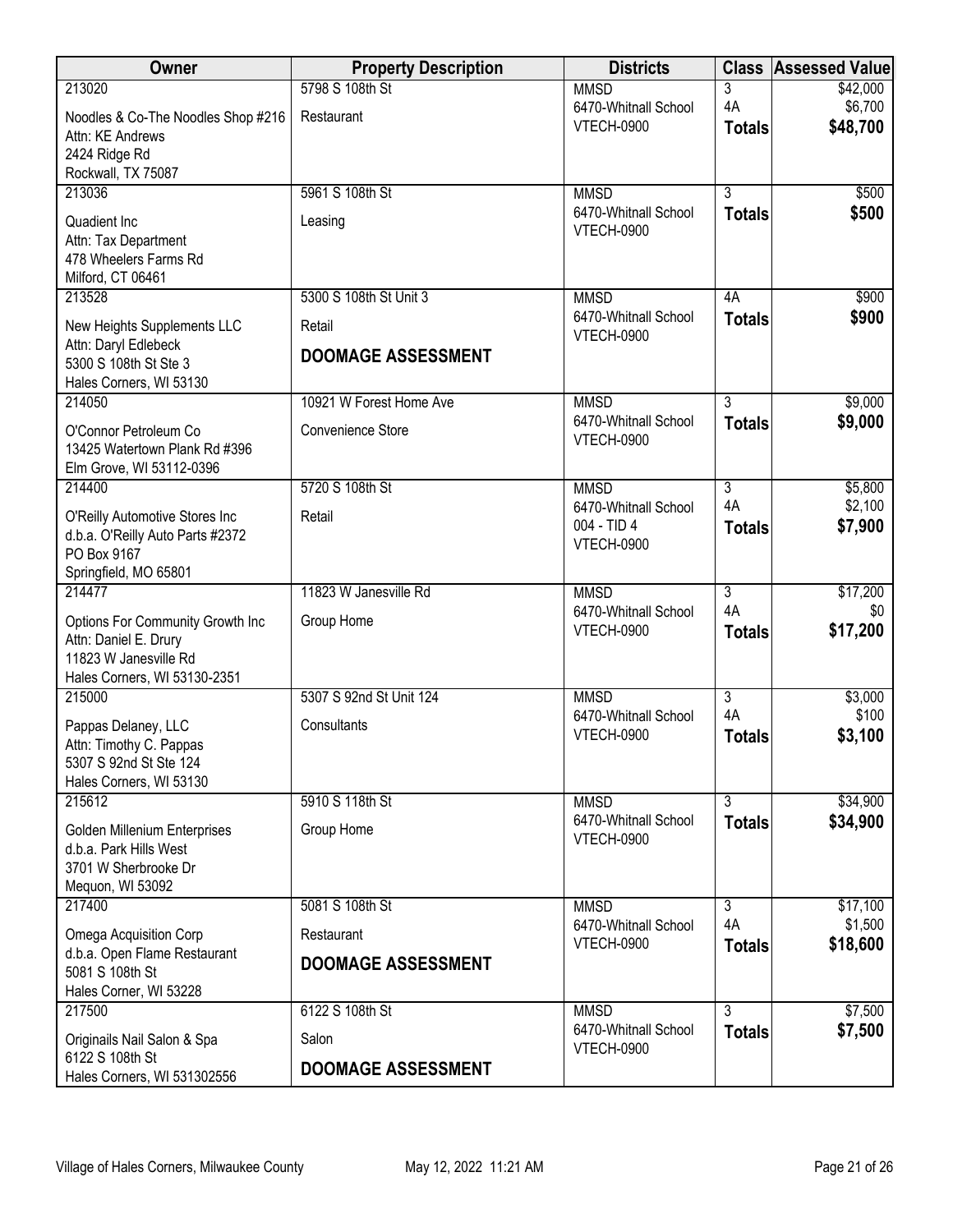| Owner                                                                                          | <b>Property Description</b>           | <b>Districts</b>                                         | <b>Class</b>        | <b>Assessed Value</b> |
|------------------------------------------------------------------------------------------------|---------------------------------------|----------------------------------------------------------|---------------------|-----------------------|
| 218010                                                                                         | 10691 W Parnell Ave Unit 3            | <b>MMSD</b>                                              | 3                   | \$2,000               |
| Parthum, Peter MD, SC                                                                          | Medical                               | 6470-Whitnall School<br><b>VTECH-0900</b>                | 4A<br><b>Totals</b> | \$300<br>\$2,300      |
| 10691 W Parnell Ave #3<br>Hales Corners, WI 53130-2070                                         | <b>DOOMAGE ASSESSMENT</b>             |                                                          |                     |                       |
| 227000                                                                                         | (scattered)                           | <b>MMSD</b>                                              | $\overline{3}$      | \$20,100              |
| Grayhawk Leasing LLC<br>1412 Main St<br>Ste 1500<br>Dallas, TX 752002                          | <b>Beverages</b>                      | 6470-Whitnall School<br>VTECH-0900                       | <b>Totals</b>       | \$20,100              |
| 230515                                                                                         | 11510 W Janesville Rd                 | <b>MMSD</b>                                              | 3                   | \$10,400              |
| Piller's Auto Repair Inc<br>11510 W Janesville Rd                                              | <b>Auto Services</b>                  | 6470-Whitnall School<br>VTECH-0900                       | 4A<br><b>Totals</b> | \$3,800<br>\$14,200   |
| Hales Corners, WI 53130                                                                        | <b>DOOMAGE ASSESSMENT</b>             |                                                          |                     |                       |
| 232060                                                                                         | (scattered)                           | <b>MMSD</b>                                              | $\overline{3}$      | \$8,900               |
| <b>Pitney Bowes Global Financial Services</b><br>LLC                                           | Leasing                               | 6470-Whitnall School<br>VTECH-0900                       | <b>Totals</b>       | \$8,900               |
| 600 N Westshore Blvd<br>Ste 810<br>Tampa, FL 33609                                             |                                       |                                                          |                     |                       |
| 232061                                                                                         | (scattered)                           | <b>MMSD</b>                                              | 3                   | \$100                 |
| Pitney Bowes, Inc<br>600 N Westshore Blvd<br>Ste 810                                           | Leasing                               | 6470-Whitnall School<br>VTECH-0900                       | <b>Totals</b>       | \$100                 |
| Tampa, FL 33609<br>239057                                                                      | 5442 S 108th St                       | <b>MMSD</b>                                              | $\overline{3}$      | \$5,500               |
| Prime Printing & Signs<br>Attn: Mohammad Imran                                                 | Printing<br><b>DOOMAGE ASSESSMENT</b> | 6470-Whitnall School<br><b>VTECH-0900</b>                | <b>Totals</b>       | \$5,500               |
| 5442 S 108th St<br>Hales Corners, WI 53130                                                     |                                       |                                                          |                     |                       |
| 240610                                                                                         | 5301 S 108th St Unit D                | <b>MMSD</b>                                              | $\overline{3}$      | \$11,600              |
| Pro Nail Salon of Hales Corners LLC<br>5301 S 108th St Ste D<br>Hales Corners, WI 53130        | Salon                                 | 6470-Whitnall School<br>VTECH-0900                       | 4A<br><b>Totals</b> | \$300<br>\$11,900     |
| 245010                                                                                         | 11801 W Janesville Rd                 | <b>MMSD</b>                                              | $\overline{3}$      | \$51,800              |
| Katie Satula DDS<br>Attn: Katie Satula DDS<br>11801 W Janesville Rd<br>Hales Corners, WI 53130 | Dentistry                             | 6470-Whitnall School<br>VTECH-0900                       | 4A<br><b>Totals</b> | \$10,300<br>\$62,100  |
| 245530                                                                                         | 11951 W Janesville Rd Unit E          | <b>MMSD</b>                                              | $\overline{3}$      | \$400                 |
| Revitalized Physical Therapy<br>11951 W Janesville Rd Ste E                                    | <b>Physical Therapy</b>               | 6470-Whitnall School<br><b>VTECH-0900</b>                | 4A<br><b>Totals</b> | \$4,200<br>\$4,600    |
| Hales Corners, WI 53130                                                                        | <b>DOOMAGE ASSESSMENT</b>             |                                                          |                     |                       |
| 246603                                                                                         | 5552 S 108th St                       | <b>MMSD</b>                                              | $\overline{3}$      | \$21,900              |
| Realty Pros, Inc<br>10303 W Oklahoma Ave<br>Greenfield, WI 53227                               | <b>Real Estate</b>                    | 6470-Whitnall School<br>004 - TID 4<br><b>VTECH-0900</b> | 4A<br><b>Totals</b> | \$400<br>\$22,300     |
| 246614                                                                                         | 5800 S 108th St                       | <b>MMSD</b>                                              | 4A                  | \$200                 |
| Redbox Automated Retail, LLC<br>PO Box 72210<br>Phoenix, AZ 85050                              | Video Rental                          | 6470-Whitnall School<br><b>VTECH-0900</b>                | <b>Totals</b>       | \$200                 |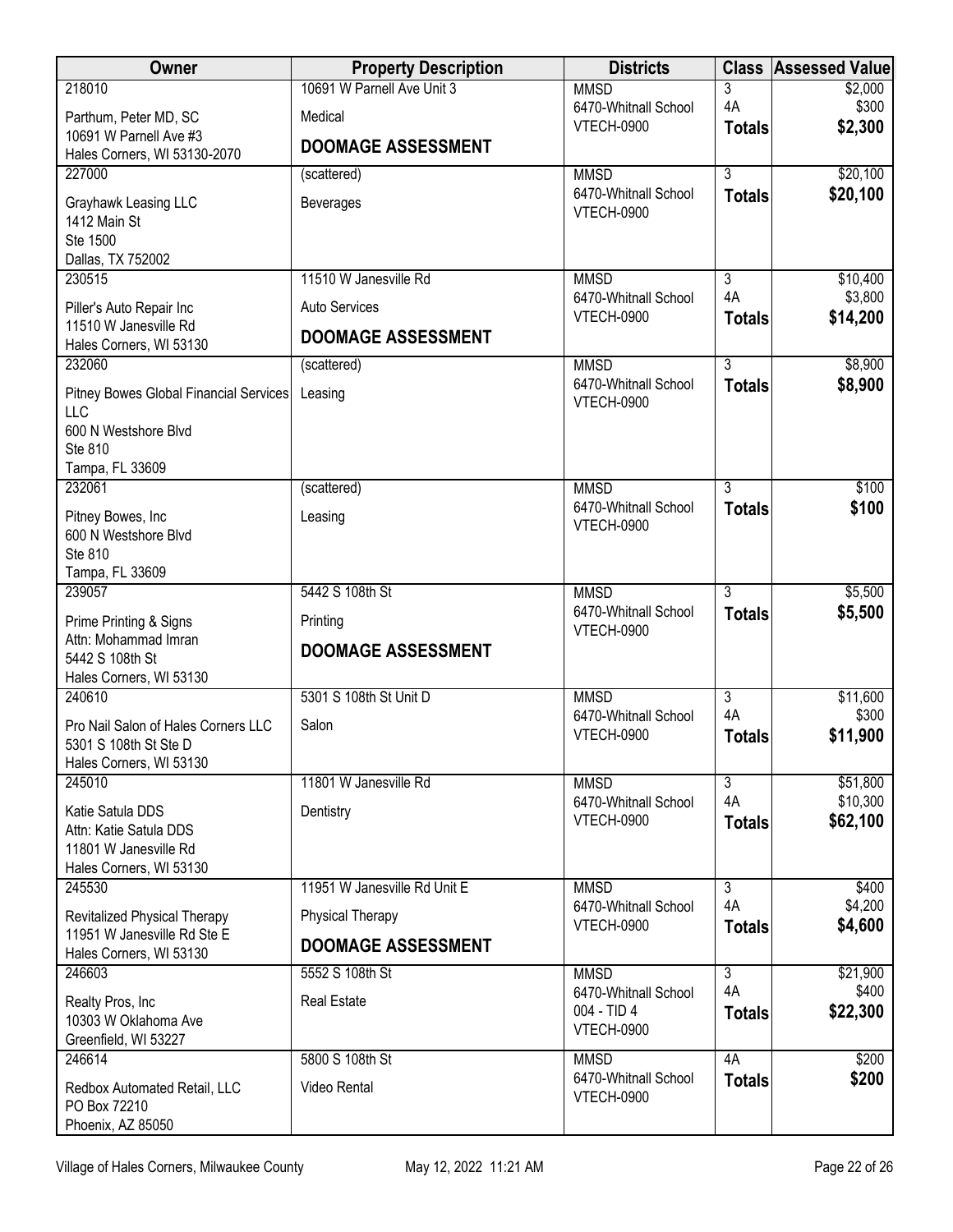| Owner                                                  | <b>Property Description</b> | <b>Districts</b>                          |                      | <b>Class Assessed Value</b> |
|--------------------------------------------------------|-----------------------------|-------------------------------------------|----------------------|-----------------------------|
| 248312                                                 | 5419 S 108th St             | <b>MMSD</b>                               | 3                    | \$3,100                     |
| Renate's Touch of Europe                               | Salon                       | 6470-Whitnall School<br><b>VTECH-0900</b> | 4A                   | \$1,700<br>\$4,800          |
| 5419 S 108th St                                        | <b>DOOMAGE ASSESSMENT</b>   |                                           | <b>Totals</b>        |                             |
| Hales Corners, WI 53130-1334                           |                             |                                           |                      |                             |
| 250002                                                 | 5428 S 108th St             | <b>MMSD</b><br>6470-Whitnall School       | $\overline{3}$<br>4A | \$1,600<br>\$200            |
| William J Prom, Inc.                                   | <b>Real Estate</b>          | <b>VTECH-0900</b>                         | <b>Totals</b>        | \$1,800                     |
| Attn: Realty Executives - Elite<br>11955 W Barnard Ave | <b>DOOMAGE ASSESSMENT</b>   |                                           |                      |                             |
| Greenfield, WI 53228                                   |                             |                                           |                      |                             |
| 251000                                                 | 6220 S 108th St Unit B      | <b>MMSD</b>                               | $\overline{3}$       | \$1,000                     |
| Ringelberg Financial                                   | <b>Financial Services</b>   | 6470-Whitnall School                      | 4A                   | \$1,600                     |
| 6220 S 108th St Ste B                                  |                             | VTECH-0900                                | <b>Totals</b>        | \$2,600                     |
| Hales Corners, WI 53130                                | <b>DOOMAGE ASSESSMENT</b>   |                                           |                      |                             |
| 252000                                                 | 6286 S 108th St             | <b>MMSD</b>                               | $\overline{3}$       | \$400                       |
| Ritzman Appliance Co, Inc                              | Sales & Service             | 6470-Whitnall School<br><b>VTECH-0900</b> | 4A                   | \$100<br>\$500              |
| Attn: William Ritzman                                  |                             |                                           | <b>Totals</b>        |                             |
| 6286 S 108th St                                        |                             |                                           |                      |                             |
| Hales Corners, WI 53130<br>259300                      | 5300 S 108th St Unit 21     | <b>MMSD</b>                               | $\overline{3}$       | \$300                       |
|                                                        |                             | 6470-Whitnall School                      | 4A                   | \$100                       |
| Salter Studios, Inc<br>d.b.a. Merle Norman Cosmetics   | Salon                       | VTECH-0900                                | <b>Totals</b>        | \$400                       |
| 5300 S 108th St Ste 21                                 |                             |                                           |                      |                             |
| Hales Corners, WI 53130                                |                             |                                           |                      |                             |
| 260000                                                 | 5427 S 108th St             | <b>MMSD</b>                               | 4A                   | \$3,300                     |
| Michael's Footwear                                     | Retail                      | 6470-Whitnall School                      | <b>Totals</b>        | \$3,300                     |
| Attn: Michael Sajdak                                   | <b>DOOMAGE ASSESSMENT</b>   | VTECH-0900                                |                      |                             |
| 5427 S 108th St                                        |                             |                                           |                      |                             |
| Hales Corners, WI 53130-1380<br>261001                 | (scattered)                 | <b>MMSD</b>                               | $\overline{3}$       | \$1,200                     |
|                                                        |                             | 6470-Whitnall School                      | <b>Totals</b>        | \$1,200                     |
| Smucker FoodService, Inc<br>PO Box 3576                | Wholesale                   | VTECH-0900                                |                      |                             |
| Chicago, IL 60654                                      |                             |                                           |                      |                             |
| 262001                                                 | 6151 S 108th St             | <b>MMSD</b>                               | $\overline{3}$       | \$5,500                     |
| Joseph A Schilz CPA                                    | <b>Accounting Services</b>  | 6470-Whitnall School                      | <b>Totals</b>        | \$5,500                     |
| Attn: Joeseph A Schilz                                 |                             | VTECH-0900                                |                      |                             |
| 6151 S 108th St                                        | <b>DOOMAGE ASSESSMENT</b>   |                                           |                      |                             |
| Hales Corners, WI 53130-2524                           | 10258 W Forest Home Ave     |                                           |                      |                             |
| 265000                                                 |                             | <b>MMSD</b><br>6470-Whitnall School       | $\overline{3}$<br>4A | \$2,600<br>\$2,100          |
| Senft, Robert                                          | Bar                         | <b>VTECH-0900</b>                         | <b>Totals</b>        | \$4,700                     |
| d.b.a. Senft's Tavern<br>Attn: Bob Senft               | <b>DOOMAGE ASSESSMENT</b>   |                                           |                      |                             |
| 10258 W Forest Home Ave                                |                             |                                           |                      |                             |
| Hales Corners, WI 53130-2130                           |                             |                                           |                      |                             |
| 265015                                                 | 10740 W Scharles Ave        | <b>MMSD</b>                               | $\overline{3}$       | \$4,700                     |
| Natural Look Salon & Wigs LLC                          | Salon                       | 6470-Whitnall School<br>004 - TID 4       | <b>Totals</b>        | \$4,700                     |
| 10740 W Scharles Ave                                   | <b>DOOMAGE ASSESSMENT</b>   | <b>VTECH-0900</b>                         |                      |                             |
| Hales Corners, WI 53130                                |                             |                                           |                      |                             |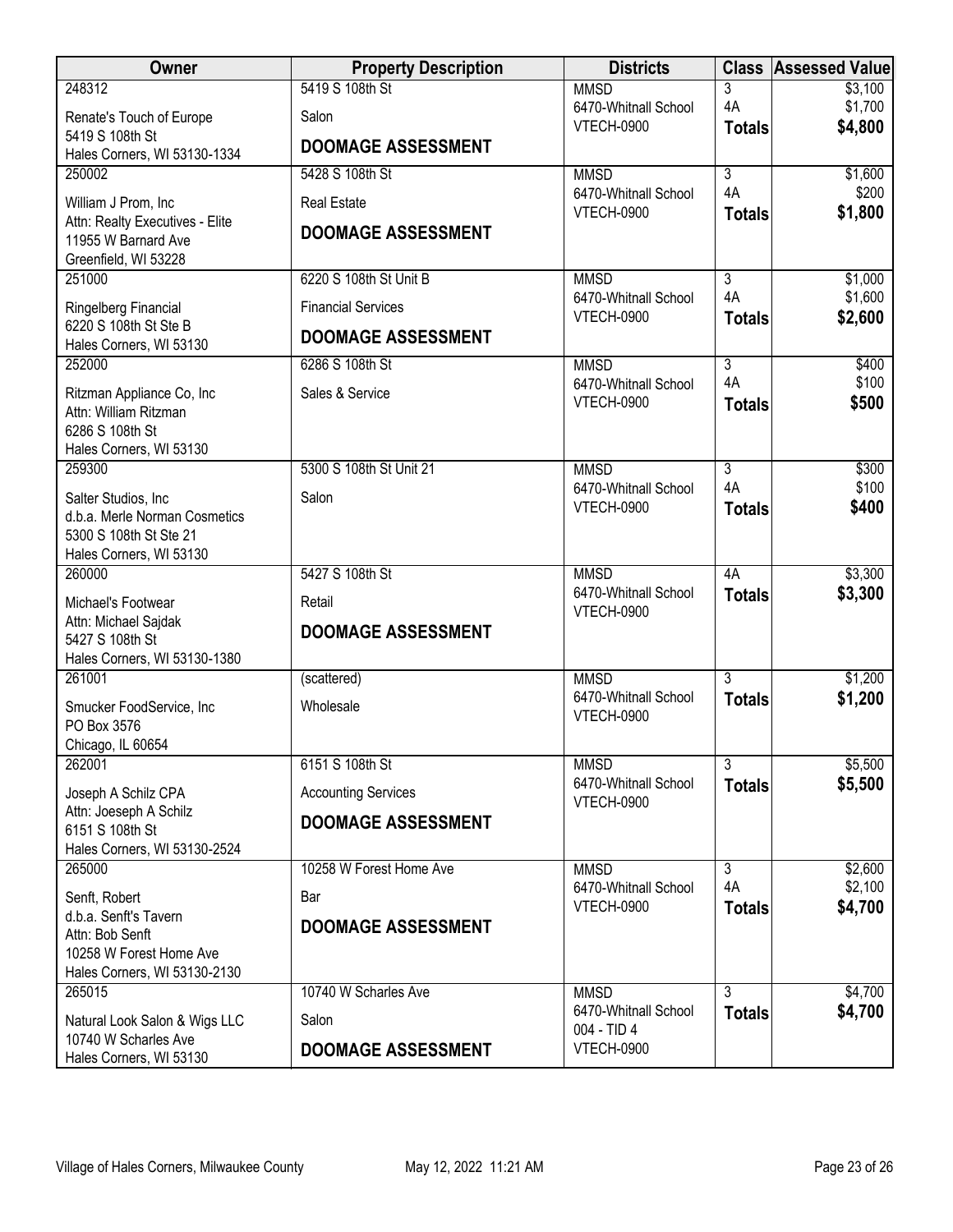| <b>Owner</b>                                    | <b>Property Description</b>  | <b>Districts</b>                          |                      | <b>Class Assessed Value</b> |
|-------------------------------------------------|------------------------------|-------------------------------------------|----------------------|-----------------------------|
| 268000                                          | 5750 S 108th St              | <b>MMSD</b>                               | 3                    | \$1,200                     |
| Sherper's Inc                                   | Retail                       | 6470-Whitnall School<br><b>VTECH-0900</b> | 4A                   | \$100                       |
| 5750 S 108th St                                 |                              |                                           | <b>Totals</b>        | \$1,300                     |
| Hales Corners, WI 53130                         |                              |                                           |                      |                             |
| 269011                                          | 5416 S 108th St              | <b>MMSD</b><br>6470-Whitnall School       | $\overline{3}$<br>4A | \$3,800<br>\$1,200          |
| Smart Sales & Leasing Inc                       | Auto Services                | <b>VTECH-0900</b>                         | <b>Totals</b>        | \$5,000                     |
| 5416 S 108th St                                 | <b>DOOMAGE ASSESSMENT</b>    |                                           |                      |                             |
| Hales Corners, WI 53130-1335<br>276488          | 5307 S 92nd St Unit 225      | <b>MMSD</b>                               | $\overline{3}$       | \$7,000                     |
|                                                 |                              | 6470-Whitnall School                      | <b>Totals</b>        | \$7,000                     |
| Splice<br>5307 92nd St Ste 225                  | <b>Audio Visual Services</b> | <b>VTECH-0900</b>                         |                      |                             |
| Hales Corners, WI 53130-1677                    | <b>DOOMAGE ASSESSMENT</b>    |                                           |                      |                             |
| 276601                                          | 5767 S 108th St              | <b>MMSD</b>                               | $\overline{3}$       | \$700                       |
| Milwaukee Auction House LLC                     | Antiques                     | 6470-Whitnall School<br><b>VTECH-0900</b> | 4A                   | \$100<br>\$800              |
| d.b.a. Strack's Antiques                        | <b>DOOMAGE ASSESSMENT</b>    |                                           | <b>Totals</b>        |                             |
| 5767 S 108th St                                 |                              |                                           |                      |                             |
| Hales Corners, WI 53130<br>277001               | 5790 S 108th St              | <b>MMSD</b>                               | $\overline{3}$       | \$59,700                    |
|                                                 |                              | 6470-Whitnall School                      | 4A                   | \$6,500                     |
| Starbucks Corporation #2713<br>Attn: M/S S-Tax3 | Retail                       | VTECH-0900                                | <b>Totals</b>        | \$66,200                    |
| PO Box 34442                                    |                              |                                           |                      |                             |
| Seattle, WA 98124-1442                          |                              |                                           |                      |                             |
| 282600                                          | 10555 W Parnell Ave Unit 1   | <b>MMSD</b>                               | $\overline{3}$       | \$300                       |
| <b>Schuster Products LLC</b>                    | Wholesale                    | 6470-Whitnall School                      | 4A                   | \$200                       |
| 10555 W Parnell Ave Ste 1                       |                              | <b>VTECH-0900</b>                         | <b>Totals</b>        | \$500                       |
| Hales Corners, WI 53130                         |                              |                                           |                      |                             |
| 284000                                          | 5629 S 108th St              | <b>MMSD</b>                               | $\overline{3}$       | \$7,700                     |
| <b>Blush Esthetics</b>                          | Permanant Makeup Salon       | 6470-Whitnall School<br>VTECH-0900        | <b>Totals</b>        | \$7,700                     |
| 5629 S 108th St<br>Hales Corners, WI 53130-1943 | <b>DOOMAGE ASSESSMENT</b>    |                                           |                      |                             |
| 285000                                          | 6101 S 108th St Unit B       | <b>MMSD</b>                               | 3                    | \$2,900                     |
|                                                 |                              | 6470-Whitnall School                      | 4A                   | \$800                       |
| Surajba, LLC<br>d.b.a. Subway                   | Restaurant                   | VTECH-0900                                | <b>Totals</b>        | \$3,700                     |
| 6101 S 108th St Ste B                           | <b>DOOMAGE ASSESSMENT</b>    |                                           |                      |                             |
| Hales Corners, WI 53130                         |                              |                                           |                      |                             |
| 286000                                          | 10555 W Parnell Ave Unit 1   | <b>MMSD</b>                               | $\overline{3}$       | \$500                       |
| Swan Sales Corp                                 | <b>Broker Representative</b> | 6470-Whitnall School                      | 4A                   | \$100                       |
| 10555 W Parnell Ave Ste 1                       |                              | VTECH-0900                                | <b>Totals</b>        | \$600                       |
| Hales Corners, WI 53130                         |                              |                                           |                      |                             |
| 287000                                          | 5420 S 108th St              | <b>MMSD</b>                               | $\overline{3}$<br>4A | \$45,400<br>\$18,400        |
| Pacific Bells, LLC                              | Restaurant                   | 6470-Whitnall School<br><b>VTECH-0900</b> | <b>Totals</b>        | \$63,800                    |
| d.b.a. Taco Bell #31506                         |                              |                                           |                      |                             |
| 111 W 39th St Ste A<br>Vancouver, WA 98660-1974 |                              |                                           |                      |                             |
| 287501                                          | 5114 S 108th St              | <b>MMSD</b>                               | $\overline{3}$       | \$800                       |
| Taj Mahal                                       | Restaurant                   | 6470-Whitnall School                      | 4A                   | \$1,300                     |
| 5114 S 108th St                                 |                              | <b>VTECH-0900</b>                         | <b>Totals</b>        | \$2,100                     |
| Hales Corners, WI 53130                         | <b>DOOMAGE ASSESSMENT</b>    |                                           |                      |                             |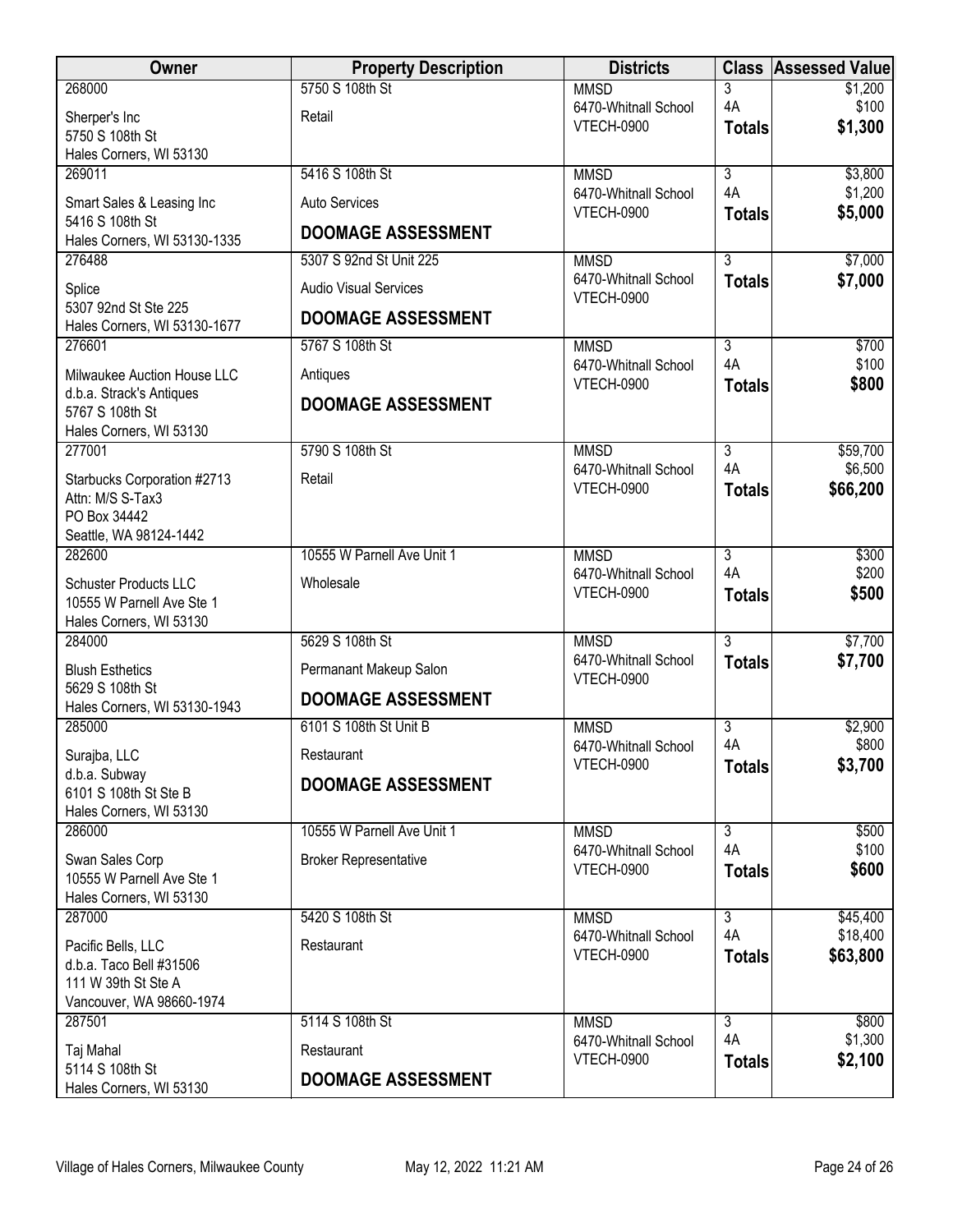| Owner                                                                                                            | <b>Property Description</b>             | <b>Districts</b>                                         |                                       | <b>Class Assessed Value</b> |
|------------------------------------------------------------------------------------------------------------------|-----------------------------------------|----------------------------------------------------------|---------------------------------------|-----------------------------|
| 288000                                                                                                           | 5152 S 108th St                         | <b>MMSD</b>                                              | 3                                     | \$1,200                     |
| Zoe's Vicious Circle LLC<br>5152 S 108th St<br>Hales Corners, WI 53130                                           | <b>Tattoo Services</b>                  | 6470-Whitnall School<br><b>VTECH-0900</b>                | <b>Totals</b>                         | \$1,200                     |
| 293000                                                                                                           | 5080 S 108th St                         | <b>MMSD</b>                                              | $\overline{3}$                        | \$3,300                     |
| That's Amore Italian Cafe<br>Attn: Joseph Lopiparo<br>5080 S 108th St<br>Greenfield, WI 53228                    | Restaurant<br><b>DOOMAGE ASSESSMENT</b> | 6470-Whitnall School<br><b>VTECH-0900</b>                | 4A<br><b>Totals</b>                   | \$600<br>\$3,900            |
| 293065                                                                                                           | 5871 S 108th St                         | <b>MMSD</b>                                              | $\overline{3}$                        | \$7,900                     |
| The Bosch<br>Attn: Richard Putlitz<br>W265 S8555 Rustic View<br>Mukwonago, WI 53149                              | Restaurant<br><b>DOOMAGE ASSESSMENT</b> | 6470-Whitnall School<br><b>VTECH-0900</b>                | 4A<br><b>Totals</b>                   | \$800<br>\$8,700            |
| 293500                                                                                                           | 6115 S 108th St                         | <b>MMSD</b>                                              | $\overline{3}$                        | \$300                       |
| <b>TNS Transmissions LLC</b><br>6115 S 108th St                                                                  | Sales & Service                         | 6470-Whitnall School<br><b>VTECH-0900</b>                | 4A<br><b>Totals</b>                   | \$500<br>\$800              |
| Hales Corners, WI 53130                                                                                          | <b>DOOMAGE ASSESSMENT</b>               |                                                          |                                       |                             |
| 296000<br>Eide Suites LLC                                                                                        | 5154 S 108th St<br>Salon                | <b>MMSD</b><br>6470-Whitnall School<br><b>VTECH-0900</b> | $\overline{3}$<br>4A<br><b>Totals</b> | \$800<br>\$2,200<br>\$3,000 |
| Attn: Sidello Properties<br>4864 S 10th St<br>Milwaukee, WI 53221                                                | <b>DOOMAGE ASSESSMENT</b>               |                                                          |                                       |                             |
| 298000                                                                                                           | 5455 S 108th St                         | <b>MMSD</b>                                              | $\overline{3}$                        | \$117,700                   |
| Tri City National Bank - Location #020<br>6400 S 27th St<br>Oak Creek, WI 53154-1097                             | Banking                                 | 6470-Whitnall School<br><b>VTECH-0900</b>                | 4A<br><b>Totals</b>                   | \$11,800<br>\$129,500       |
| 299650                                                                                                           | 5774 S 108th St                         | <b>MMSD</b>                                              | $\overline{3}$                        | \$47,100                    |
| TWI of Dubuque Inc<br>d.b.a. Sun Tan City<br>3051 Cedar Crest Ct<br>Dubuque, IA 52003                            | Tanning                                 | 6470-Whitnall School<br><b>VTECH-0900</b>                | 4A<br><b>Totals</b>                   | \$900<br>\$48,000           |
| 299900                                                                                                           | 5400 S 108th St                         | <b>MMSD</b>                                              | $\overline{3}$                        | \$200                       |
| Johnson Controls Security Solutions LLO<br>PO Box 5006<br>Boca Raton, FL 33431-0806                              | <b>Security Services</b>                | 6470-Whitnall School<br><b>VTECH-0900</b>                | <b>Totals</b>                         | \$200                       |
| 300005                                                                                                           | (scattered)                             | <b>MMSD</b>                                              | $\overline{3}$                        | \$300                       |
| United Parcel Service, Inc<br>Attn: Personal Property Tax Dept<br>55 Glenlake Pkwy NE<br>Sandy Springs, GA 30328 | Parcel Service                          | 6470-Whitnall School<br><b>VTECH-0900</b>                | <b>Totals</b>                         | \$300                       |
| 300006                                                                                                           | 5148 S 108th St                         | <b>MMSD</b>                                              | $\overline{3}$                        | \$1,400                     |
| United Purchasing Co of Wisconsin<br>5148 S 108th St<br>Hales Corners, WI 53130                                  | <b>Supply Store</b>                     | 6470-Whitnall School<br><b>VTECH-0900</b>                | <b>Totals</b>                         | \$1,400                     |
| 303001                                                                                                           | (scattered)                             | <b>MMSD</b>                                              | $\overline{3}$                        | \$10,200                    |
| Wabasha Leasing LLC<br>Attn: DuCharme, McMillen & Associates<br>PO Box 80615<br>Indianapolis, IN 46280           | Leasing                                 | 6470-Whitnall School<br><b>VTECH-0900</b>                | <b>Totals</b>                         | \$10,200                    |